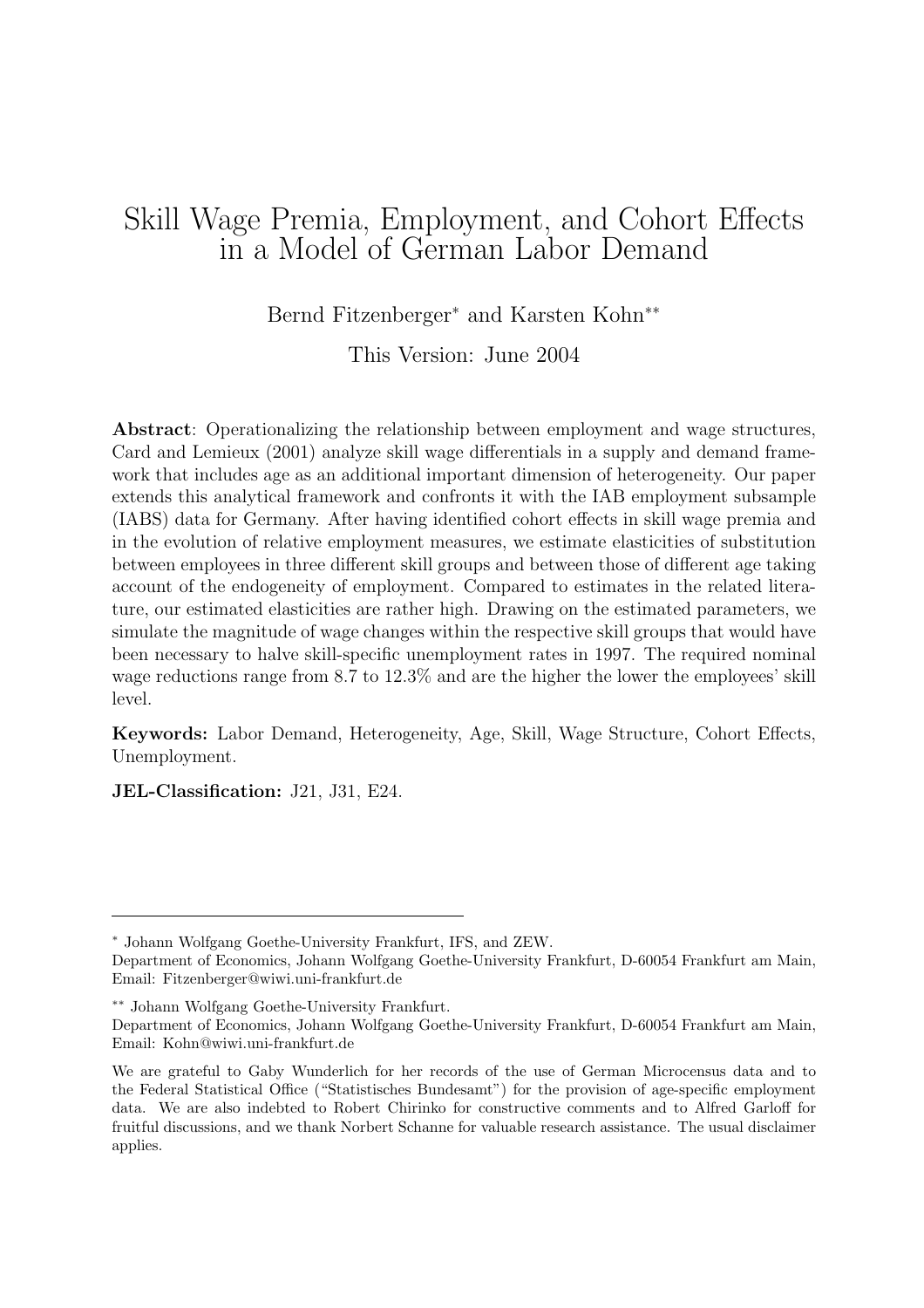# 1 Introduction

Heterogeneity in the labor market has become a major issue in the literature in recent years. The growing availability of large micro data sets has given rise to numerous empirical studies that record descriptive evidence on the evolution of wages and employment measures; cf. the overview article of Katz and Autor (1999). To structure the inhomogeneous factor "labor", authors usually undertake a grouping into different classes based on observed covariates like age and sex of employees or on the basis of job characteristics. Heterogeneity is further reflected in varying wages. Available studies generally report considerable wage dispersion both between and within adequately defined classes.

In this context, particular attention is turned to skill wage premia and the evolution of skill-specific employment. For decades, unemployment rates have proven the higher the lower the (formal) qualificational level of the employees. In West Germany the respective rates for employees without a vocational degree, for those with, and for workers with a university degree were  $19.4\%, 5.7\%,$  and  $2.6\%$  in the year  $2000<sup>1</sup>$ 

Rigidity of the wage structure is often referred to as a major cause for the different degrees of affection by unemployment; compare, e. g., Fitzenberger and Franz (2001). As elaborated in the discussion about employment impacts of skill-biased technical change (SBTC; cf. Katz and Autor, 1999, Acemoglu, 2002), relative demand for low-skilled labor decreases faster over time than does relative supply. In line with neoclassical demand theory (Hamermesh, 1993), market clearing would in this case require an increase of qualificational wage differentials.

Despite the popularity and plausibility of this hypothesis an empirical operationalization of the interrelation between wage structure and employment that goes beyond mere descriptive evidence turns out to be difficult. Conventional empirical analyses of qualificational labor demand typically take into account only a small number of homogeneous skill groups—mostly not more than three; cf. the surveys in Hamermesh (1993) and Katz and Autor (1999) and for Germany the studies of Fitzenberger (1999), Steiner and Wagner (1998b), or Falk and Koebel (1999, 2002), for example. This proceeding is rationalized in light of the fact that satisfying solutions to the resulting problem of aggregation do not exist.<sup>2</sup> Besides, implementations based on cost-minimizing behavior which allow for a larger number of factors quickly become impracticable.

Based on US data, Katz and Murphy (1992) analyze wage differentials between high school and college graduates in the context of supply and demand effects. A CES model proves consistent with the developments of wage premia and employment over time. These come along with the labor market entry of young and the exit of older birth cohorts on the one hand and an increase in average educational attainment on the other. The literature interprets these trends as a race between changes in the skill structure of labor supply and that of labor demand; cf., for example, Johnson (1997) and Topel (1997), Machin (2002). However, in addition to the variation of skills between different cohorts, human capital endowments also change with age. Whereas increasing labor market experience

<sup>&</sup>lt;sup>1</sup>Cf. Reinberg and Hummel  $(2002)$ , p. 27.

 ${}^{2}$ For discussions of the problem of aggregation in the context of labor demand estimations see, e.g., Koebel (2003) and Katz and Autor (1999).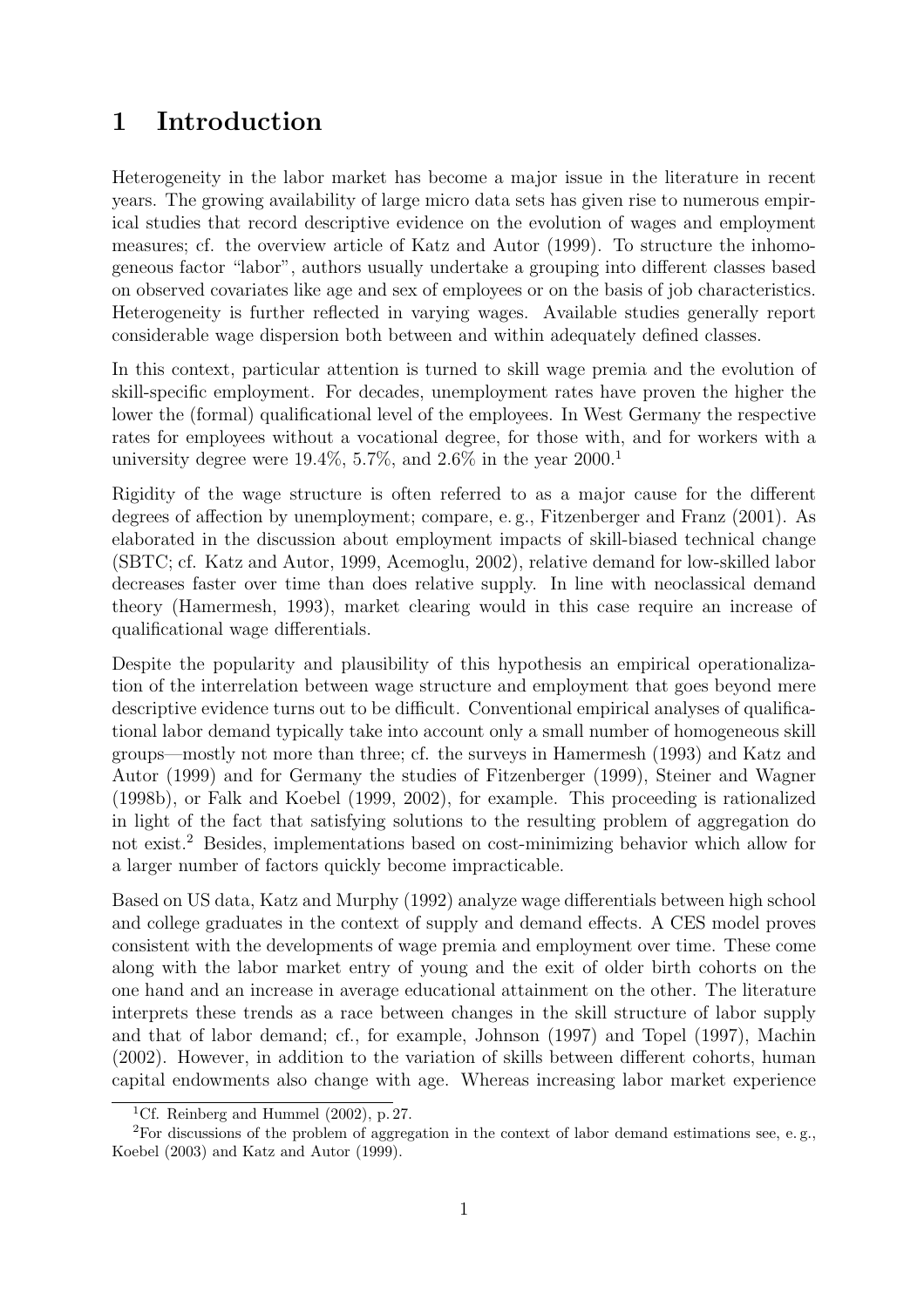and job tenure augment human capital stocks with age, skill-biased and accelerating structural change might invalidate individual endowments of older workers. Card and Lemieux's (2001) investigation into US, UK, and Canadian data extends the model of Katz and Murphy (1992). In a set-up using the nested CES model developed by Sato (1967), the inclusion of age as an additional dimension of heterogeneity not only enables the separation of age, time, and cohort effects, but also facilitates the estimation of a specification with a relatively large number of different input factors. The estimation strategy undertaken in particular yields elasticities of substitution both between high school and college graduates and between workers belonging to different age classes.

The paper at hand broadens the scope of this analytical framework and confronts it with the IAB employment sample (IABS) data for Germany. Our treatment goes beyond Card and Lemieux (2001) in several directions: First, we let three skill groups account for heterogeneity within the qualification dimension. Though this extension necessitates systems estimation techniques, it is considered adequate in light of the coexistence of vocational training and university education in Germany. Second, we treat the identification of cohort effects more rigorously. Tests for separability of age, time, and cohort effects in the tradition of MaCurdy and Mroz (1995) and Fitzenberger, Hujer, MaCurdy, and Schnabel (2001) are applied to check the validity of the specification. Third, we take a closer look at the notions of observed employment and let instrumental variable techniques account for the endogeneity of both wages and employment. Finally, we draw on the estimated substitution parameters to conduct two simulation experiments: We calculate the magnitude of wage changes in the three skill groups that would have been necessary to halve skill-specific unemployment rates in 1997 (the latest period available). While allowing for relative changes between skill groups, this would have left the wage structure within skill groups unaffected. Alternatively, one might be interested in changes of the wage structure within skill groups, holding the structure across the respective groups constant. Here, the model set-up may provide an answer to the question how wages for employees of different age would have had to change to reduce all age-specific unemployment rates by one half.

The remainder of the paper is organized as follows: Section 2 outlines the trends in skill wage premia and skill-specific employment in the IABS between 1975 and 1997. Following an investigation into the nature of cohort effects in section 3, section 4 discusses the nested CES model which allows for the reconciliation of the stylized empirical facts and estimates elasticities of substitution across and within skill groups. Based on the resulting parameters, the simulation experiments are presented in section 5. Section 6 concludes.

# 2 Descriptive Evidence

A number of recent empirical studies provides descriptive evidence for skill wage differentials in the German labor market. Among the analyses—comprising, e. g., Christensen  $(2003)$ , Christensen and Schimmelpfennig  $(1998)$ , Fitzenberger  $(1999)$ , Möller  $(1999)$ , Steiner and Mohr (2000), and Steiner and Wagner (1998a)—there is some consensus that, by and large, the earnings distribution across skill groups stayed relatively stable during the 1980's and 1990's.

A closer look calls for detailed investigations which take into consideration further aspects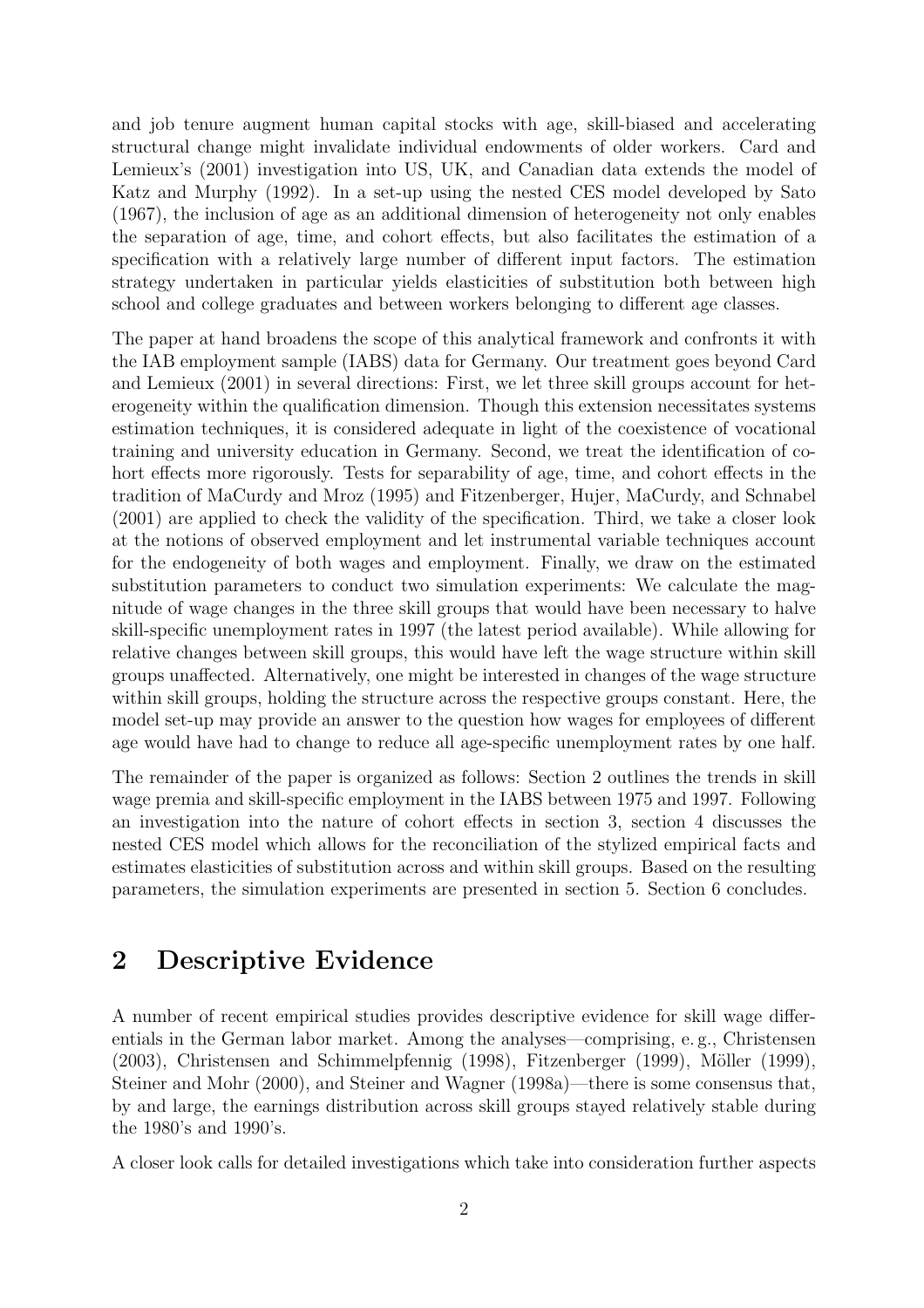of heterogeneity. In the tradition of Mincer (1974) work experience has proven an important additional determinant of individual earnings, and the effects of age—often used as a proxy for experience—are of interest themselves. Studies explicitly accounting for the age dimension of wage distributions examine single age profiles, like Fitzenberger and Reize (2003), or focus specifically on cohort analyses, as Fitzenberger, Hujer, MaCurdy, and Schnabel (2001), for example. Beißinger and Möller (1998) account for the age dimension in the distribution of (un)employment for discrete years between 1980 and 1990.

Our study scrutinizes both wages and employment across the two dimensions skill and age for the time span 1975–1997. It is based on the IAB employment subsample (IABS), a 1% random draw of German employment spells subject to social insurance contributions. The IABS covers about 80% of all employed persons in the cross section, and it provides detailed information on daily wages for blue and white collar workers as well as the exact timing of employment spells. We classify employees into three skill groups and consider six age classes. An extensive description of the data and classifications used is given in the appendix.

### 2.1 Stylized Facts I: The Evolution of Wage Differentials

Skill wage differentials or skill wage premia  $r_{s,at}$  among workers of age a at time t are defined as the difference in mean  $log$  wage of high-skilled  $(s = h,$  employees with a university degree) or low-skilled workers  $(s = l,$  employees with neither university nor vocational degree) and that of medium-skilled workers  $(s = m,$  employees with a vocational degree). Using dummy variables  $d_{s,at}$  for the different skill groups and possibly controlling for further influences,<sup>3</sup> they can be derived from regressions

$$
\ln(w_{at}) = \text{constant}_{at} + r_{l,at} \cdot d_{l,at} + r_{h,at} \cdot d_{h,at} + \text{controls}_{at} + \epsilon_{at} \tag{1}
$$

in the respective age-time cells. Due to the social security threshold, wage data in the IABS are censored from above. Thus (1) is estimated by means of Tobit regressions. Observations are weighted by the respective length of the employment spell. Results are provided in table 4 in the appendix.

Figure 1 illustrates the evolution of age-specific wage differentials for males over time. All wage differentials or qualification premia are the higher the older the employee. This result is well in line with classical human capital theory (Becker, 1993), and it does support the interpretation of age as a proxy for experience. Premia have evolved quite differently, though.

The education premium for high-skilled employees compared to the medium-skilled stayed roughly constant for the oldest age class until 1987 and declined by about 8% thereafter. The relative position of 30- to 35-year-old high-skilled, on the other hand, deteriorated by about 8% during the late 1970's, partly rose again in the first half of the 80's, and stayed constant from 1986 on.

The differential between older medium- and low-skilled workers exhibited a decline of about 5% during the eighties and recovered to an overall decline of about 2% during

<sup>3</sup>Cf. the appendix for details on implemented specifications.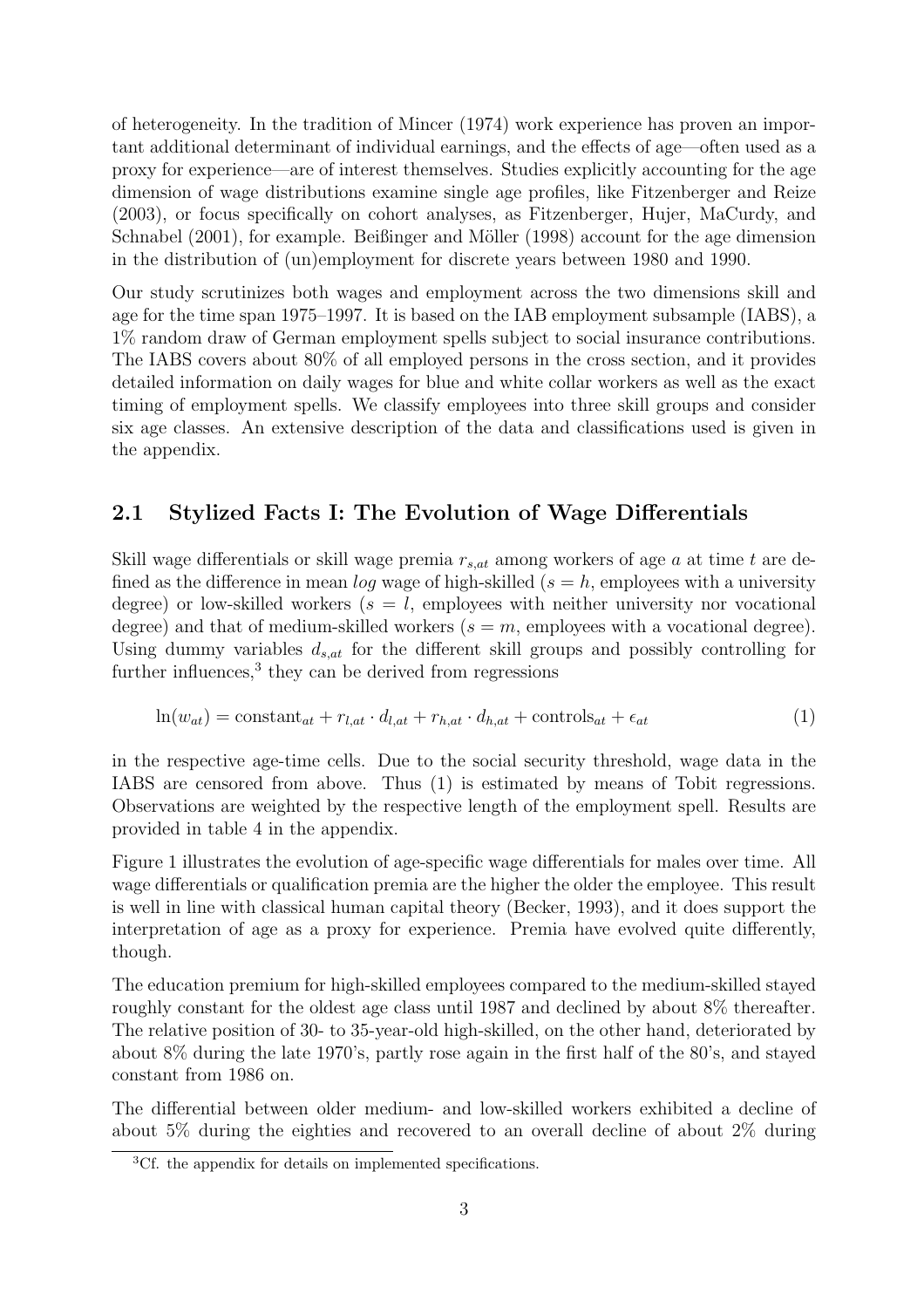the nineties. In the youngest age class this wage premium exhibited even more volatility: Between 1975 and 1986, low-skilled workers on average gained around 6% compared to the medium-skilled. Later on the differential increased again and even exceeded the 1975-level in 1997.

To infer the evolution of age profiles across time, we plot the wage differentials for three years against the age dimension in figure 2. Average wage differentials between high- and medium-skilled generally increase rather steeply with age: The premium grows by up to 24%. However, the shape of the profiles changes over time.

In 1975 the profile is considerably curved, showing especially a profound rise for young individuals. In transition to the mid-1980's, the curvature declines whilst the profile still shows a similarly high increase over the entire age span: It is in particular middle-aged workers whose premium for higher education declines compared to 1975. Starting in the second half of the eighties, one observes a twist of the profile. Whereas the upsurge for workers up to their mid-thirties is much the same in 1997 as in 1986, the difference profile has gotten flatter for employees in their later years: The relative position of older high-skilled has deteriorated in comparison to the situation in 1986.

The profile of the wage differential between low- and medium-skilled workers generally turns out much flatter, especially for older workers. But even though the maximum decrease—roughly 8% in 1975—is found to be small relative to the one experienced by the high-to-medium-skilled differential, the picture of the developments over time is still striking. In 1975 the average education premium moderately rose with age, showing increments declining with age. Up to 1986, the profile shifted downward by about 2–6%, becoming steeper for younger age classes. In 1997 however, the profile shows a twisted shape: Whilst the differential for older workers partly revived in a parallel kind of manner, the youngest workers now face a premium increased by 6% which renders the entire profile nearly flat.

Taking the above results together, we assert a first stylized fact:

Between the mid-1970's and the mid-1990's, age profiles of skill wage premia have not moved in parallel fashion over time, but rather experienced a twist.

The developments thus are not likely to be the result of pure age and time effects alone. Cohort effects, i. e., systematic differences across birth cohorts, supposably play an additional important role. The subsequent theoretical and empirical investigation into the development of skill wage premia hence takes account of age, time, and cohort effects.

### 2.2 Stylized Facts II: Trends in Relative Employment

Based on the individual spell data, a weighted headcount provides a measure of employment: In each age-time cell, the number of skill-specific employed is summed up, weighted by the duration of the respective employment spell.

Inferred time trends in relative employment for the different age classes, i. e., respective employment counts of the high- and the low-skilled relative to the employment in the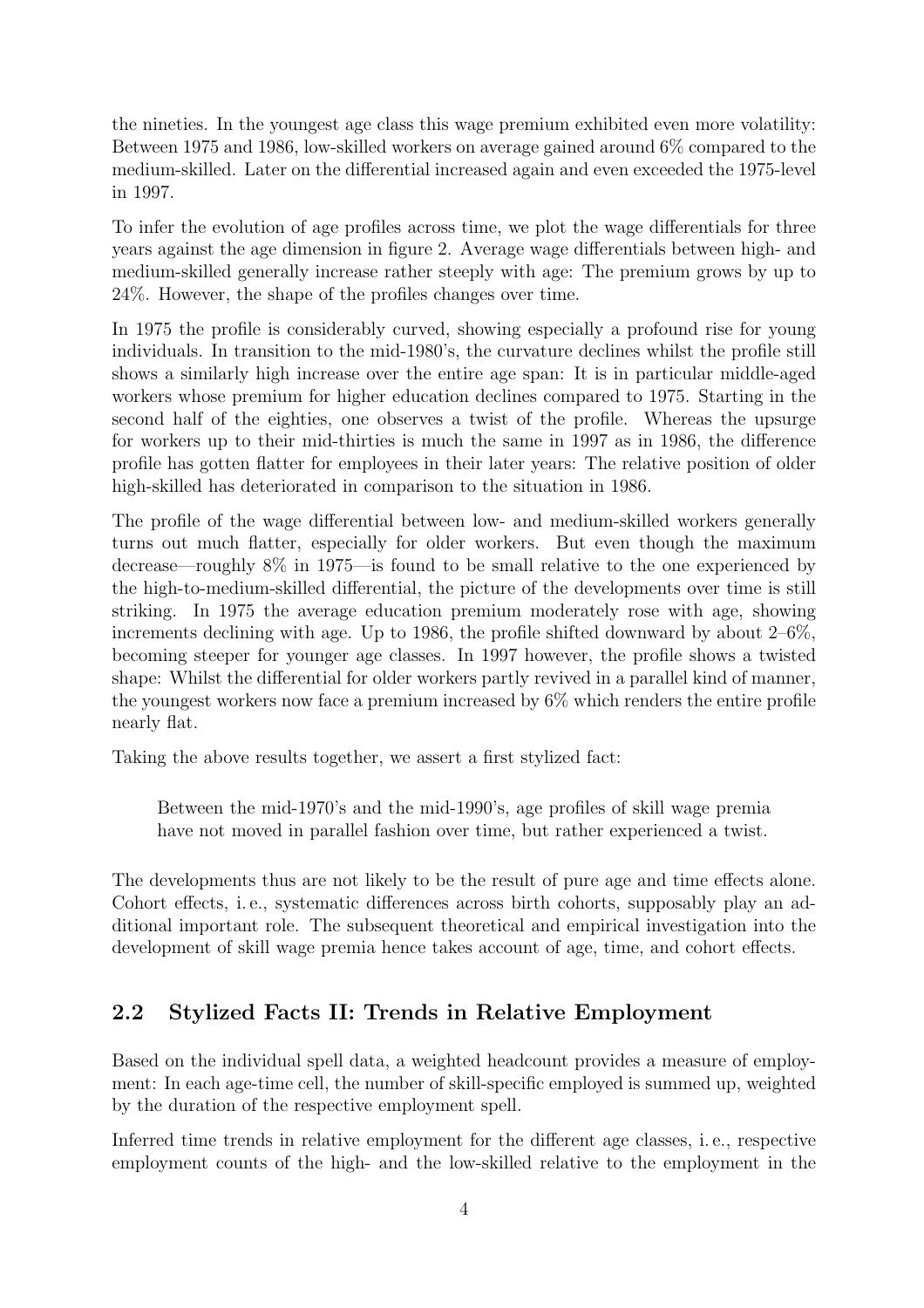medium-skill group, are shown in figure 3. The measures give account of the skill upgrading that took place over the past decades: For the biggest part of the sample period, both the ratio of high-skilled to medium-skilled and that of medium-skilled to low-skilled employment were the higher the younger the respective age class. Furthermore, the skillintensity of employment has increased over time. Starting from a situation of uniform skill upgrading in all age classes, however, the increase of relative employment of the skilled slows down considerably or even comes to an end at some point in time. Beginning in the mid 1980's, this break occurs first for the youngest age group. It then works through the older classes during the following years until it affects the oldest employees in the second half of the 1990's.<sup>4</sup>

We keep hold of a second stylized fact:

There is a break in the inter-cohort trend of relative employment such that younger birth cohorts do not follow the older ones towards further skill upgrading.

The empirical evidence thus suggests the existence of cohort effects in the employment dimension, too.

### 3 Testing for Cohort Effects

To separate age, cohort, and time effects Card and Lemieux (2001) undertake a decomposition of wage premia by the following regression:

$$
r_{at} = b_a + c_{t-a} + d_t + \epsilon_{at} \tag{2}
$$

where  $b_a$ ,  $c_{t-a}$ , and  $d_t$  denote age, cohort, and time dummies, respectively. However, one should be cautious with respect to the identification of wage premia. When separating cohort effects from pure time and age effects an identification issue arises because the cohort an individual belongs to—be it defined by the individual's year of birth—is an exact linear combination of the individual's age and the point of time being.

As a first identification approach, we follow Card and Lemieux by estimating equations (2), setting the effects for the oldest birth-cohorts—those up to 1928—equal to zero. The model is formally "identified" based on annual data by using five-year age intervals and implicitly assuming age and cohort effects to be constant within each interval. A test for the existence of cohort effects is then conducted by testing for joint significance of all other cohort terms. This approach is suggestive from an economic point of view. However, it resolves the identification problem in an ad hoc way. We employ an alternative approach introduces by MaCurdy and Mroz (1995) and also used in Fitzenberger, Hujer, MaCurdy, and Schnabel (2001) which deals with the identification issue explicitly.

<sup>&</sup>lt;sup>4</sup>Note that the approximate zero-growth of the relative employment of high-skilled in the first age class should not be over-interpreted in our context, because it likely reflects the extension of education durations and the corresponding deferments of labor market entries during the last decades; cf., for example, Reinberg and Hummel (1999).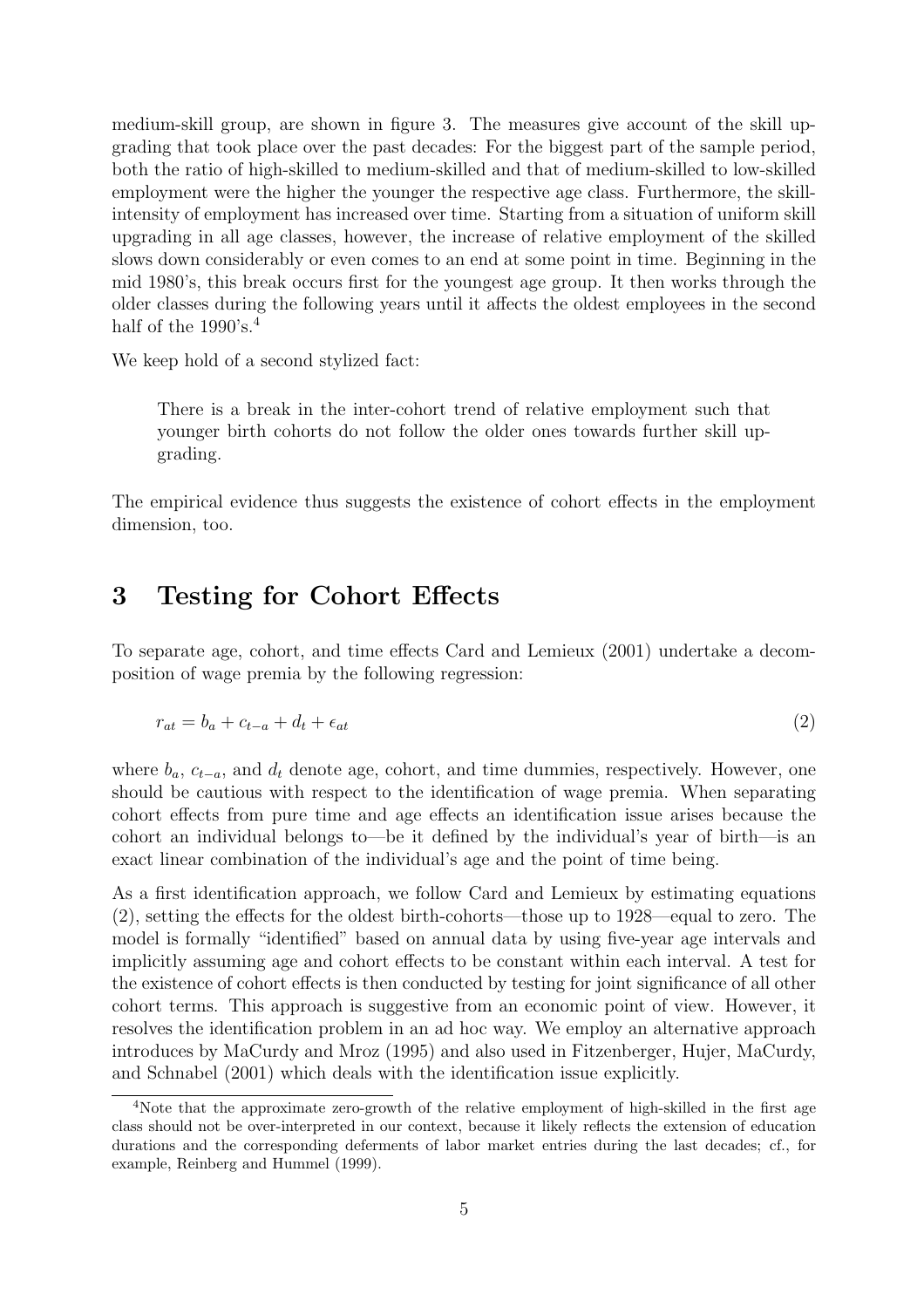Following this approach, we formalize the interpretation of cohort effects as the outcome of interaction between age and time by allowing for interaction terms of different order. For identification, the linear cohort effect is explicitly set to zero.<sup>5</sup> In light of our aim to test for the existence of cohort effects, we apply the following basic specifications:

In the first instance, we again employ age and time dummy variables and estimate

$$
r_{s,at} = b_{s,a} + d_{s,t} + \sum_{i=1}^{4} \gamma_{is} R_{i,at} + \xi_{at} K_{s,after}(c_{at})
$$
  
 
$$
+ (1 - \xi_{at}) K_{s,before}(c_{at}) + \epsilon_{s,at}, \quad s \in \{l, h\}; \quad \xi_{at} = \begin{cases} 1 & \text{:} & c_{at} \geq 0 \\ 0 & \text{:} & \text{else} \end{cases}.
$$
 (3)

The pure cohort effects for those entering the labor market after and before 1975, respectively, write

$$
K_{s,k}(c_{at}) = \delta_{k,1s}c_{at}^2 + \delta_{k,2s}c_{at}^3 + \delta_{k,3s}c_{at}^4, \quad k \in \{\text{after}, \text{before}\}; \quad s \in \{l, h\},\tag{4}
$$

with  $c_{at}$  denoting normalized birth cohorts. The terms  $R_{i,at}$  capture polynomial interaction terms between age and cohorts in the time derivative of  $r_{s,at}$  as defined in MaCurdy and Mroz (1995).<sup>6</sup>

As a second specification, we use polynomials of order four in time instead of time dummies. In both specifications separability of age and time effects holds if  $\gamma_i = 0$  for all i. Only under this assumption an additive model structure as the one presented in section 4.1 is valid at all. Uniform wage growth holds if additionally the pure effects for the cohorts after 1975 are equal to zero:  $\gamma_i = \delta_{\text{after},j_s} = 0$  for all i, j. In this case, the existence of cohort effects is denied for those whose entire working life cycle falls into the observation period. Finally, one may test whether even older cohorts do not face any cohort effects:  $\gamma_i = \delta_{\text{after},is} = \delta_{\text{before},hs} = 0$  for all  $h, i, j$ .

The detailed decomposition estimates to identify cohort effects in the skill wage differentials and affiliated tests for cohort effects can be found in table 5 in the appendix. Our two major findings are that there is evidence for cohort effects in both specifications but that additive separability of age, time, and cohort effects is not rejected.<sup>7</sup> Given these results, the estimation of the structural model introduced in the subsequent section is in fact justified.

### 4 An Economic Reconciliation

Building on the stylized facts, we follow Card and Lemieux (2001) in applying a model based on the two-level CES production function developed by Sato (1967). However,

<sup>5</sup>See Heckman and Robb (1985) for a note on the identification issue in this particular context.

<sup>&</sup>lt;sup>6</sup>Adapted to our notation, the interaction terms up to second order write  $R_{1,at} = c_{at}a_{at}^2/2 + a_{at}^3/3$ ,  $R_{2,at} = c_{at}^2 a_{at}^2/2 + 2a_{at}^3 c_{at}/3 + a_{at}^4/4$ ,  $R_{3,at} = c_{at} a_{at}^3/3 + a_{at}^4/4$ , and  $R_{4,at} = c_{at}^2 a_{at}^3/3 + a_{at}^4 c_{at}/2 + a_{at}^5/5$ .

<sup>7</sup>Since the restrictive decomposition of cohort and age effects in equation (2) following Card and Lemieux (2001) is rejected, we do not discuss the associated results. Though, if accepted as such, this approach indicates the existence of cohort effects as well.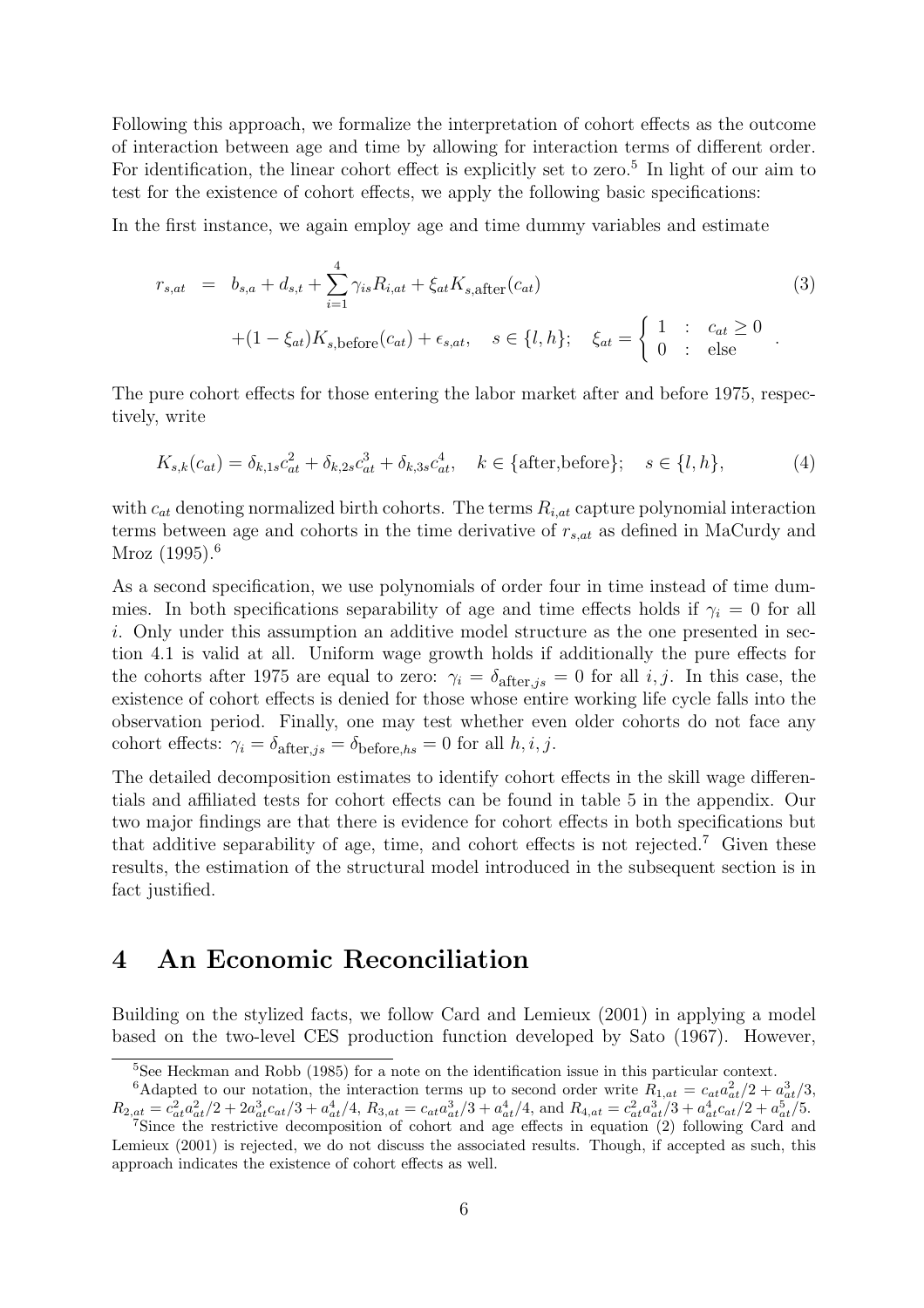the following treatment extends their analysis to the three skill group-case. The model treats not only workers with different educational attainment, but—well in line with the conjecture of Freeman (1979)—also similarly educated workers of different age as imperfect substitutes. Given factor remunerations according to their respective marginal products, it can be transformed into relative wage equations which permit to separate age, time, and cohort effects on the wage gaps—and therefore provides an analytical framework to link the stylized facts outlined above.

#### 4.1 The Two-Level CES Model

The Sato (1967) framework suggests a CES model of aggregate production  $y_t$ :

$$
y_t = (\theta_{l,t} L_{l,t}^{\rho} + \theta_{m,t} L_{m,t}^{\rho} + \theta_{h,t} L_{h,t}^{\rho})^{\frac{1}{\rho}},
$$
\n(5)

where  $L_{s,t}$ , the measures of employment in skill group s and period t, themselves are CES subaggregates of the skill- and time-specific employment quantities  $L_{s,at}$  of individuals in age groups a:

$$
L_{s,t} = \left[\sum_{a} (\phi_{s,a} L_{s,at}^{\pi})\right]^{\frac{1}{\pi}}, \quad s \in \{l, m, h\}.
$$
 (6)

The productivity parameters  $\theta_{s,t}$  covering the usual CES distribution parameters as well as the (relative) efficiency terms of the different skill groups are allowed to vary over time to capture (skill biased) technical change, and  $\phi_{s,a}$  map the productivities of the different age classes within the skill classes.  $\sigma_S = 1/(1 - \rho)$  and  $\sigma_A = 1/(1 - \pi)$  denote the elasticity of substitution between two skill groups and the elasticity of substitution between different age groups within the same skill group, respectively.

Let wages be determined by the respective marginal products:

$$
\frac{w_{s,at}}{w_{m,at}} = \frac{\frac{\partial y_t}{\partial L_{s,at}}}{\frac{\partial y_t}{\partial L_{m,at}}} = \frac{\theta_{s,t} \cdot L_{s,t}^{\rho - \pi} \cdot y_t^{1 - \rho} \cdot \phi_{s,a} \cdot L_{s,at}^{\pi - 1}}{\theta_{m,t} \cdot L_{m,t}^{\rho - \pi} \cdot y_t^{1 - \rho} \cdot \phi_{m,a} \cdot L_{m,at}^{\pi - 1}}, \quad s \in \{l, h\}.
$$
\n
$$
(7)
$$

Then age specific skill premia  $r_{s,at} = \ln(w_{s,at}/w_{m,at})$  result as

$$
r_{s,at} = \ln\left(\frac{\theta_{s,t}}{\theta_{m,t}}\right) + \ln\left(\frac{\phi_{s,a}}{\phi_{m,a}}\right) - \left(\frac{1}{\sigma_A}\right)\ln\left(\frac{L_{s,at}}{L_{m,at}}\right) + \left[\left(\frac{1}{\sigma_A}\right) - \left(\frac{1}{\sigma_S}\right)\right]\ln\left(\frac{L_{s,t}}{L_{m,t}}\right), \quad s \in \{l,h\}.
$$
\n
$$
(8)
$$

The occurrence  $\sigma_A \rightarrow \infty$ , i.e., different age groups as perfect substitutes, nests the standard case of a CES with skill groups homogeneous in the age dimension.

Typically, one would expect substitutability to be higher within skill groups than across, i. e.,  $\sigma_A > \sigma_S$ . In this case both age group-specific relative employment  $\ln(L_{s,at}/L_{m,at})$  and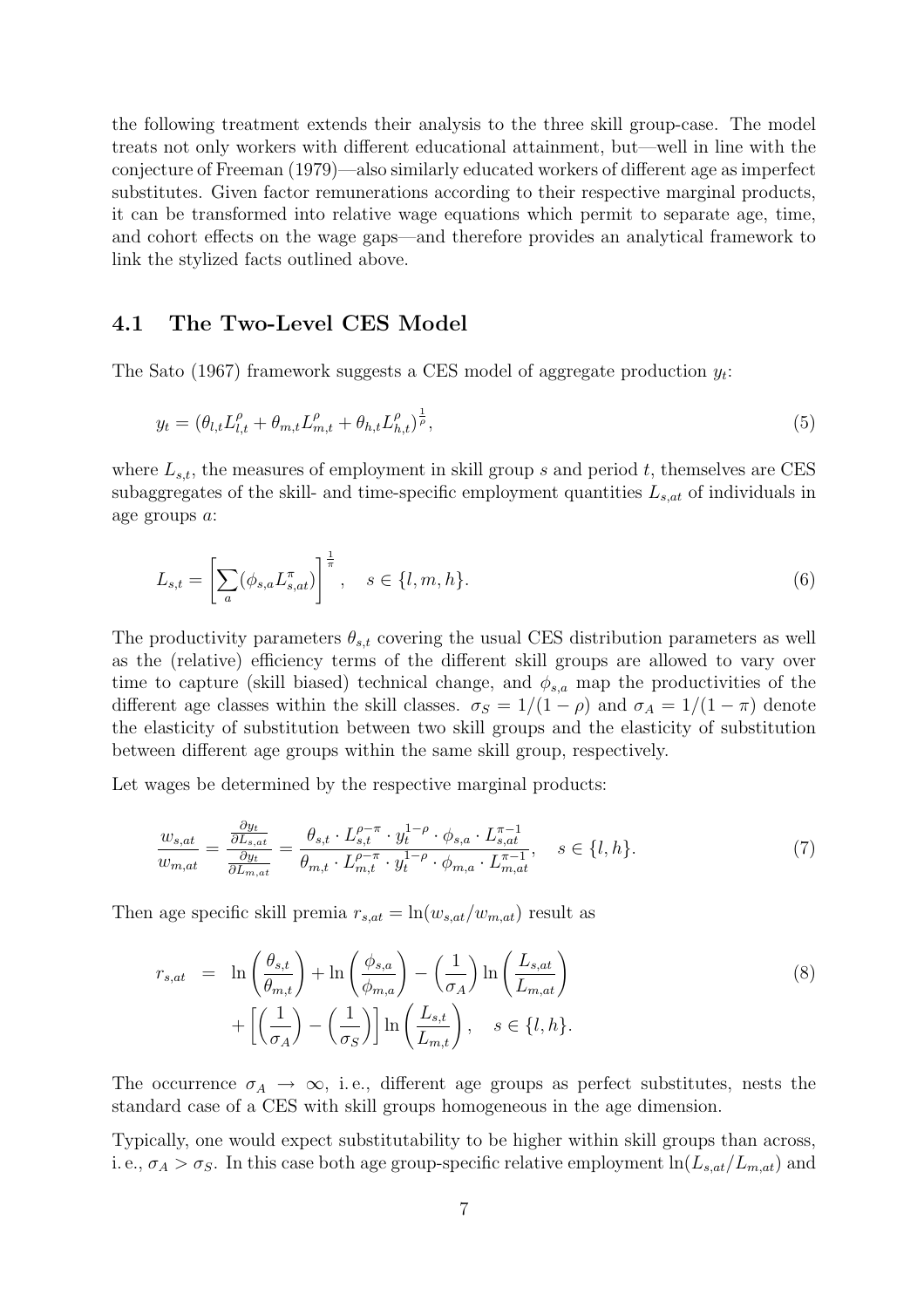aggregate relative employment  $\ln(L_{s,t}/L_{m,t})$  exert a negative impact on the skill premia in (8).

Rewriting equation (8) as

$$
r_{s,at} = \ln\left(\frac{\theta_{s,t}}{\theta_{m,t}}\right) + \ln\left(\frac{\phi_{s,a}}{\phi_{m,a}}\right) - \frac{1}{\sigma_S} \ln\left(\frac{L_{s,t}}{L_{m,t}}\right)
$$

$$
-\frac{1}{\sigma_A} \left[ \ln\left(\frac{L_{s,at}}{L_{m,at}}\right) - \ln\left(\frac{L_{s,t}}{L_{m,t}}\right) \right], \quad s \in \{l, h\}
$$
(9)

allows to discuss cohort effects. If  $\ln(L_{s,at}/L_{m,at}) - \ln(L_{s,t}/L_{m,t})$  varies over time, i.e., age-specific relative employment evolves differently from the aggregate measure, and if, in addition,  $\sigma_A$  is finite, then differences in cohort size affect  $r_{s,at}$  through the term in brackets. Assume

$$
\ln\left(\frac{L_{s,at}}{L_{m,at}}\right) = \psi_{s,t-a} + \mu_{s,a}, \quad s \in \{l, h\},\tag{10}
$$

such that the model involves year- (index  $t$ ), age- (index  $a$ ), and cohort-specific (index  $t - a$ ) effects:<sup>8</sup>

$$
r_{s,at} = \ln\left(\frac{\theta_{s,t}}{\theta_{m,t}}\right) + \ln\left(\frac{\phi_{s,a}}{\phi_{m,a}}\right) - \frac{1}{\sigma_A} \mu_{s,a}
$$
  

$$
-\left[\frac{1}{\sigma_A} - \frac{1}{\sigma_S}\right] \ln\left(\frac{L_{s,t}}{L_{m,t}}\right) - \frac{1}{\sigma_A} \psi_{s,t-a}, \quad s \in \{l, h\}.
$$
 (11)

Besides the simplicity of implementation (cf. section 4.2), theoretical consistency in light of the neoclassical production theory is a great merit of the CES framework. The two-step CES offers the additional advantage that it accounts for some heterogeneity within the skill groups: Workers of different age are allowed to be imperfect substitutes.<sup>9</sup>

<sup>&</sup>lt;sup>8</sup>A further aspect of cohort effects would arise by allowing age-specific productivity  $\phi_{s,a}$  to vary with time. This case might match trends in the returns (price) to experience over time which subsist beside the evolution of the educational skill measure  $\theta_{s,t}$ , as indicated, e.g., by Juhn, Murphy, and Pierce (1993). However, this particular productivity component would not be separable from the time effects captured by  $\theta_{s,t}$ ; cf. the discussion about the identification of cohort effects in section 3. By disregarding interactions between the productivity terms, any cohort effects found in wage premia are implicitly attributed to changes in labor quantities—an assumption suited in light of our main focus to operationalize the relationship between relative wages and employment; see also Welch (1979).

<sup>9</sup>Still, one might judge the model's functional form restrictive. In particular, the elasticities of substitution between (identically skilled) workers of different age are restricted to be all equal, so that, say, a 55-year-old executive can be replaced by an experienced 50-year-old as well as by a 25-year-young entrant. However, the model is well-suited in light of our major aim to tell apart the effects of the two dimensions age and time. Compared to feasible translog systems, for example, its age×time dimensioning allows to incorporate a relatively large number of input factors. For discussions on functional specification and aggregation see, e. g., Katz and Autor (1999) and Koebel (2003).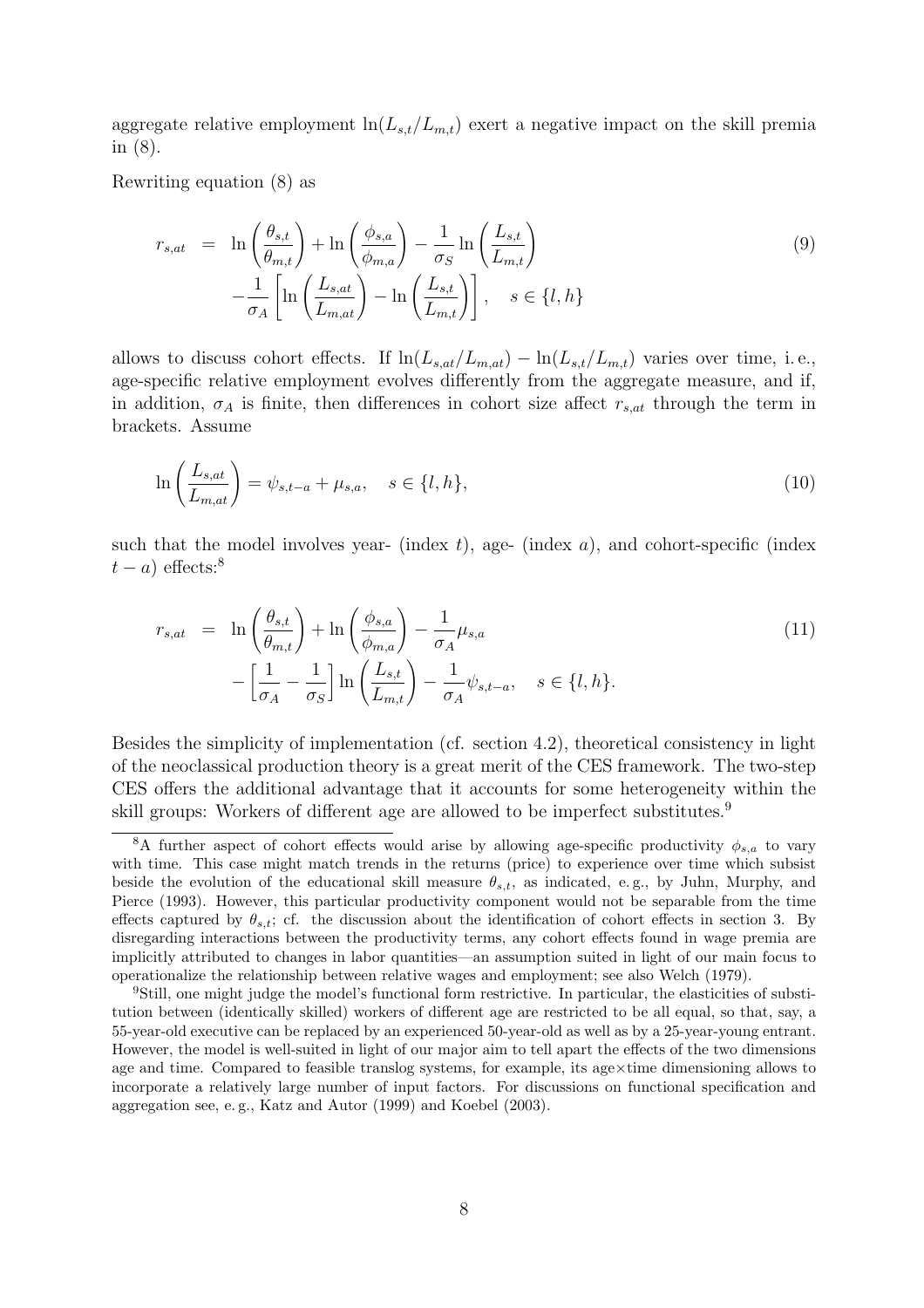#### 4.2 Empirical Implementation

Estimation of the nested CES structure can be achieved by simply estimating linear models in three steps.<sup>10</sup> At the first stage, the two-equation system

$$
r_{s,at} = b_{s,a} + d_{s,t} - \frac{1}{\sigma_A} \ln \left( \frac{L_{s,at}}{L_{m,at}} \right) + \epsilon_{s,at}, \quad s \in \{l, h\}
$$
 (12)

can be estimated by 3SLS, yielding an estimate for  $\frac{1}{\sigma_A}$ , which is equal across the two equations.

Least squares regressions of

$$
\ln(w_{s,at}) + \frac{1}{\hat{\sigma}_A} \ln(L_{s,at}) = d_{s,t} + \ln(\phi_{s,a}) + \epsilon_{s,at}, \quad s \in \{l, m, h\}
$$
 (13)

provide estimates of  $\phi_{s,a}$  at the second stage and allows to calculate the skill group aggregates  $L_{s,t}$  defined in (6).

Finally, at the third stage, equation (9) is extended by an additive error term and estimated for  $s \in \{l, h\}$ . Again, 3SLS takes account of the cross-equations restrictions concerning  $1/\sigma_A$  and  $1/\sigma_S$ . Following the literature, the evolution of the relative productivity of workers over time,  $\ln(\theta_{s,t}/\theta_{m,t})$ , is assumed to follow a linear time trend. This approach captures the steady demand hypothesis in the notation of Acemoglu (2002): The steady shift of the relative demand for higher-skilled labor mirrors a constant rate of SBTC.<sup>11</sup> Concerning the age-productivity within skill groups,  $\phi_{s,a}$ , two specifications are possible: First,  $\phi_{s,a}$  may be treated as predetermined by the estimate from the second stage (model variants (a)). Alternatively,  $\ln(\phi_{s,a}/\phi_{m,a})$  can be freely estimated using age dummies in analogy to the first stage (model variants (b)).

To address the imposed rigidity of substitutability discussed in section 4.1, we consider three types of model relaxations. First, we allow for elasticities of substitution between age groups that are different across skill groups by replacing (6) with

$$
L_{s,t} = \left[\sum_{a} (\phi_{s,a} L_{s,at}^{\pi_s})\right]^{\frac{1}{\pi_s}}, \quad s \in \{l, m, h\}.
$$
 (14)

The first stage now estimates

$$
r_{s,at} = b_{s,a} + d_{s,t} - \frac{1}{\sigma_{As}} \ln(L_{s,at}) + \frac{1}{\sigma_{Am}} \ln(L_{m,at}) + \epsilon_{s,at}, \quad s \in \{l, h\}. \tag{15}
$$

While this relaxation appears intuitively plausible, the hypothesis  $\sigma_{As} = \sigma_A$  for all  $s \in$  $\{l, m, h\}$  is easily tested.

<sup>10</sup>Obviously, the model can be estimated in one step using nonlinear techniques. Following Card and Lemieux (2001), we proceed in three steps to avoid numerical difficulties. This is crucial since we apply bootstrapping to obtain standard errors.

 $11$ For an optimistic appraisal of this hypothesis see also Murphy and Welch (1992, 2001), for a more pessimistic review Card and DiNardo (2002).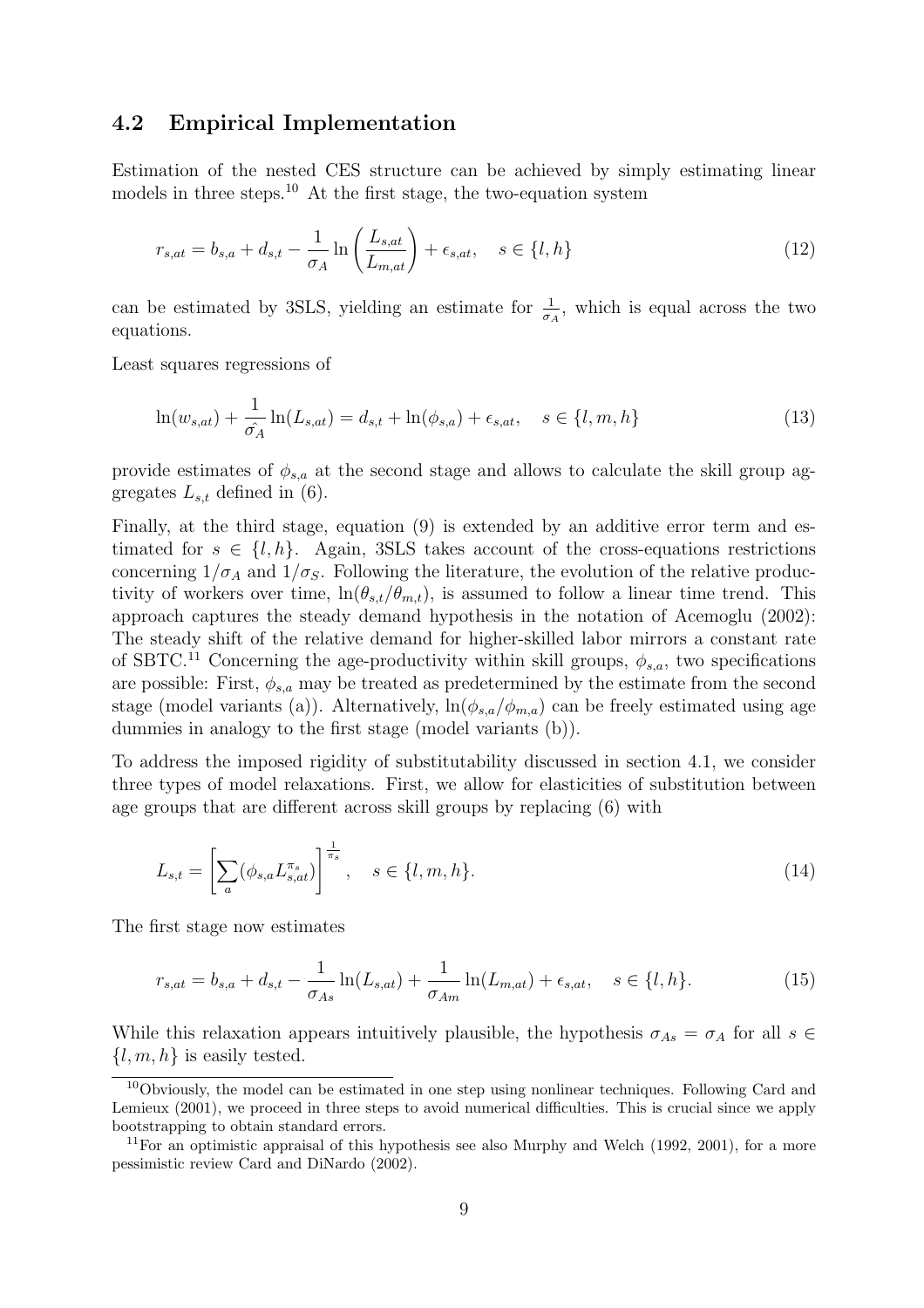A second relaxation, regarding the uniformity of the elasticity of substitution between the skill groups, can be implemented at the third stage by estimating

$$
r_{s,at} = b_{s,a} + \beta_s t - \frac{1}{\sigma_{Ss}} \ln(L_{s,t}) + \frac{1}{\sigma_{Sm}} \ln(L_{m,t})
$$
  

$$
-\frac{1}{\sigma_{As}} \ln\left(\frac{L_{s,at}}{L_{s,t}}\right) + \frac{1}{\sigma_{Am}} \ln\left(\frac{L_{m,at}}{L_{m,t}}\right) + \epsilon_{s,at}, \quad s \in \{l, h\}
$$
 (16)

and testing whether  $\sigma_{Ss} = \sigma_S$  for all  $s \in \{l, m, h\}$ . Note however that this ad hoc-type relaxation comes at the price of abandoning the theoretical consistency of the model. In particular, the parameters  $\sigma_{Ss}$  are no longer elasticities of substitution. So the relaxation can be viewed as a specification test for the model.

This caveat also holds for our third specification which estimates parameters  $\sigma_{Ss\tilde{s}}$  freely across the set of equations:

$$
\ln\left(\frac{w_{s,at}}{w_{\tilde{s},at}}\right) = b_{s\tilde{s},a} + \beta_{s\tilde{s}}t - \frac{1}{\sigma_{Ss\tilde{s}}} \ln\left(\frac{L_{s,t}}{L_{\tilde{s},t}}\right) - \frac{1}{\sigma_{As}} \ln\left(\frac{L_{s,at}}{L_{s,t}}\right) + \frac{1}{\sigma_{A\tilde{s}}} \ln\left(\frac{L_{\tilde{s},at}}{L_{\tilde{s},t}}\right) + \epsilon_{s\tilde{s},at}
$$
\n(17)

for  $s, \tilde{s} \in \{l, m, h\}$  and  $s \neq \tilde{s}$ . In this case, we can test the hypothesis  $\sigma_{Ss\tilde{s}} = \sigma_S$  for all  $s, \tilde{s}$ .

To illustrate the adequacy of the nested model, a comparison with traditional CES models is in order. Thus, we also estimate models (9), (16), and (17), but restrict  $\sigma_A$  to infinity. While this procedure concentrates on the elasticity of substitution between skill groups,  $\sigma_S$ , it still allows for productivity differences across age.

Alternatively, we estimate a traditional CES model

$$
r_{s,t} = \text{constant}_s + \beta_s t - \frac{1}{\sigma_S} \ln \left( \frac{L_{s,t}}{L_{m,t}} \right) + \epsilon_{s,t}, \quad s \in \{l, h\},\tag{18}
$$

again questioning the uniqueness of  $\sigma_S$ . Here, time-specific mean wage differences  $r_{s,t}$  =  $ln(w_{s,t}/w_{m,t})$  are calculated as a weighted average

$$
r_{s,t} = \frac{1}{L_{s,t} + L_{m,t}} \sum_{a} \left( (L_{s,at} + L_{m,at})(\omega_{s,at} - \omega_{m,at}) \right), \quad s \in \{l, h\}
$$
 (19)

of time- and age-specific differences  $\omega_{s,at}$  estimated by pre-stage Tobit estimations

$$
\ln(w_t) = \sum_{s} \sum_{a} \omega_{s,at} \cdot d_{s,at} + \text{controls}_t + \epsilon_t, \quad s \in \{l, m, h\}
$$
 (20)

for all periods t. As in equation (1),  $d_{s,at}$  indicate dummies for the different skill groups.

In contrast to the nested model, the latter procedure averages out the age dimension already at the pre-stage. Besides,  $L_{s,t}$  measures aggregate employment by an additive headcount rather than in efficiency units. Resulting elasticities should hence be comparable to those found in the literature.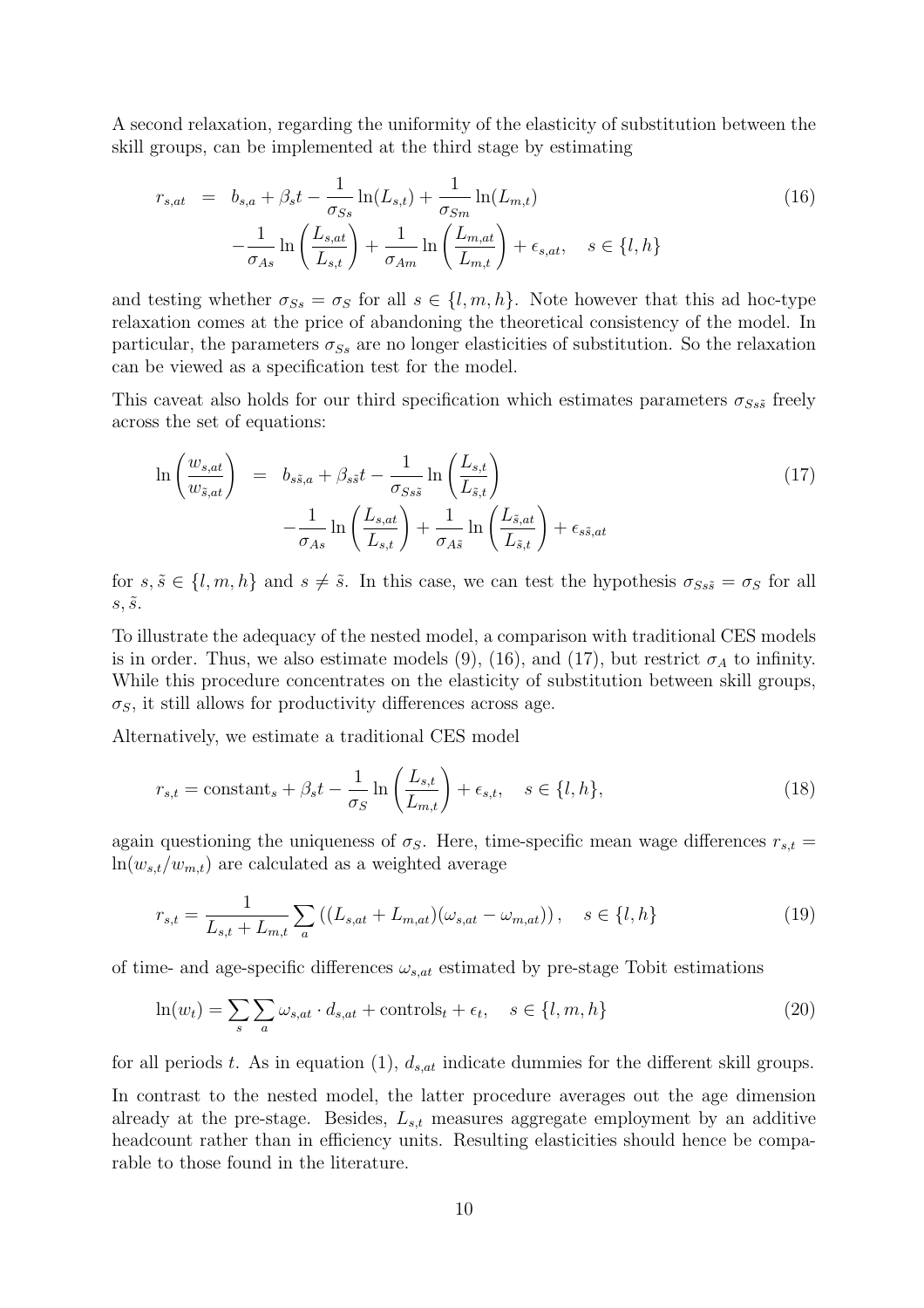#### 4.3 Notions of Employment and Wages: An Estimation Issue

The different quantity concepts of employment are crucial to the analysis. The basic setup constitutes a demand framework. However, studies for the US—including Card and Lemieux (2001)—often treat imputed quantities as inelastic (short-run) supply, implicitly assuming equality of supply and demand. Even if one considers the market clearing assumption to be reasonable for the US, it is highly questionable in the case of Germany, since it disregards unemployment driving a wedge between effective demand for and the supply of labor.

Moreover, both observed wage premia, i. e., the relative price of skilled labor, as well as observed relative employment generally result as outcomes of all labor market processes and should therefore be treated as endogenous in the empirical implementation. Even if a classical interaction of labor supply and demand is regarded as inadequate, endogeneity of employment is implied, e. g., by wage-setting models with right-to-manage (RTM) assumption or efficient bargaining, in which wages are negotiated in consideration of the repercussions to the firms' employment decisions (McDonald and Solow, 1981, Nickell and Andrews, 1983, or Arnsperger and de la Croix, 1990).

Consider an RTM framework, which—in contrast to efficient bargaining—does not abandon the assumption that observations on wages and employment lie on a demand curve. Then, the coefficient on relative employment  $-1/\sigma$  in any of the models above gages the (negative) relationship between wage premia  $r_s = \ln(w_s/w_m)$  and relative employment  $ln(L_s/L_m)$  on the demand schedule. Not unlikely, however, actors additionally face unobserved shocks such as unexpectedly good or particularly bad business conditions which affect wages and employment in the same direction. Such shocks render relative employment endogenous and dilute the negative interrelation of interest. OLS (SUR) estimation yields (in absolute terms) downward-biased estimates of the true relationship or, put differently, upward-biased estimates for the elasticity of substitution  $\sigma$ .

As a remedy, we implement an instrumental variable (IV) approach by means of inelastic (short-run) labor supplies, which may reasonably be assumed as predetermined by past human capital investment decisions (Katz and Autor, 1999).<sup>12</sup> We compile measures of skill- and age-specific labor force numbers from German Microcensus data available at the Federal Statistical Office. Our set of instruments at the first stage contains the logs of ageand skill-specific labor supplies  $L_{s,at}^{\text{supply}}$ . The third stage of the procedure outlined above additionally incorporates the logs of aggregate supplies  $L_{s,t}^{\text{supply}} = \sum_a L_{s,at}^{\text{supply}}$ , interacted with age dummies. See the appendix for details on how to construct the instruments.

#### 4.4 Estimation Results

Table 6 in the appendix summarizes the substitution parameters estimated at the first and at the third stage of various model variants, all of which assume a constant rate of SBTC, and reports the results of related specification tests. Our most preferred specifications are presented here in table 1.

<sup>&</sup>lt;sup>12</sup> Accounting for the endogeneity of relative employment may be considered even more important in face of traditional demand systems which often specify quantities as left hand side variables and treat prices/wages as exogenous; see, e. g., Hamermesh (1993).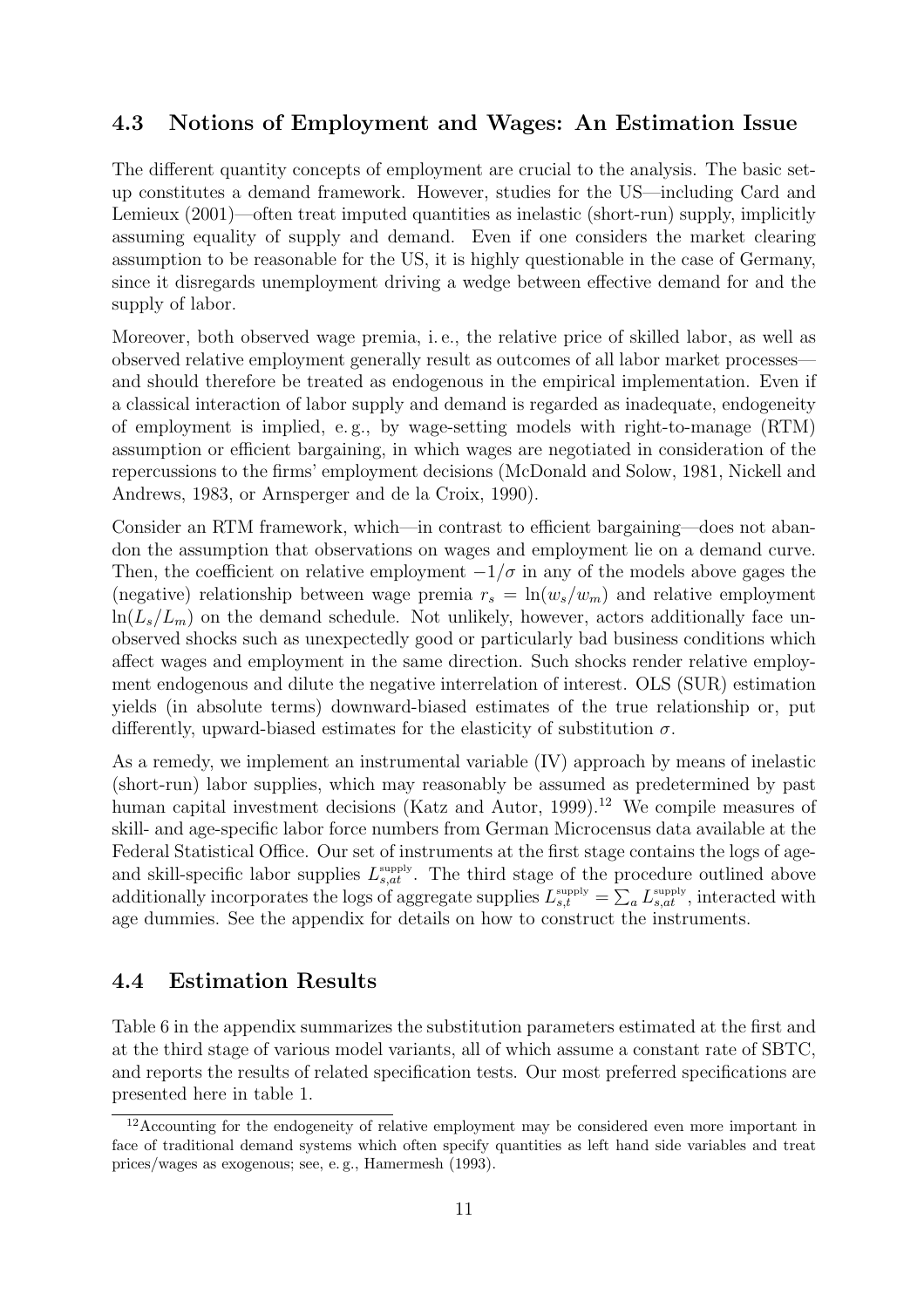|            | Model<br>Estimation | Version $3.1(a)$<br><b>SUR</b><br>IV |                    | Version $3.1(b)$<br><b>SUR</b><br>IV |                  |  |
|------------|---------------------|--------------------------------------|--------------------|--------------------------------------|------------------|--|
|            | 1                   | $15.87^*$                            | $11.77*$           | 21.88                                | 22.74            |  |
| $\sigma_A$ | m                   | (3.46)<br>$21.01^*$                  | (2.98)<br>$12.92*$ | (2.15)<br>11.06                      | (2.95)<br>11.17  |  |
|            | h                   | (12.44)<br>$20.19*$                  | (6.55)<br>$16.64*$ | (1.16)<br>17.60                      | (1.29)<br>15.59  |  |
|            |                     | (2.70)                               | (3.20)             | (2.39)                               | (3.86)           |  |
| $\sigma_S$ |                     | 7.04<br>(3.86)                       | 4.69<br>(3.56)     | 9.13<br>(3.15)                       | 6.73<br>(163.27) |  |

Table 1: Elasticities of Substitution, Preferred Specifications of the Nested CES

Model versions: See table 6. (a) Age specific relative productivities predetermined by the calculations at the second stage. (b) Age specific relative productivities estimated by means of age dummies at the third stage. IV: Employment instrumented by labor force. Standard errors in parentheses estimated by 500 bootstrap replications. Bold numbers: Elasticities significantly finite (reciprocals significantly different from zero) at 0.95 level. \* Respective parameters identical at 0.99 level. Data sources: IABS 1975–1997. German Microcensus.

Specification 3.1 (stage 3, relaxation 1) lets the elasticity between age groups  $\sigma_A$  vary across skill classes but sticks to a single elasticity of substitution across skill classes  $\sigma_S$ . As can be inferred from the tests in table 6, the assumption of identical  $\sigma_{As}$  would be overly restrictive. Variation of  $\sigma_S$  across skill groups (relaxation 2) on the other hand is not statistically required. The same holds for relaxation 3: According to table 8 in the appendix, variation of  $\sigma_S$  across equations does not seem necessary, either.

A comparison of results from the first and from the third stages in tables 1 and 6 reveals that the free estimation of age-specific relative productivities in the model variants (b) may be superior to versions (a) with respect to the assessment of  $\sigma_A$ . However, for stability of the  $\sigma_s$ -estimates the higher degree of preset structure in variants (a) appears preferable. The high standard errors in some cases may be attributed to two issues: First, the third stage includes aggregate employment measures as pre-generated regressors, the variation of which the bootstrap procedure takes account of. Second, the labor force numbers taken to instrument employment closely resemble linear time trends such that especially  $\sigma_S$ , the coefficient of predicted aggregate employment, is difficult to estimate.

Yet we obtain very plausible results. As expected, IV estimation yields lower estimates for  $\sigma_S$ , in particular. Along the reasoning of section 4.3, unobserved shocks affect particularly aggregate relative employment, rendering this measure endogenous and SUR estimates of  $\sigma_S$  inconsistent. Still, our IV estimates of  $\sigma_S$ , ranging from 4.7 to 6.7, imply a rather high degree of substitutability compared to findings in the related literature; cf. the synopses in Hamermesh (1993) and Katz and Autor (1999). Card and Lemieux (2001) report elasticities of substitution between college graduates and high school alumni for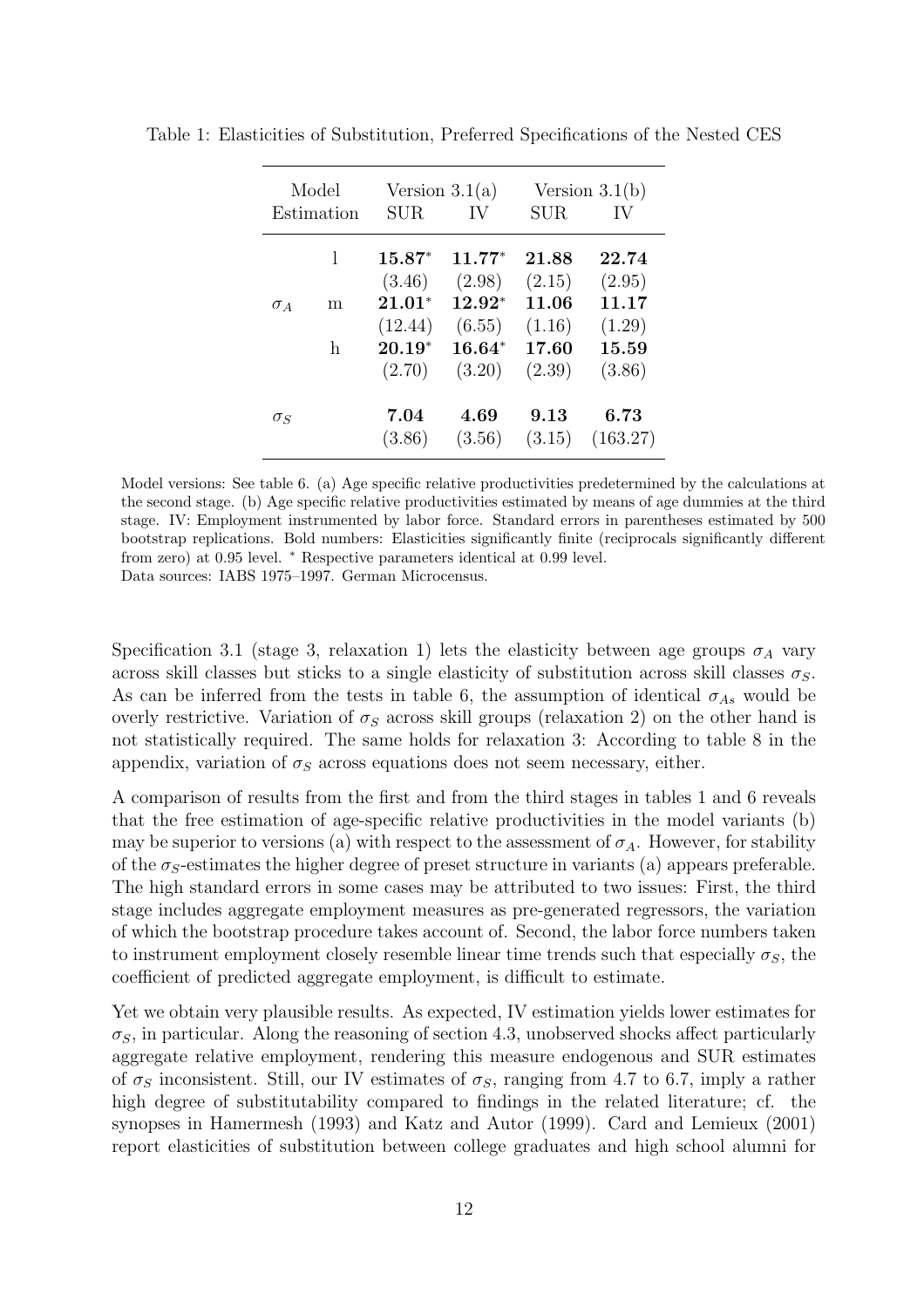Canada, the UK, and the US between 2 and  $2.5<sup>13</sup>$  In international comparison, our high elasticities may reflect the fairly small amount of wage dispersion in Germany or the more compressed distribution of skills; cf. Nickel and Bell (1996) and Freeman and Schettkat (2001).

Comparable studies for Germany also take account of three skill types, but they find elasticities not higher than  $3.6^{14}$  Differences might in part be attributed to the selection of data, since we restrict our attention to prime age males in the IABS only, who may be relatively homogeneous.

At large, employees from different formal skill levels are more difficult to substitute than those with identical qualificational backgrounds. The substitutability across different age groups  $\sigma_{As}$  with values between 11.2 and 22.7 (version (b)) is lowest among the medium-skilled. This finding supports the view that low-skilled employees, mainly in positions which do not require any vocational training, can be substituted relatively easily. Contrary to the hypothesis that substitutability between young and old workers diminishes (monotonically) with educational attainment (Welch,  $1979$ ),<sup>15</sup> an analogous reasoning applies to university graduates of different age, whose education is often said to provide them with a high competence in general problem solving. Workers with a vocational degree, however, qualify for specific tasks such that, say, younger colleagues can take the place of older coworkers less easily.

In effect, all estimated elasticities of substitution and in particular the estimates for  $\sigma_A$  prove finite: Employees of different age are imperfect substitutes. The structural model consistently mirrors the dimensions of cohort effects uncovered by the descriptive inspection in section 2. Nevertheless, to put our results into further perspective, table 7 additionally reports the outcomes of models which assume perfect substitution across age classes. Third stage estimations restricting  $\sigma_A$  to infinity as well as the results of traditional CES models by and large draw a similar picture to the one stated above: Again, standard errors that account for the pre-estimation of the aggregate employment measure are very high. It is for this reason that we also estimated a specification  $3.1(c)$ which—in analogy to the non-nested CES—uses the sums of all age-specific employment accounts rather than efficiency measures as aggregate quantities  $L_{s,t}$ . The results are very

<sup>&</sup>lt;sup>13</sup>Other studies quantifying elasticities for the US report  $\sigma$ -estimates within a similar range: Bound and Johnson (1992), Katz and Murphy (1992), and Krusell, Ohanian, Rios-Rull, and Violante (2000) acquaint 1.8, 1.4, and 1.7, respectively. Ciccone and Peri (2003) prefer a span between 1.2 and 2.2, and Stapleton and Young (1988) note a value of 3.0.

<sup>14</sup>Fitzenberger and Franz (2001) estimate elasticities of substitution between medium- and low-skilled of 0.6–1.4 for manufacturing and of 3.0–3.6 for non-manufacturing industries, while Steiner and Wagner (1998b) and Steiner and Mohr (2000) report values for all three classes of merely 0.3–0.5 for manufacturing and 1.4 for construction and transportation. Falk and Koebel (1999, 2002) find at most substitutability between medium- and low-skilled employees, whereas Koebel, Falk, and Laisney (2003) bilaterally classify high- and medium-skilled as well as medium- and low-skilled as substitutes, but they find complementarity between low- and high-skilled employees. Entorf (1996) finds elasticities between 0.5 and 1.5 for blue and white collar workers and Beißinger and Möller  $(1998)$  of 1.8 for males and 3.3 for females.

<sup>&</sup>lt;sup>15</sup>Studies for the US report a much higher degree of substitutability between age classes within the group of high school graduates than among those with a college degree: Freeman (1979) finds elasticities of 14 and 2, respectively (even if the estimated reciprocals of both values show insignificant). Stapleton and Young (1988) note amounts of 73.6 (reciprocal insignificant) and 2.5. Card and Lemieux (2001) do not find any significant differences, though. They report significantly finite values of  $\sigma_A$  in the range of 4–6.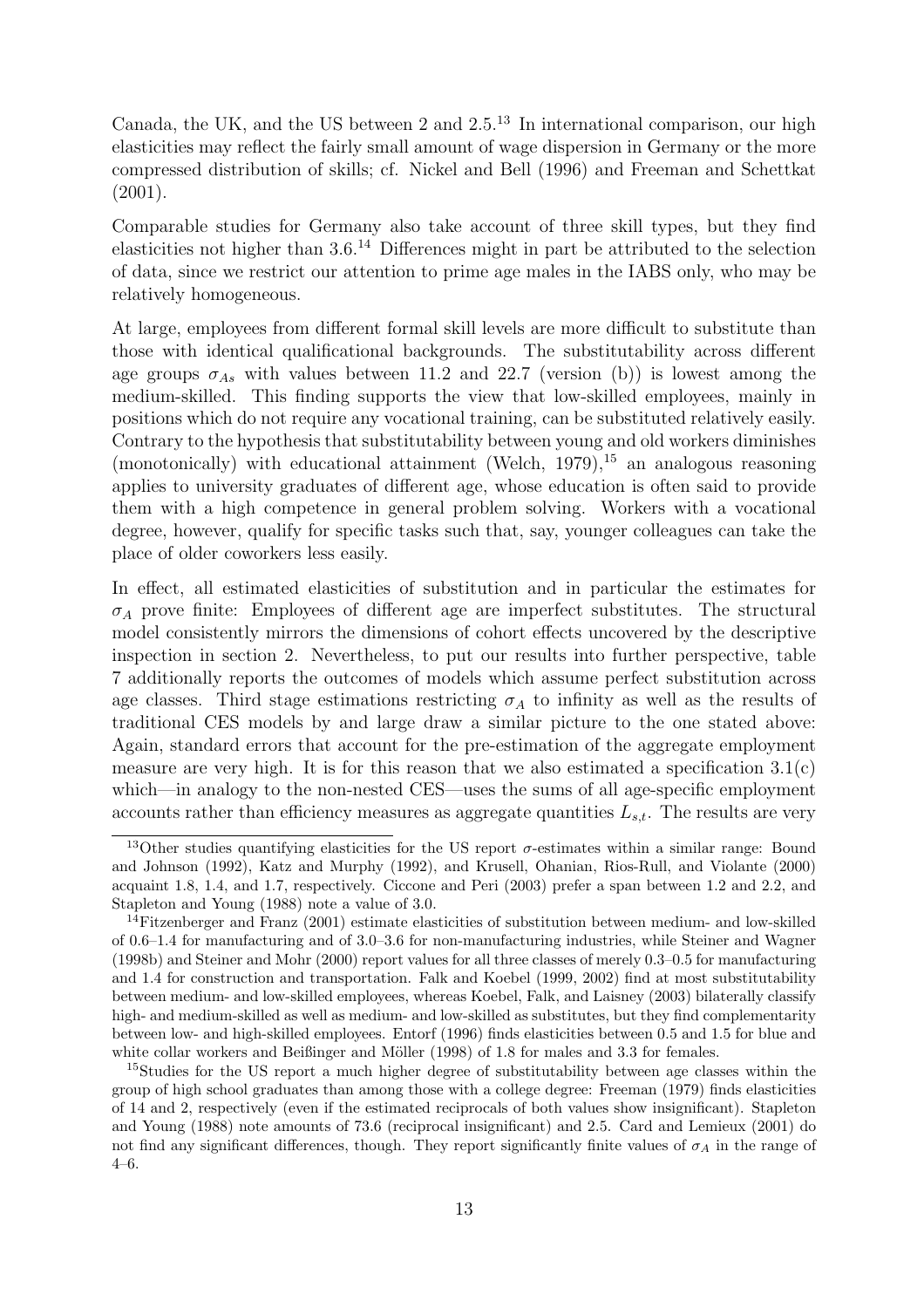similar. Yet again, instrumentation proves relevant and reduces estimated elasticities from values around 8 to values between 5.5 and 6.1. Our results thus are consistent with employees in the sample indeed forming a fairly homogenous group of workers.

### 5 Two Simulation Experiments

In light of the ongoing policy debate about cures for unemployment, estimates from the above model can be used to assess the effect of wage changes on employment by means of simulation experiments similar to those conducted by Fitzenberger and Franz (2001).

First, we estimate the magnitude of wage changes in the three skill groups that would be necessary to induce, say, a reduction of unemployment rates<sup>16</sup> by one half in all three skill groups. The relative wage changes are assumed to be equal for all age groups within the respective skill groups:  $\Delta \ln(w_{s,a}) = \Delta \ln(\bar{w}_s)$  for all a. While allowing for relative changes between skill groups, this leaves the wage structure within skill groups unaffected.

We undertake the calculations for the base period 1997, the latest period available. In what follows, the time index  $t$  is omitted for notational simplicity. We use a first order Taylor approximation of overall employment in each skill group s as the sum of employment in the respective age groups a:

$$
L_s^* = \sum_a L_{s,a}^* = \sum_a \left( L_{s,a} + \sum_{\tilde{s}} \sum_{\tilde{a}} \frac{\partial L_{s,a}}{\partial \ln(w_{\tilde{s},\tilde{a}})} \Delta \ln(w_{\tilde{s},\tilde{a}}) \right), \quad s \in \{l, m, h\},\tag{21}
$$

where  $L_s^*$ ,  $L_{s,a}^*$  are the employment targets consistent with the goal to reduce unemployment rates by one half. Drawing on the wage elasticity of labor demand

$$
\eta_{s\tilde{s},a\tilde{a}} = \frac{\partial L_{s,a}}{\partial w_{\tilde{s},\tilde{a}}} \frac{w_{\tilde{s},\tilde{a}}}{L_{s,a}} = \frac{\partial \ln(L_{s,a})}{\partial \ln(w_{\tilde{s},\tilde{a}})} = \frac{\partial L_{s,a}}{\partial \ln(w_{\tilde{s},\tilde{a}})} \frac{1}{L_{s,a}},\tag{22}
$$

equation (21) can be written in terms of relative changes:

$$
\frac{\Delta L_s}{L_s} = \frac{L_s^* - L_s}{L_s} = \sum_a \frac{L_{s,a}}{L_s} \sum_{\tilde{s}} \sum_{\tilde{a}} \eta_{s\tilde{s},a\tilde{a}} \Delta \ln(w_{\tilde{s},\tilde{a}}), \quad s \in \{l, m, h\}.
$$
\n(23)

The relationship between wage elasticities  $\eta_{s\tilde{s},a\tilde{a}}$ , Allen-Uzawa elasticities of substitution  $\sigma_{s\tilde{s},a\tilde{a}}$ , and cost shares  $S_{s,a}$  implied by cost minimizing behavior of employers is given by

$$
\eta_{s\tilde{s},a\tilde{a}} = S_{\tilde{s},\tilde{a}}\sigma_{s\tilde{s},a\tilde{a}} + S_{\tilde{s},\tilde{a}}\eta, \quad a \neq \tilde{a} \quad \lor \quad s \neq \tilde{s},\tag{24}
$$

where  $\eta$  denotes the price elasticity of product demand and

$$
\eta_{ss,aa} = \eta - \sum_{\tilde{s}} \sum_{\tilde{a}\neq a} \eta_{s\tilde{s},a\tilde{a}} - \sum_{\tilde{s}\neq s} \eta_{s\tilde{s},aa} = S_{s,a}\eta - \sum_{\tilde{s}} \sum_{\tilde{a}\neq a} S_{\tilde{s},\tilde{a}}\sigma_{s\tilde{s},a\tilde{a}} - \sum_{\tilde{s}\neq s} S_{\tilde{s},a}\sigma_{s\tilde{s},aa}; \quad (25)
$$

<sup>&</sup>lt;sup>16</sup>The skill-specific and age-specific rates of unemployment in West Germany our simulations make use of are displayed in the appendix.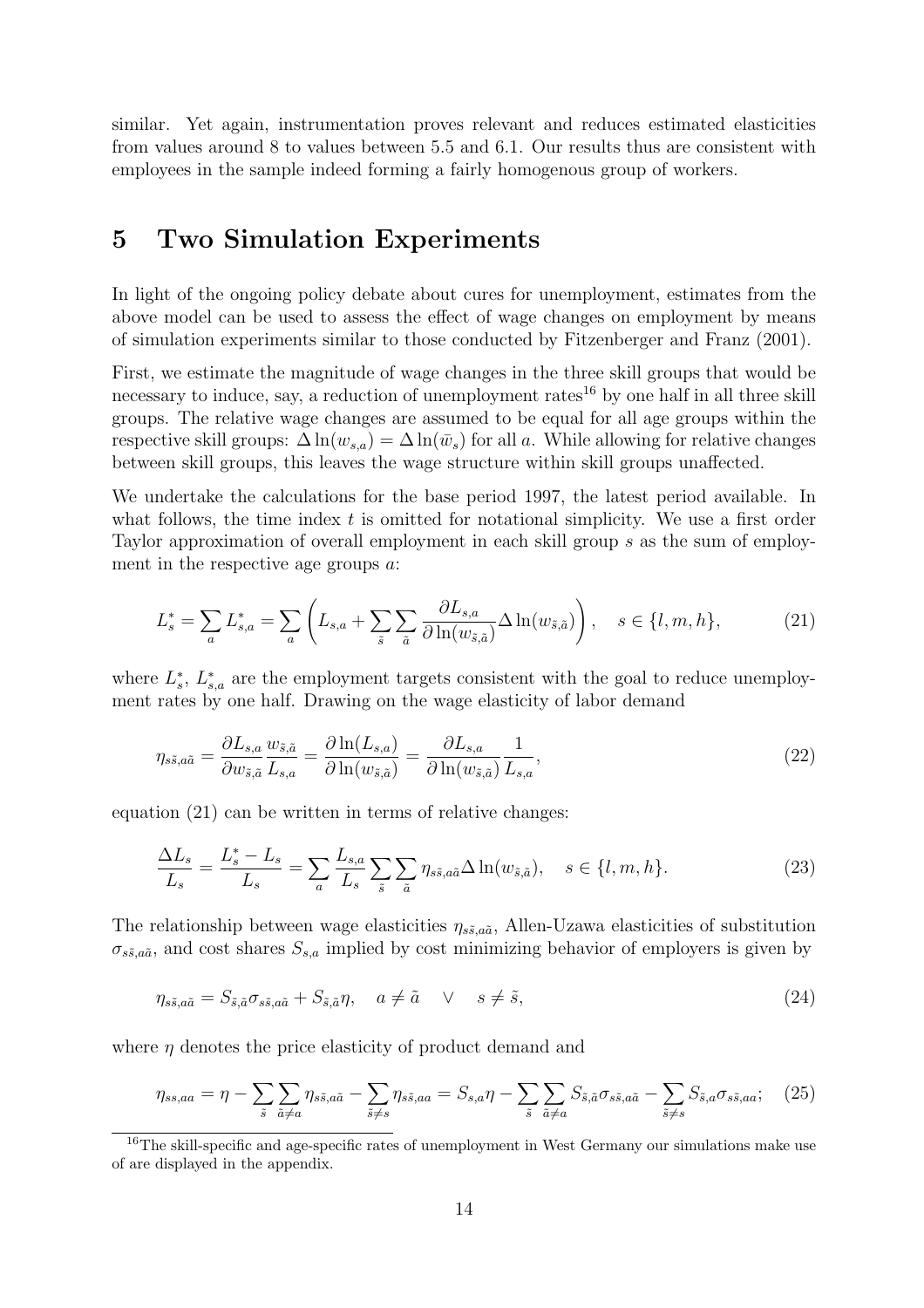see, e. g., Hamermesh (1993). Based on the nested CES production function, inter-class Allen-Uzawa partial elasticities of substitution and intra-class elasticities,  $17$  respectively, write

$$
\sigma_{s\tilde{s},a\tilde{a}} = \sigma_S, \quad s \neq \tilde{s} \quad \text{and} \quad \sigma_{ss,a\tilde{a}} = \sigma_S + \frac{1}{S_s}(\sigma_A - \sigma_S), \quad a \neq \tilde{a}.\tag{26}
$$

In principle, cost shares for the nested CES model can be derived directly from the model via Shepard's Lemma as functions of the productivity parameters  $\theta_s$  and  $\phi_{s,a}$  and wages  $w_{s,a}$ ; cf., for example, Chung (1994). Yet the actual calculation fails this way due to the underidentification of the productivity parameters. Hence, we employ observed cost shares

$$
S_{s,a} = \frac{w_{s,a} L_{s,a}}{\sum_{\tilde{s}} \sum_{\tilde{a}} w_{\tilde{s},\tilde{a}} L_{\tilde{s},\tilde{a}}} \quad \text{and} \quad S_s = \sum_{a} S_{s,a}.\tag{27}
$$

The targeted relative change of employment can be inferred from the unemployment rates  $ur_s = U_s/WF_s = 1 - L_s/WF_s$ , where  $U_s$  and  $WF_s$  denote unemployment and work force in skill group s, respectively:

$$
\frac{\Delta L_s}{L_s} = \frac{L_s^* - L_s}{L_s} = \frac{(0.5WF_s + 0.5L_s) - L_s}{L_s} = 0.5 \frac{ur_s}{1 - ur_s}.
$$
\n(28)

As  $\eta$  we take a weighted average of the elasticities estimated by Fitzenberger and Franz (2001) separately for the manufacturing and the non-manufacturing sector, with employment ratios in the respective sectors as weights.

Since we set  $\Delta \ln(w_{s,a}) = \Delta \ln(\bar{w}_s)$  for all a, the system (23) yields unique solutions for the necessary wage changes based on our estimation results. The calculation of standard errors is based on the errors of the estimated parameters.

Alternatively, one might be interested in changes of the wage structure within the skill groups, holding the structure across the respective groups constant. In this context, the model set-up allows us to answer the question how the wages for employees of different age would have to change—identically in all skill groups—to reduce all age-specific unemployment rates  $ur_a = U_a/WF_a = 1 - L_a/WF_a$  by one half.

In analogy to (21), we write

$$
L_a^* = \sum_s L_{s,a}^* = \sum_s \left( L_{s,a} + \sum_{\tilde{s}} \sum_{\tilde{a}} \frac{\partial L_{s,a}}{\partial \ln(w_{\tilde{s},\tilde{a}})} \Delta \ln(w_{\tilde{s},\tilde{a}}) \right) \text{ for all } a.
$$
 (29)

Now assuming  $\Delta \ln(w_{s,a}) = \Delta \ln(\bar{w}_a)$  for all s, the system

$$
\frac{\Delta L_a}{L_a} = \frac{L_a^* - L_a}{L_a} = \sum_s \frac{L_{s,a}}{L_a} \sum_{\tilde{s}} \sum_{\tilde{a}} \eta_{s\tilde{s},a\tilde{a}} \Delta \ln(\bar{w}_{\tilde{a}})
$$
(30)

<sup>17</sup>Given the model relaxation (14), the expression  $\sigma_A$  in equation (26) has to be replaced by  $\sigma_{As}$ .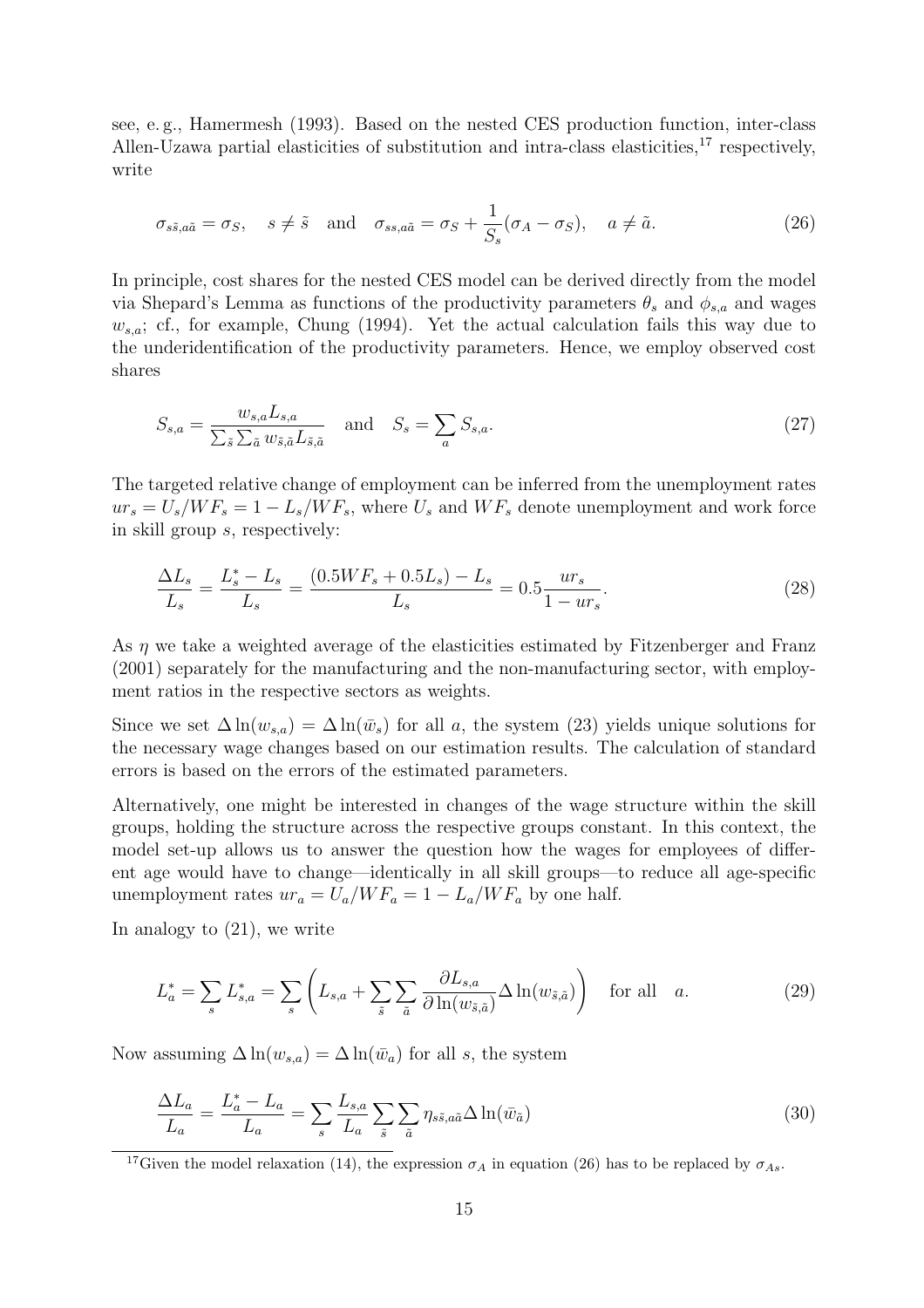can be solved for the necessary wage changes within the skill groups.

To evaluate the respective real magnitudes of the wage changes, we calculate the price adjustments induced by the nominal wage reductions. Here, the assumption of profit maximizing behavior under monopolistic competition takes account of endogenous output effects. We consider the Amoroso-Robinson relation for the output price level  $p$  and a constant elasticity of product demand  $\eta$ ,

$$
\left(1 + \frac{1}{\eta}\right)p = MC, \quad \text{such that} \quad d\ln(p) = d\ln(MC),\tag{31}
$$

with marginal costs

$$
MC = \sum_{s} \sum_{a} w_{s,a} \frac{\partial L_{s,a}}{\partial y} = \sum_{s} \sum_{a} w_{s,a} \frac{L_{s,a}}{y} \frac{\partial L_{s,a}}{\partial y} \frac{y}{L_{s,a}} = \sum_{s} \sum_{a} \frac{w_{s,a} L_{s,a}}{y}.
$$
 (32)

The last step in (32) follows because of the constant returns to scale assumption. Relative price changes then arise from (31) as

$$
d\ln(p) = \frac{\sum_{s}\sum_{a}\frac{L_{s,a}w_{s,a}}{y}d\ln(w_{s,a})}{\sum_{\tilde{s}}\sum_{\tilde{a}}\frac{L_{\tilde{s},\tilde{a}}w_{\tilde{s},\tilde{a}}}{y}} = \sum_{s}\sum_{a}\frac{L_{s,a}w_{s,a}}{\sum_{\tilde{s}}\sum_{\tilde{a}}L_{\tilde{s},\tilde{a}}w_{\tilde{s},\tilde{a}}}d\ln(w_{s,a}).
$$
\n(33)

Now let  $\Delta \ln(w_{s,a}) = \Delta \ln(\bar{w}_s)$  for all a in the first experiment. Then,

$$
\Delta \ln(p) = \sum_{s} \Delta \ln(\bar{w}_s) \sum_{a} \frac{L_{s,a} w_{s,a}}{\sum_{\tilde{s}} \sum_{\tilde{a}} L_{\tilde{s},\tilde{a}} w_{\tilde{s},\tilde{a}}}.
$$
\n(34)

In the second experiment,  $\Delta \ln(w_{s,a}) = \Delta \ln(\bar{w}_a)$  for all s, and so

$$
\Delta \ln(p) = \sum_{a} \Delta \ln(\bar{w}_a) \sum_{s} \frac{L_{s,a} w_{s,a}}{\sum_{\tilde{s}} \sum_{\tilde{a}} L_{\tilde{s},\tilde{a}} w_{\tilde{s},\tilde{a}}}.
$$
\n(35)

Table 2 displays the outcome of the first simulation experiment and compares it to results obtained in Fitzenberger and Franz (2001). Considering the employment target of reducing skill-specific unemployment rates, wages paid are too high in all skill groups, and the necessary wage reductions—ranging from 8.7 to 12.3%—are the higher the lower the skill level. This result provides evidence for wage compression across skill groups. The fact that estimated wage reductions appear rather modest may be ascribed to at least two reasons: on the one hand to the high wage elasticities resulting from the substantial elasticities of substitution, and to the assumption of constant returns to scale on the other. The latter point becomes evident by the comparison of our results to those of Fitzenberger and Franz (2001): Their specification 4, which likewise postulates constant returns to scale, yields estimates very similar to ours, whilst their unrestricted specification 3 indicates higher (nominal) reductions. The range of dispersion, however, turns out rather similar in all models.<sup>18</sup>

<sup>&</sup>lt;sup>18</sup>It is not unlikely that all results in table 2 overestimate actual necessary wage changes since neither Fitzenberger and Franz (2001) nor our estimations take into consideration substitution effects with respect to intermediate inputs or capital stocks. For the importance of the latter cf. Krusell, Ohanian, Rios-Rull, and Violante (2000).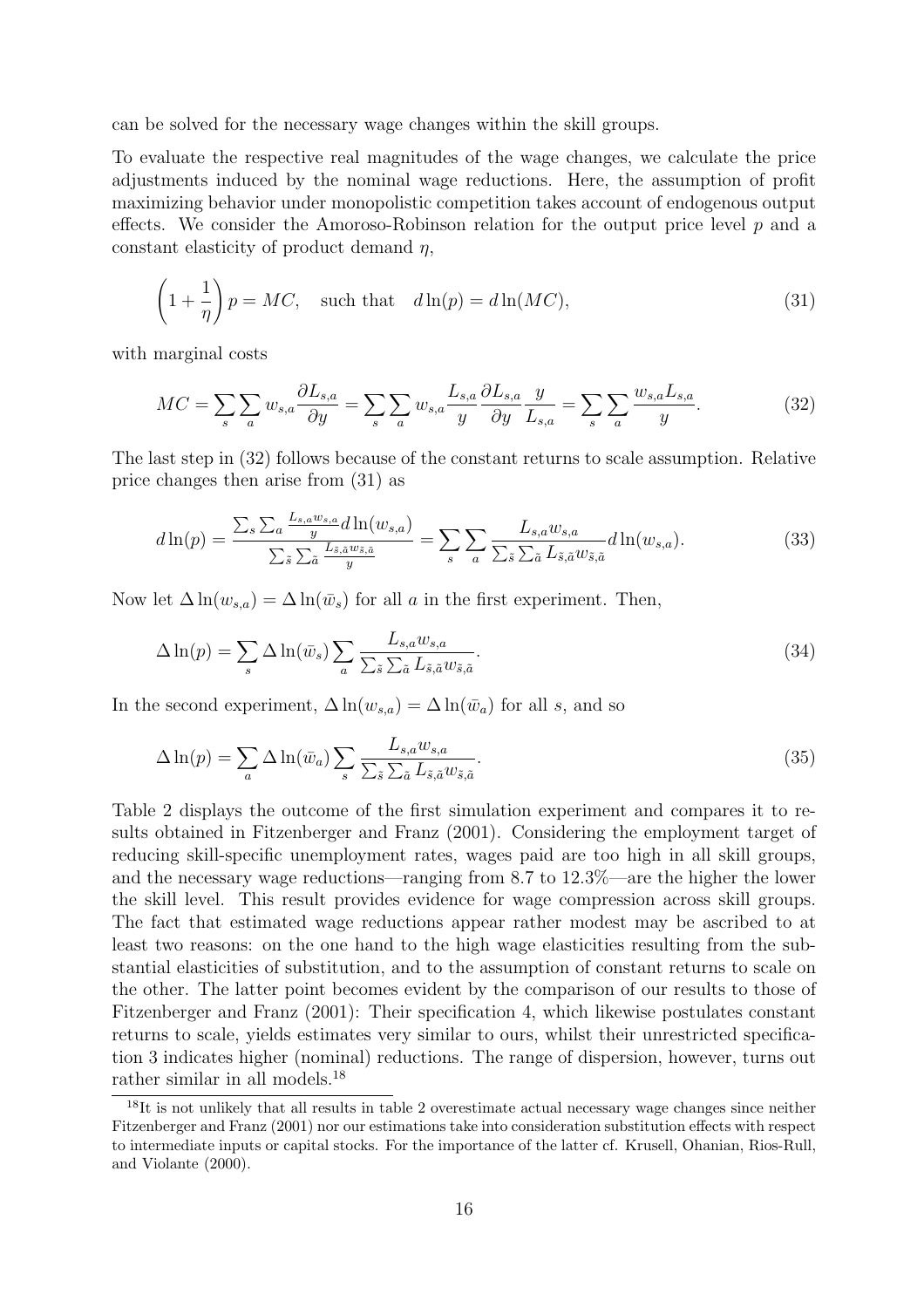| Model                             | $\Delta \ln w_l$ | $\Delta \ln w_m$ | $\Delta \ln w_h$ | $\Delta \ln p$ |
|-----------------------------------|------------------|------------------|------------------|----------------|
| $3.1(a)$ IV <sup>a</sup>          | $-0.123$         | $-0.091$         | $-0.087$         | $-0.093$       |
|                                   | (0.0151)         | (0.0140)         | (0.0140)         | (0.0140)       |
| $3.1(b)$ IV <sup>a</sup>          | $-0.114$         | $-0.092$         | $-0.089$         | $-0.093$       |
|                                   | (0.0143)         | (0.0140)         | (0.0140)         | (0.0140)       |
| $3.1(a)$ SUR <sup>a</sup>         | $-0.113$         | $-0.092$         | $-0.089$         | $-0.093$       |
|                                   | (0.0142)         | (0.0140)         | (0.0140)         | (0.0140)       |
| $3.1(b)$ SUR <sup>a</sup>         | $-0.108$         | $-0.092$         | $-0.090$         | $-0.093$       |
|                                   | (0.0141)         | (0.0140)         | (0.0140)         | (0.0140)       |
| Fitzenberger and Franz $(2001)^b$ | $-0.141$         | $-0.103$         |                  | $-0.105$       |
|                                   | (0.019)          | (0.020)          | $(-)$            | (0.020)        |
| Fitzenberger and Franz $(2001)^c$ | $-0.342$         | $-0.313$         |                  | $-0.314$       |
|                                   | (0.099)          | (0.020)          | $(-)$            | (0.020)        |

Table 2: Wage Changes for Different Skill Groups Necessary to Halve Skill-Specific Unemployment Rates in 1997 and Induced Price Change

<sup>a</sup> Calculations based on the results displayed in table 1. Standard errors in parentheses estimated by 500 bootstrap replications.

 $\bar{b}$  Specification 4 of their model; assumption of constant returns to scale; elasticities of substitution between the high-skilled on the one hand and medium- and low-skilled on the other restricted to equal 1; no changes in wages and employment for the high-skilled; results for 1995.

<sup>c</sup> Specification 3 of their model; elasticities of substitution between the high-skilled on the one hand and medium- and low-skilled on the other restricted to equal 1; no changes in wages and employment for the high-skilled; results for 1995.

The induced relative price changes are a weighted average of the wage reductions; see equation (34). Thus, given our estimates of nominal wage reductions, the high-skilled experience a real wage increase, whereas the low-skilled face real losses ex constructione.

The results of the second experiment, regarding a reduction of age specific unemployment rates, are displayed in table 3. The calculated wage reductions in the different age groups are very similar. However, the small degree of variation comes as no surprise because the differences in unemployment rates across the age classes are rather small. As to the underlying high elasticities of substitution and concerning the interpretation of the induced price changes, the same caveats as for the first experiment apply.

## 6 Conclusions

Investigating descriptively the evolution of age-specific skill wage premia in the German labor market between 1975 and 1997 reveals that the age profiles of skill wage differentials have not moved parallelly over time, but rather experienced a twist. Accordingly, it is unlikely that these developments are associated merely with pure age and time effects. Furthermore, we observe a break in the inter-cohort trend of skill- and age-specific relative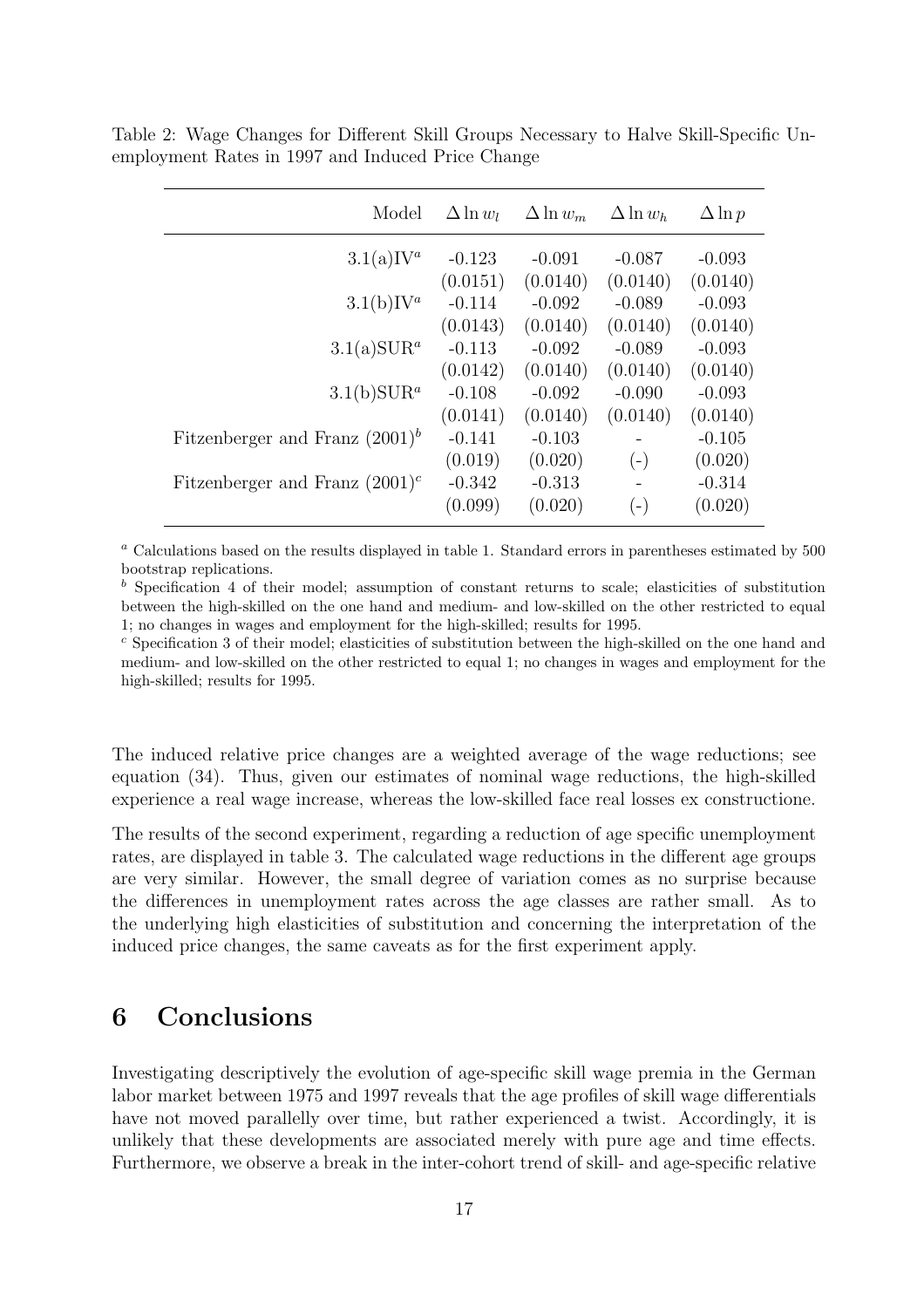Table 3: Wage Changes for Different Age Groups Necessary to Halve Age-Specific Unemployment Rates in 1997 and Induced Price Change

| $\Delta \ln w_{27} \quad \Delta \ln w_{32} \quad \Delta \ln w_{37} \quad \Delta \ln w_{42} \quad \Delta \ln w_{47} \quad \Delta \ln w_{52} \quad \Delta \ln p$ |  |  |  |
|----------------------------------------------------------------------------------------------------------------------------------------------------------------|--|--|--|
| $-0.086$ $-0.086$ $-0.086$ $-0.085$ $-0.085$ $-0.086$ $-0.086$<br>$(0.0129)$ $(0.0129)$ $(0.0129)$ $(0.0129)$ $(0.0129)$ $(0.0129)$ $(0.0129)$                 |  |  |  |

Results identical for model versions  $3.1(a)$  and  $3.1(b)$  from table 1. Standard errors in parentheses estimated by 500 bootstrap replications.

employment such that young birth cohorts do not follow the path of the older ones towards further skill upgrading. The empirical evidence thus suggests the existence of cohort effects affecting the evolution of both skill wage premia and relative employment.

Testing for cohort effects as suggested by MaCurdy and Mroz (1995), we find cohort effects in the development of wage premia, but we can also confirm their separability from age and time effects.

Due to the heterogeneous nature of the input factor "labor", a coherent operationalization of the above findings in general proves difficult. In light of the trade-off between explanatory power and practicality, however, an extension of the structural approach of Card and Lemieux (2001) based on the nested CES model of Sato (1967) draws a complex picture: On the one hand, it consistently maps rational behavior within the framework of neoclassical production theory. On the other, its age $\times$ time dimensioning allows to incorporate a relatively large number of input factors. That way, our extended implementation analyzes wage differences between  $23\times6$  types of labor in 3 different skill classes, respectively.

The results are compatible with the steady demand hypothesis of a constant rate of SBTC in the notion of Acemoglu (2002). Moreover, employees of different age are found to be imperfect substitutes—the model indeed takes account of age, time, and cohort effects and, therefore, approves the intuitive link between the outlined stylized facts. Compared to the literature, our estimated elasticities of substitution are rather high. We reckon that employees in our data set are in fact considerably homogeneous.

On the basis of the estimated parameters, simulation experiments can give rise to policyrelevant implications. Similar to Fitzenberger and Franz (2001), we first simulate the magnitude of wage changes in the three skill groups that would have been necessary to reduce skill-specific unemployment rates in 1997 by one half. With wage changes equal for all age groups within the respective skill classes, this would have left the wage structure within skill groups unaffected. The necessary nominal wage changes range between 8.7 and 12.3% and are the higher the lower the employees' qualification—a finding which provides evidence for wage compression: Compared to the reference situation of reduced unemployment, there is too little wage dispersion across the different skill groups.

Alternatively, we are interested in changes of the wage structure within the skill groups, holding the structure across the respective groups constant, and answer the question how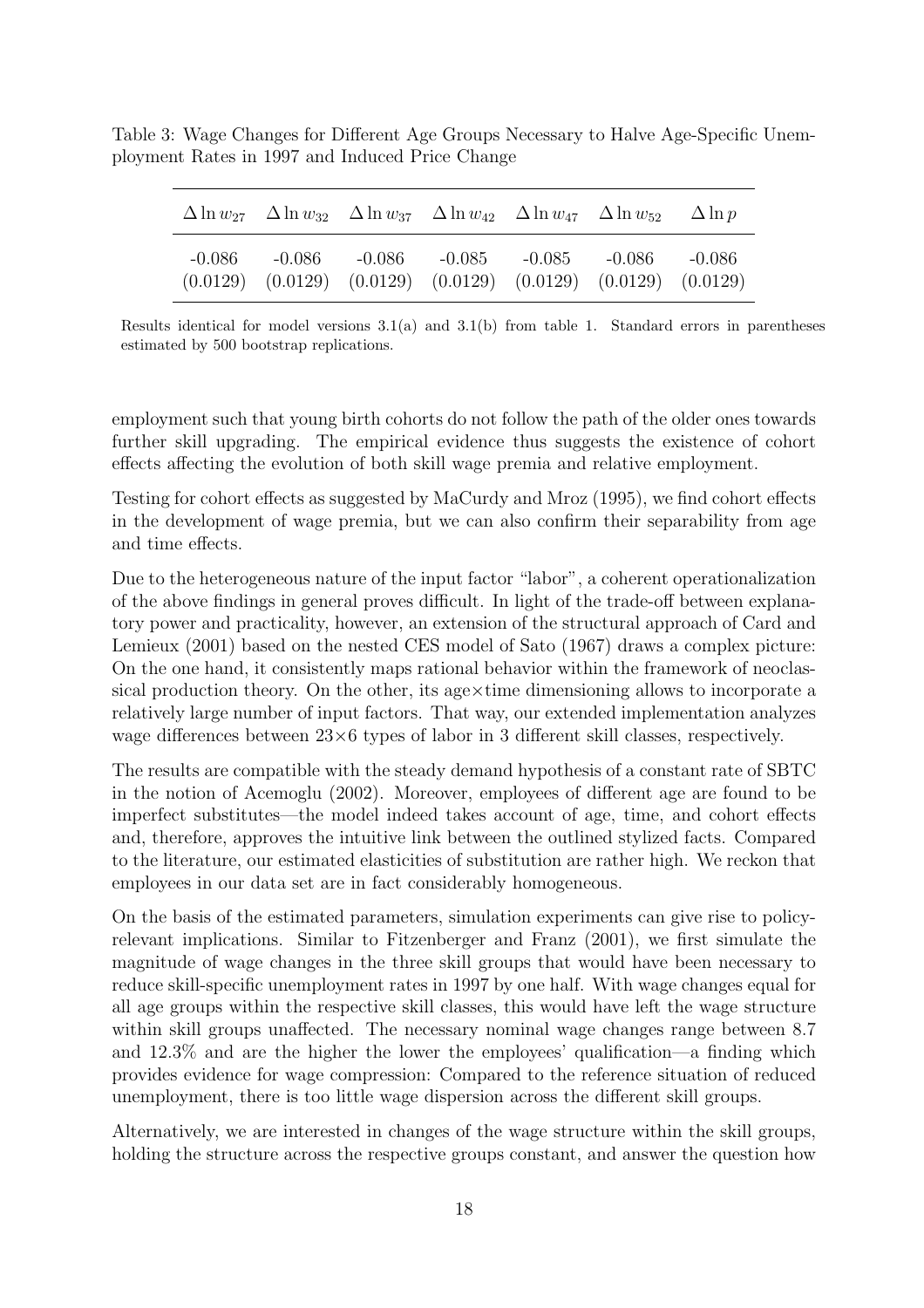the wages for employees of different age would have had to change to cut all age-specific unemployment rates in half. Since age-specific unemployment rates are very similar, the similarity in wage changes for different age groups comes as no surprise.

In general, our analysis substantiates the necessity to integrate different dimensions of heterogeneity into meaningful models of labor demand. Yet our implementations show that, compared to available investigations solely focussing on the skill dimension of heterogeneity, the additional differentiation by age comes at the price of further restrictions on the production technology. In particular, the functional form restricts elasticities of substitution between (identically skilled) workers of different age to be all equal. However, if confronted with real data, the assumption that, say, a 55-year-old executive can be deputized by an experienced 50-year-old as well as by a 25-year-young entrant, is anything but beyond dispute.

Moreover, the neoclassical framework traditionally fails to incorporate residual wage inequality that remains after any grouping adapted from observed covariates; see, e. g., Card, Kramarz, and Lemieux (1999). But within-cell wage dispersion usually amounts to a major part of total observed dispersion—cf. Juhn, Murphy, and Pierce (1993) and Fitzenberger, Garloff, and Kohn (2003)—and therefore should be addressed by future research on the link between wage structure and labor demand.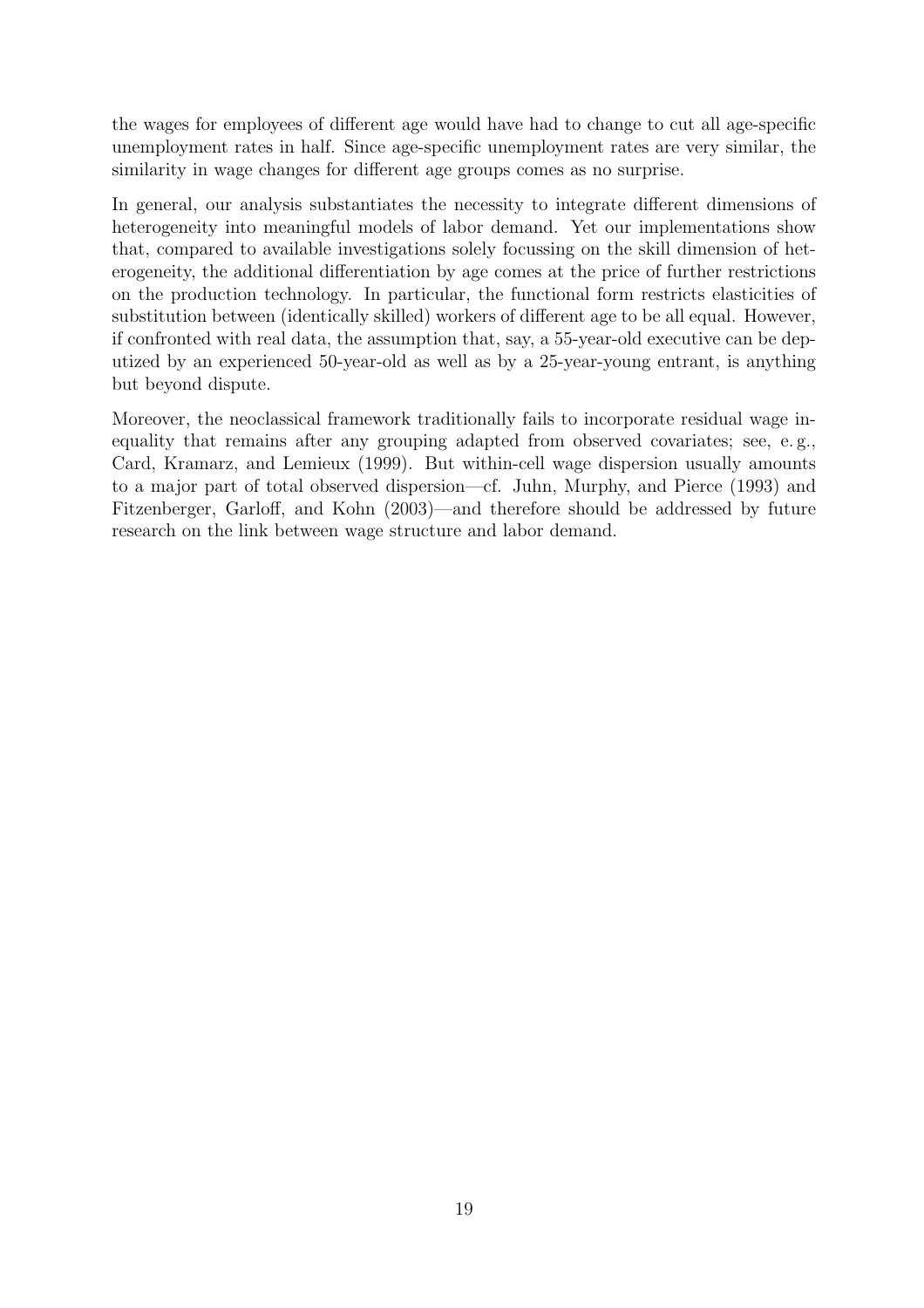# Appendix

Throughout the empirical investigation, we make use of the IAB employment subsample (IABS) 1975–1997, a representative 1% random draw of German employees with employment spells subject to social insurance contributions. Excluding civil servants, self-employed, and freelancers, the IABS covers about 80% of all employed persons. For an extensive description of these register-based data see Bender, Hilzendegen, Rohwer, and Rudolph (1996) and Bender, Haas, and Klose (2000). Selected data at first comprise spells of both men and women employed full-time in West-Germany, excluding parallel employment spells.

We restrict attention to prime-age employees between 25 and 55 years to circumvent a number of sample selection problems. Since the IABS contains no information on hours worked, we undertake a headcount to derive an employment measure, weighting each observation with the length of the respective employment spell. This procedure assumes that the number of, say, monthly hours does not change over time nor does it differ by individual, justifying the concentration on full-time employees only.

Concerning the wage data, Steiner and Wagner (1997) report a structural break between 1983 and 1984. In order not to deceivingly interpret this as increasing wage inequality across skill groups, we apply the correction procedure suggested by Fitzenberger (1999).

Observations are classified into three skill groups according to the individuals' educational attainment. The group of the low-skilled consists of employees without any vocational training. Those with a vocational training are considered medium-skilled, and individuals with a university or technical college degree form the group of the high-skilled. To deal with measurement error in the education information when defining the skill groups, we correct the skill information such that formal degrees an individual has once obtained are not lost later.

Stage zero of the estimation approach estimates wage differentials by means of Tobit regressions due to the censoring of wage data induced by the social security threshold ("Beitragsbemessungsgrenze"). Observations are weighted by the respective length of the employment spell. As a first approach, equation (1) includes dummies for foreigners and women as control variables and further allows for possible interactions of these with the skill variables. Besides, a linear age term captures variation within the age classes. Cross terms of female and skill dummies prove significant in nearly all cells. Consequently, we base our analysis on males only. Period-specific wage differentials for the traditional CES are similarly estimated by pre-stage Tobit estimations (20), using age-specific skill dummies and a dummy for foreigners.

Estimation equations at the first and at the second stage include a full set of age dummies and time dummies for 1976–1997. The latter are replaced by a linear time trend at the third stage.

At stages one and three we instrument observed employment measures by means of the size of the labor force obtained from the German Microcensus, a representative 1% population sample collected annually, typically via face-to-face interviews. We use representative subsamples available through the Federal Statistical Office ("Statistisches Bundesamt"). The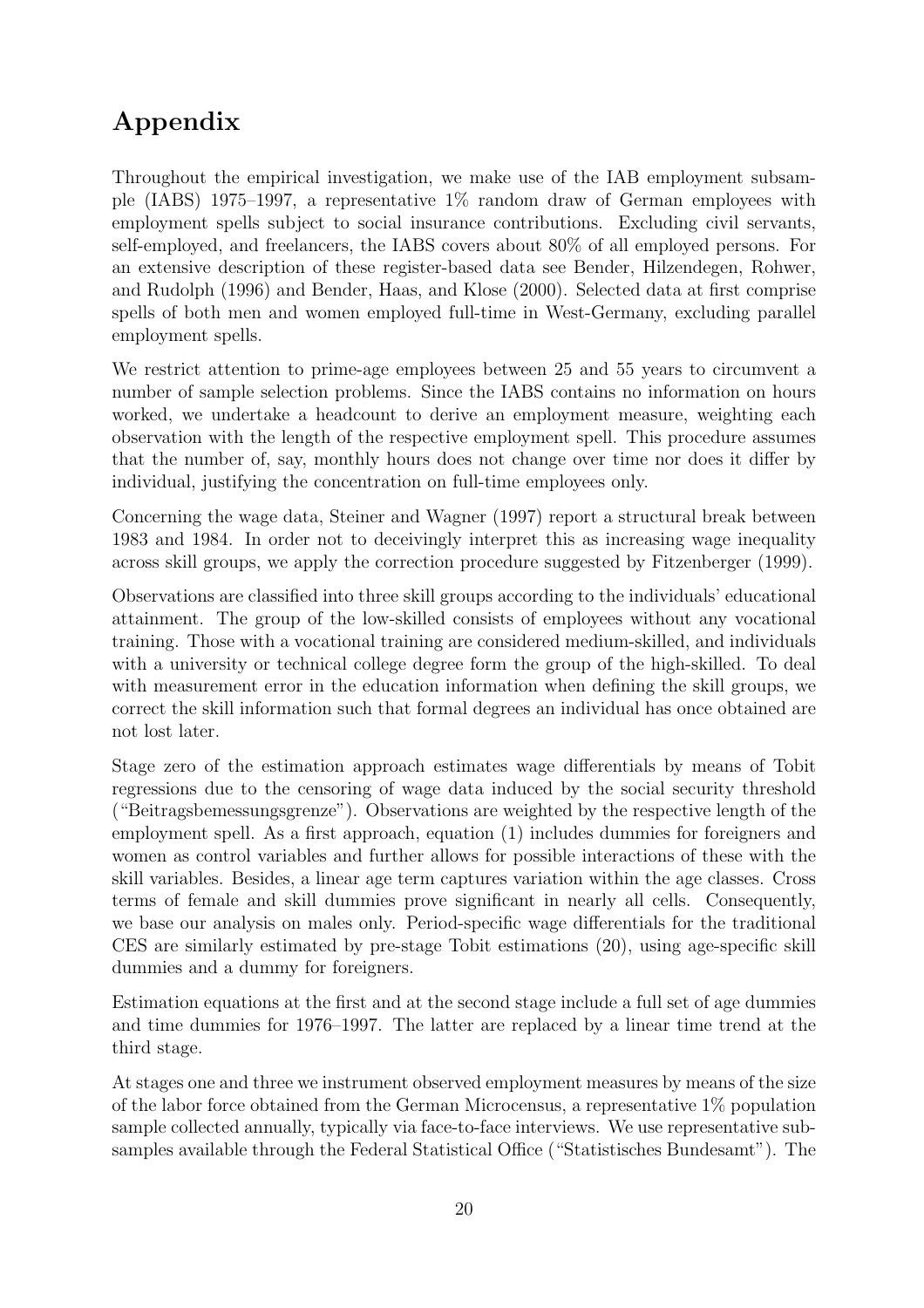cell-specific labor force is imputed as the sum of (male) employed and unemployed workers within the skill $\times$ age groups. For several years within our sampling period, however, individual records of educational attainment were voluntary, leading to sizable shares of missing values. We apply the procedure developed in Fitzenberger, Schnabel, and Wunderlich (2004) to assign the shares of missings to the three skill groups in each cell. For the years without any skill information in the German Microcensus, we interpolate; see also Fitzenberger (1999).

For the first simulation experiment, skill-specific unemployment rates are taken from Reinberg and Hummel (2002). Rates for the low-, medium-, and high-skilled in 1997 read 27.1%, 6.8%, and 3.0%, respectively. Age group-specific unemployment rates for the second experiment are calculated based on Statistisches Bundesamt (1998). For the six age groups (from young to old) the rates are 8.5%, 7.5%, 7.4%, 7.1%, 7.0%, and 8.1%.

To obtain employment weights for the manufacturing and the non-manufacturing sector, we assign the IABS sector codes to the two categories as done in Fitzenberger (1999). Using the 1997-weights (0.4412 for manufacturing and 0.4746 for non-manufacturing), we calculate the price elasticity of demand,  $\eta$ , as a weighted average of the elasticities  $\eta_{\text{man}} = -0.7994$  and  $\eta_{\text{non-man}} = -0.1762$  estimated by Fitzenberger and Franz (2001). To draw inference on the estimated wage changes, we assume these elasticities to be independently normally distributed.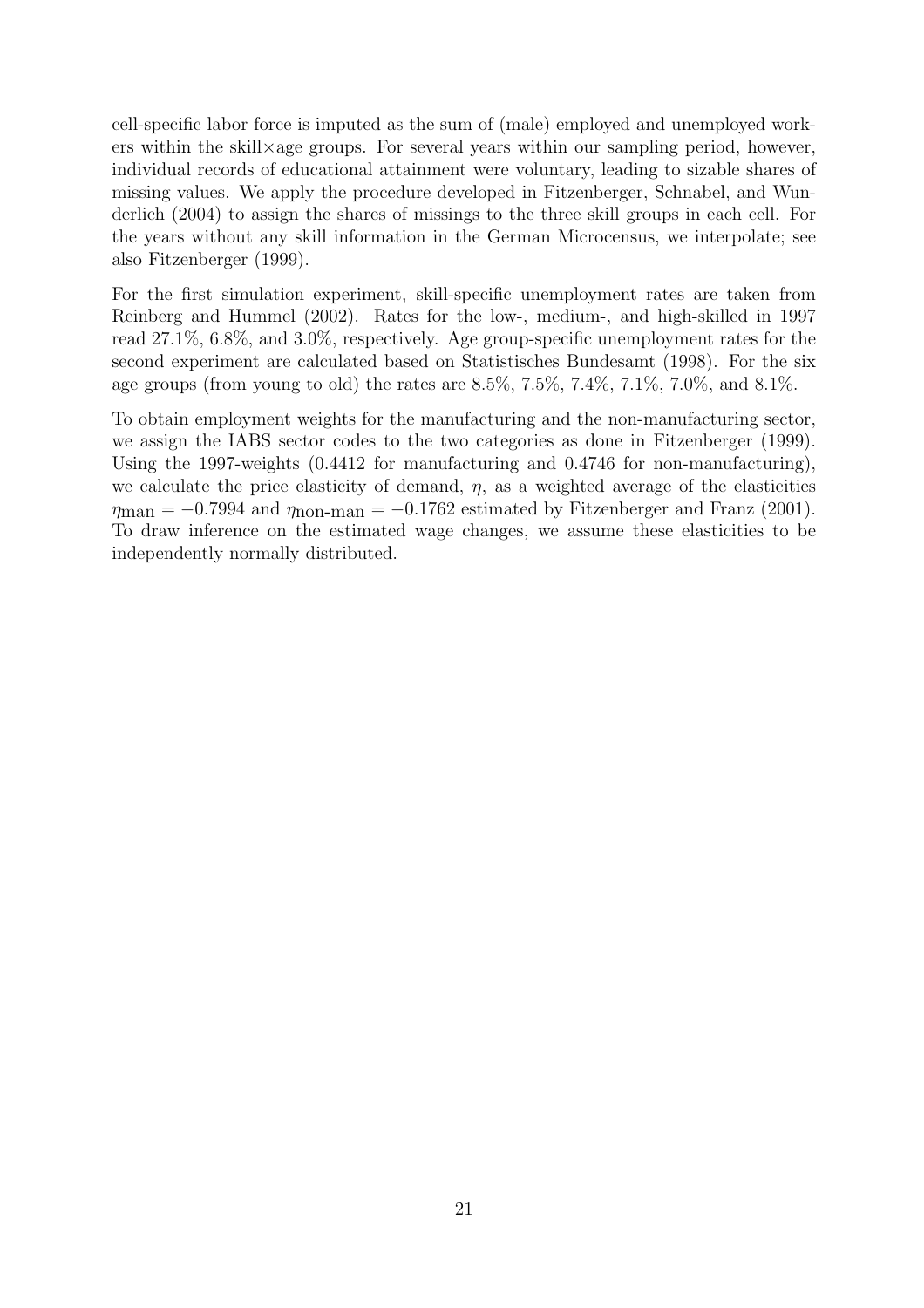

Figure 1: Evolution of Wage Differentials over Time

Calculations based on IABS 1975–1997. Digits within the graphs indicate the middle points of the respective age classes.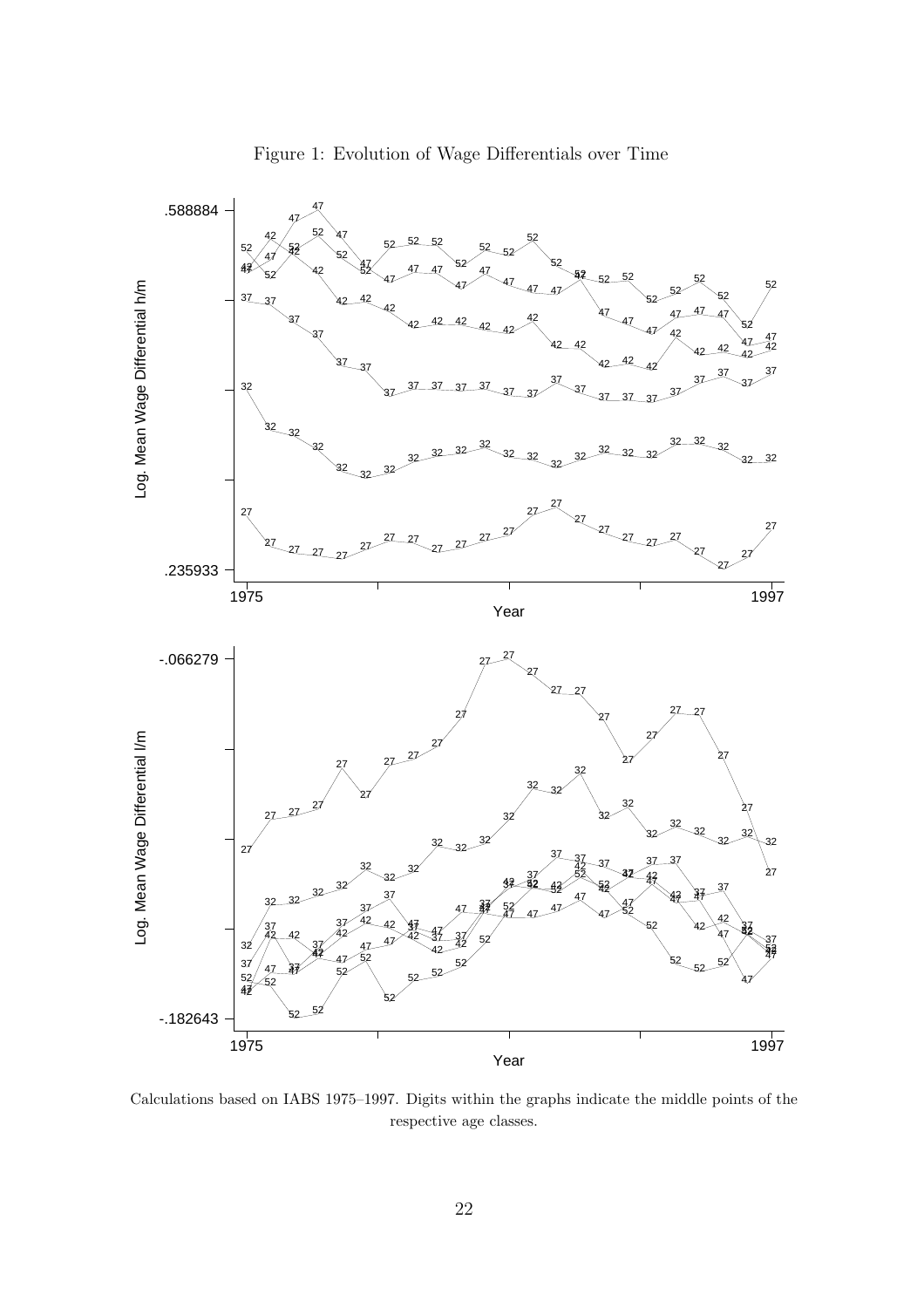

Figure 2: Age Profiles of Wage Differentials

Calculations based on IABS 1975–1997. Digits within the graphs indicate the calendar years of the respective age-time cells.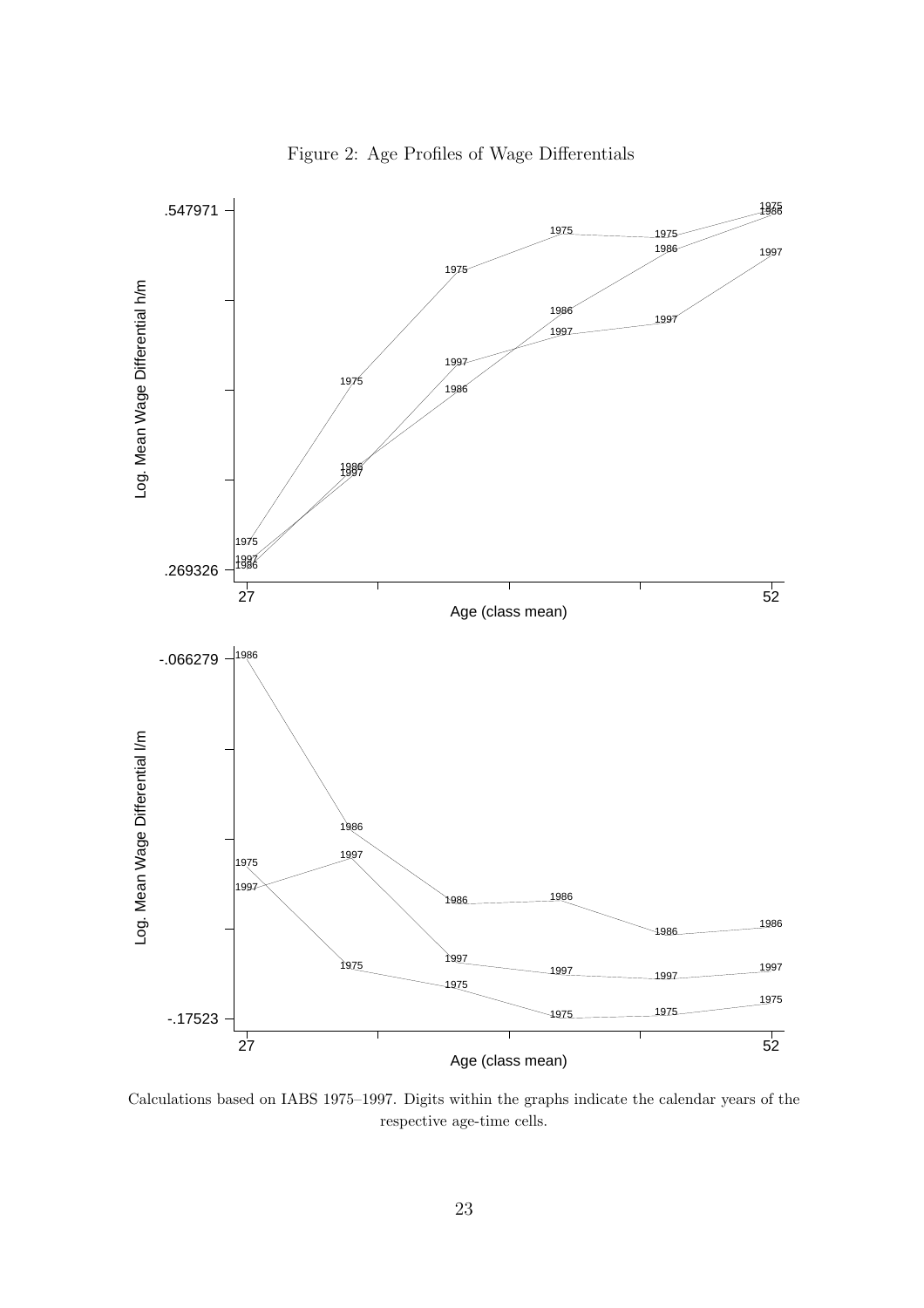

Figure 3: Trends in Relative Employment

Calculations based on IABS 1975–1997. Digits within the graphs indicate the middle points of the respective age classes.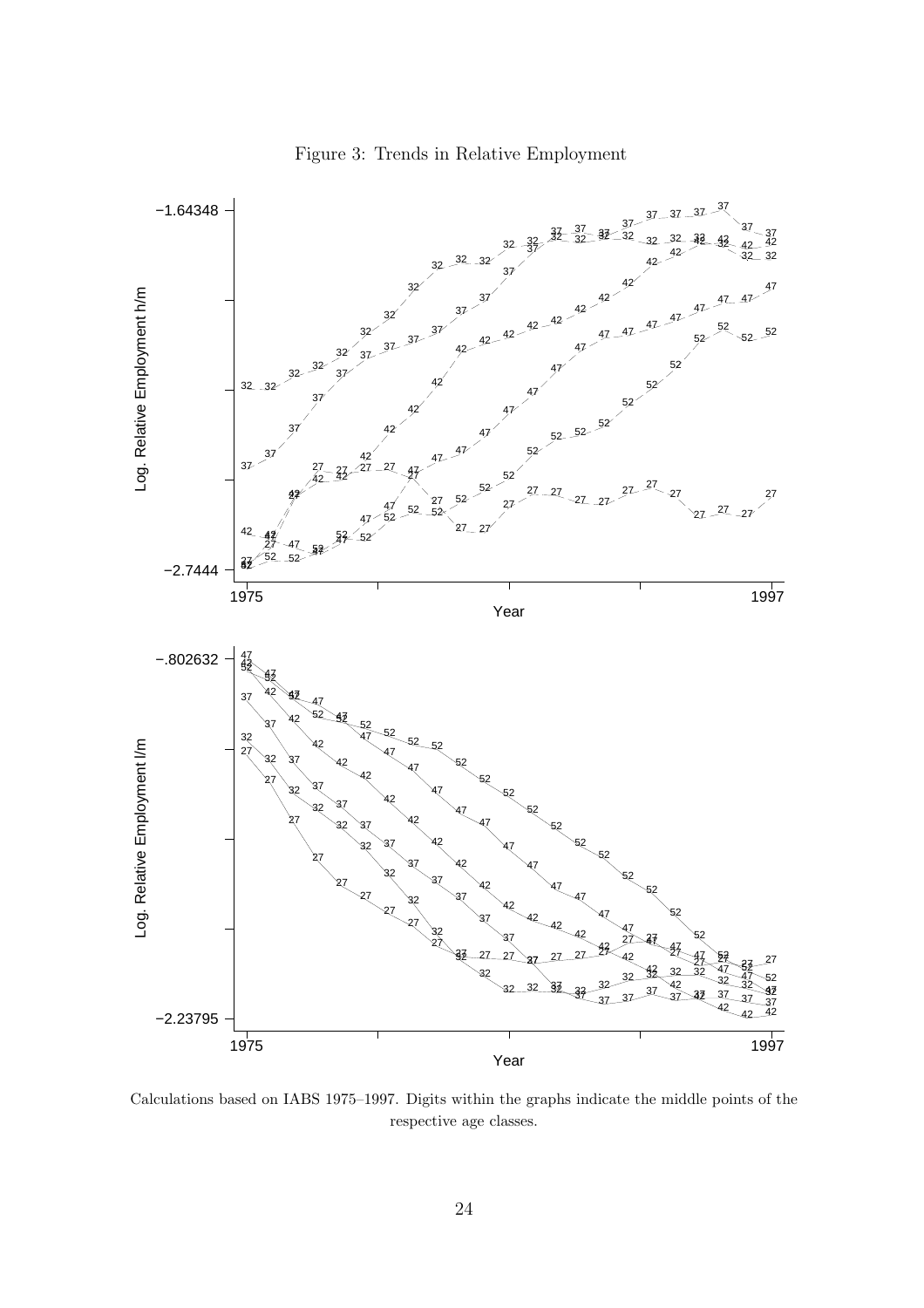| Age  |            | $25 - 29$  |            | $30 - 34$  |            | $35 - 39$  |
|------|------------|------------|------------|------------|------------|------------|
| Time | $r_{l,at}$ | $r_{h,at}$ | $r_{l,at}$ | $r_{h,at}$ | $r_{l,at}$ | $r_{h,at}$ |
| 1975 | $-0.1379$  | 0.2817     | $-0.1796$  | 0.4062     | $-0.1781$  | 0.4940     |
|      | (0.0059)   | (0.0100)   | (0.0058)   | (0.0102)   | (0.0047)   | (0.0130)   |
| 1976 | $-0.1349$  | 0.2517     | $-0.1756$  | 0.3668     | $-0.1736$  | 0.4946     |
|      | (0.0056)   | (0.0088)   | (0.0063)   | (0.0092)   | (0.0049)   | (0.0111)   |
| 1977 | $-0.1285$  | 0.2442     | $-0.1766$  | 0.3628     | $-0.1915$  | 0.4747     |
|      | (0.0059)   | (0.0081)   | (0.0068)   | (0.0087)   | (0.0055)   | (0.0104)   |
| 1978 | $-0.1304$  | 0.2440     | $-0.1765$  | 0.3462     | $-0.1898$  | 0.4623     |
|      | (0.0063)   | (0.0078)   | (0.0071)   | (0.0084)   | (0.0060)   | (0.0096)   |
| 1979 | $-0.1131$  | 0.2417     | $-0.1775$  | 0.3273     | $-0.1875$  | 0.4354     |
|      | (0.0064)   | (0.0077)   | (0.0070)   | (0.0076)   | (0.0064)   | (0.0090)   |
| 1980 | $-0.1219$  | 0.2490     | $-0.1668$  | 0.3164     | $-0.1882$  | 0.4319     |
|      | (0.0066)   | (0.0076)   | (0.0071)   | (0.0074)   | (0.0072)   | (0.0093)   |
| 1981 | $-0.1114$  | 0.2576     | $-0.1714$  | 0.3218     | $-0.1824$  | 0.4078     |
|      | (0.0069)   | (0.0077)   | (0.0073)   | (0.0071)   | (0.0080)   | (0.0093)   |
| 1982 | $-0.1118$  | 0.2594     | $-0.1630$  | 0.3328     | $-0.1926$  | 0.4109     |
|      | (0.0071)   | (0.0079)   | (0.0076)   | (0.0069)   | (0.0085)   | (0.0093)   |
| 1983 | $-0.1077$  | 0.2512     | $-0.1474$  | 0.3394     | $-0.1979$  | 0.4059     |
|      | (0.0071)   | (0.0080)   | (0.0082)   | (0.0069)   | (0.0089)   | (0.0091)   |
| 1984 | $-0.1006$  | 0.2540     | $-0.1478$  | 0.3435     | $-0.2005$  | 0.4006     |
|      | (0.0071)   | (0.0083)   | (0.0086)   | (0.0070)   | (0.0091)   | (0.0087)   |
| 1985 | $-0.0793$  | 0.2611     | $-0.1446$  | 0.3494     | $-0.1901$  | 0.4045     |
|      | (0.0070)   | (0.0083)   | (0.0088)   | (0.0070)   | (0.0092)   | (0.0085)   |
| 1986 | $-0.0762$  | 0.2695     | $-0.1385$  | 0.3432     | $-0.1832$  | 0.4020     |
|      | (0.0069)   |            |            |            |            | (0.0082)   |
|      |            | (0.0078)   | (0.0090)   | (0.0068)   | (0.0093)   |            |
| 1987 | $-0.0845$  | 0.2869     | $-0.1283$  | 0.3439     | $-0.1734$  | 0.3986     |
|      | (0.0068)   | (0.0076)   | (0.0089)   | (0.0067)   | (0.0096)   | (0.0079)   |
| 1988 | $-0.0955$  | 0.2914     | $-0.1273$  | 0.3348     | $-0.1552$  | 0.4146     |
|      | (0.0069)   | (0.0077)   | (0.0085)   | (0.0062)   | (0.0099)   | (0.0076)   |
| 1989 | $-0.0955$  | 0.2764     | $-0.1250$  | 0.3420     | $-0.1638$  | 0.4078     |
|      | (0.0066)   | (0.0074)   | (0.0084)   | (0.0062)   | (0.0099)   | (0.0076)   |
| 1990 | $-0.1074$  | 0.2679     | $-0.1434$  | 0.3488     | $-0.1687$  | 0.3992     |
|      | (0.0065)   | (0.0073)   | (0.0079)   | (0.0060)   | (0.0094)   | (0.0073)   |
| 1991 | $-0.1155$  | 0.2566     | $-0.1353$  | 0.3442     | $-0.1708$  | 0.4000     |
|      | (0.0066)   | (0.0072)   | (0.0078)   | (0.0060)   | (0.0095)   | (0.0072)   |
| 1992 | $-0.1080$  | 0.2501     | $-0.1439$  | 0.3390     | $-0.1603$  | 0.3990     |
|      | (0.0067)   | (0.0071)   | (0.0077)   | (0.0058)   | (0.0093)   | (0.0070)   |
| 1993 | $-0.0914$  | 0.2549     | $-0.1448$  | 0.3523     | $-0.1531$  | 0.4064     |
|      | (0.0070)   | (0.0072)   | (0.0078)   | (0.0058)   | (0.0094)   | (0.0069)   |
| 1994 | $-0.0903$  | 0.2393     | $-0.1489$  | 0.3526     | $-0.1652$  | 0.4187     |
|      | (0.0075)   | (0.0078)   | (0.0078)   | (0.0057)   | (0.0095)   | (0.0069)   |
| 1995 | $-0.1017$  | 0.2308     | $-0.1583$  | 0.3468     | $-0.1672$  | 0.4193     |
|      | (0.0077)   | (0.0080)   | (0.0081)   | (0.0058)   | (0.0094)   | (0.0069)   |
| 1996 | $-0.1124$  | 0.2428     | $-0.1565$  | 0.3322     | $-0.1705$  | 0.4101     |
|      | (0.0082)   | (0.0084)   | (0.0083)   | (0.0059)   | (0.0094)   | (0.0069)   |
| 1997 | $-0.1466$  | 0.2695     | $-0.1467$  | 0.3347     | $-0.1758$  | 0.4207     |
|      | (0.0091)   | (0.0091)   | (0.0086)   | (0.0060)   | (0.0095)   | (0.0069)   |

Table 4: Estimated Wage Differentials by Age and Time

Tobit estimations, standard errors in parentheses.

Data source: IABS 1975–1997.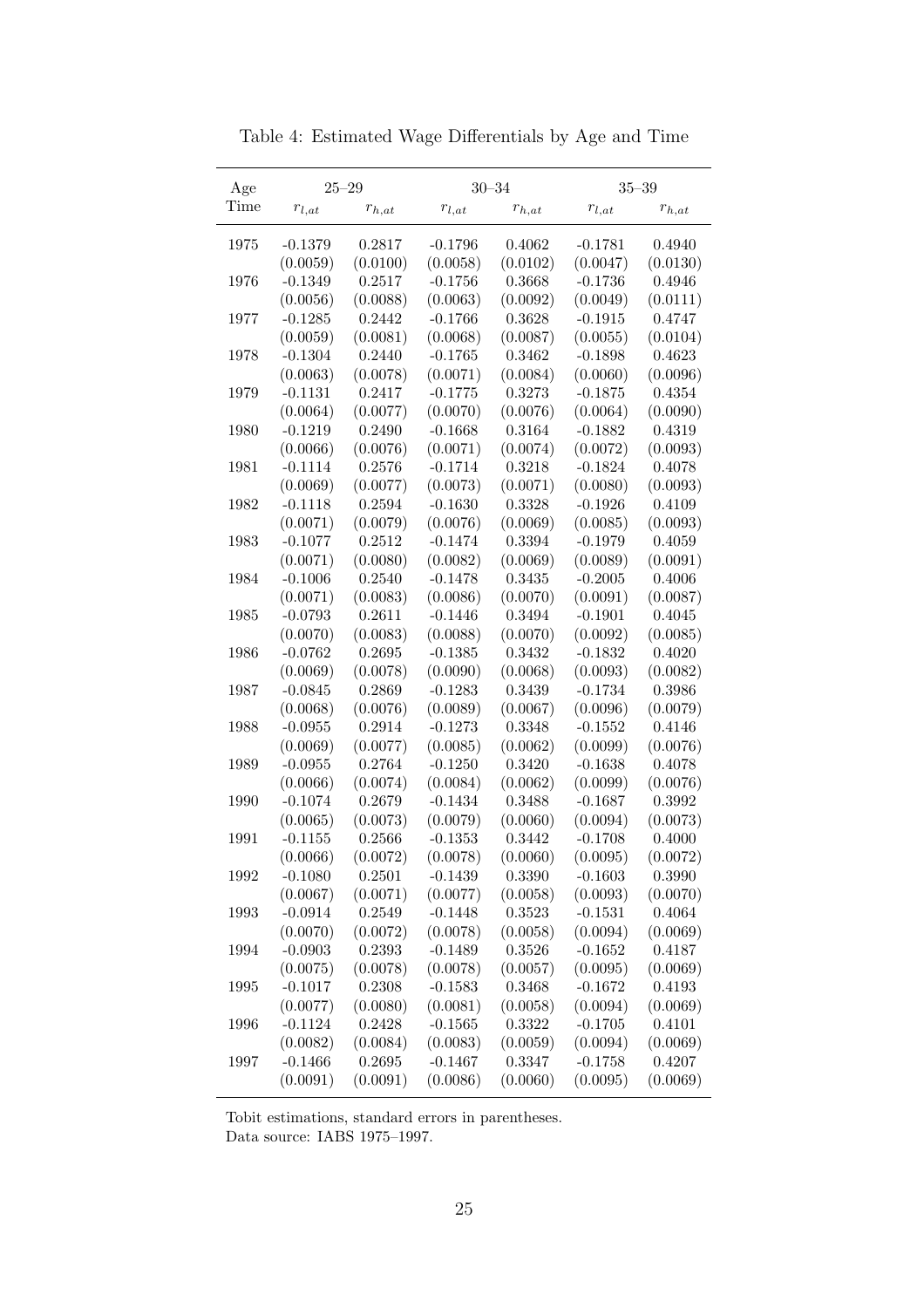| Age  |            | $40 - 44$  |            | $45 - 49$  | $50 - 54$  |            |  |
|------|------------|------------|------------|------------|------------|------------|--|
| Time | $r_{l,at}$ | $r_{h,at}$ | $r_{l,at}$ | $r_{h,at}$ | $r_{l,at}$ | $r_{h,at}$ |  |
|      |            |            |            |            |            |            |  |
| 1975 | $-0.1851$  | 0.5246     | $-0.1795$  | 0.5215     | $-0.1734$  | 0.5472     |  |
|      | (0.0050)   | (0.0175)   | (0.0052)   | (0.0196)   | (0.0065)   | (0.0236)   |  |
| 1976 | $-0.1704$  | 0.5636     | $-0.1775$  | 0.5540     | $-0.1754$  | 0.5149     |  |
|      | (0.0050)   | (0.0162)   | (0.0053)   | (0.0171)   | (0.0061)   | (0.0189)   |  |
| 1977 | $-0.1722$  | 0.5466     | $-0.1812$  | 0.5939     | $-0.1883$  | 0.0063     |  |
|      | (0.0052)   | (0.0136)   | (0.0054)   | (0.0175)   | (0.0063)   | (0.0190)   |  |
| 1978 | $-0.1766$  | 0.5259     | $-0.1785$  | 0.6039     | $-0.1866$  | 0.5702     |  |
|      | (0.0054)   | (0.0121)   | (0.0057)   | (0.0173)   | (0.0062)   | (0.0179)   |  |
| 1979 | $-0.1751$  | 0.5036     | $-0.1802$  | 0.5755     | $-0.1765$  | 0.5425     |  |
|      | (0.0053)   | (0.0110)   | (0.0056)   | (0.0153)   | (0.0060)   | (0.0157)   |  |
| 1980 | $-0.1745$  | 0.5029     | $-0.1773$  | 0.5548     | $-0.1735$  | 0.5324     |  |
|      | (0.0055)   | (0.0107)   | (0.0056)   | (0.0144)   | (0.0058)   | (0.0153)   |  |
| 1981 | $-0.1769$  | 0.4950     | $-0.1721$  | 0.5383     | $-0.1881$  | 0.5553     |  |
|      | (0.0058)   | (0.0105)   | (0.0057)   | (0.0137)   | (0.0059)   | (0.0154)   |  |
| 1982 | $-0.1837$  | 0.4808     | $-0.1682$  | 0.5349     | $-0.1837$  | 0.5578     |  |
|      | (0.0063)   | (0.0100)   | (0.0057)   | (0.0122)   | (0.0060)   | (0.0147)   |  |
| 1983 | $-0.1887$  | 0.4808     | $-0.1740$  | 0.5362     | $-0.1826$  | 0.5602     |  |
|      | (0.0070)   | (0.0097)   | (0.0060)   | (0.0116)   | (0.0061)   | (0.0143)   |  |
| 1984 | $-0.1897$  | 0.4763     | $-0.1677$  | 0.5192     | $-0.1776$  | 0.5434     |  |
|      | (0.0077)   | (0.0096)   | (0.0061)   | (0.0109)   | (0.0064)   | (0.0138)   |  |
| 1985 | $-0.1791$  | 0.4664     | $-0.1676$  | 0.5328     | $-0.1704$  | 0.5620     |  |
|      | (0.0088)   | (0.0102)   | (0.0064)   | (0.0109)   | (0.0067)   | (0.0137)   |  |
| 1986 | $-0.1777$  | 0.4604     | $-0.1714$  | 0.5181     | $-0.1592$  | 0.5553     |  |
|      | (0.0099)   | (0.0105)   | (0.0068)   | (0.0104)   | (0.0068)   | (0.0132)   |  |
| 1987 | $-0.1845$  | 0.4739     | $-0.1766$  | 0.5113     | $-0.1530$  | 0.5683     |  |
|      | (0.0105)   | (0.0109)   | (0.0074)   | (0.0106)   | (0.0068)   | (0.0129)   |  |
| 1988 | $-0.1857$  | 0.4416     | $-0.1780$  | 0.5050     | $-0.1593$  | 0.5359     |  |
|      | (0.0107)   | (0.0102)   | (0.0080)   | (0.0102)   | (0.0071)   | (0.0117)   |  |
| 1989 | $-0.1803$  | 0.4447     | $-0.1821$  | 0.5138     | $-0.1600$  | 0.5266     |  |
|      | (0.0109)   | (0.0102)   | (0.0088)   | (0.0107)   | (0.0073)   | (0.0117)   |  |
| 1990 | $-0.1810$  | 0.4262     | $-0.1909$  | 0.4781     | $-0.1645$  | 0.5170     |  |
|      | (0.0104)   | (0.0095)   | (0.0098)   | (0.0109)   | (0.0073)   | (0.0114)   |  |
| 1991 | $-0.1782$  | 0.4323     | $-0.1892$  | 0.4656     | $-0.1750$  | 0.5242     |  |
|      | (0.0102)   | (0.0094)   | (0.0112)   | (0.0117)   | (0.0078)   | (0.0117)   |  |
| 1992 | $-0.1775$  | 0.4280     | $-0.1834$  | 0.4534     | $-0.1830$  | 0.4979     |  |
|      | (0.0102)   | (0.0088)   | (0.0114)   | (0.0113)   | (0.0082)   | (0.0113)   |  |
| 1993 | $-0.1803$  | 0.4588     | $-0.1876$  | 0.4739     | $-0.1923$  | 0.5056     |  |
|      | (0.0104)   | (0.0088)   | (0.0118)   | (0.0114)   | (0.0091)   | (0.0114)   |  |
| 1994 | $-0.1854$  | 0.4421     | $-0.1841$  | 0.4769     | $-0.1964$  | 0.5130     |  |
|      | (0.0106)   | (0.0085)   | (0.0119)   | (0.0107)   | (0.0104)   | (0.0116)   |  |
| 1995 | $-0.1864$  | 0.4434     | $-0.1980$  | 0.4737     | $-0.2008$  | 0.4926     |  |
|      | (0.0107)   | (0.0084)   | (0.0118)   | (0.0107)   | (0.0119)   | (0.0122)   |  |
| 1996 | $-0.1900$  | 0.4405     | $-0.2122$  | 0.4479     | $-0.1908$  | 0.4660     |  |
|      | (0.0109)   | (0.0084)   | (0.0114)   | (0.0099)   | (0.0131)   | (0.0124)   |  |
| 1997 | $-0.1940$  | 0.4474     | $-0.2041$  | 0.4562     | $-0.2020$  | 0.5000     |  |
|      | (0.0108)   | (0.0084)   | (0.0116)   | (0.0098)   | (0.0141)   | (0.0131)   |  |
|      |            |            |            |            |            |            |  |

Table 4: Estimated Wage Differentials by Age and Time (Continued)

Tobit estimations, standard errors in parentheses.

Data source: IABS 1975–1997.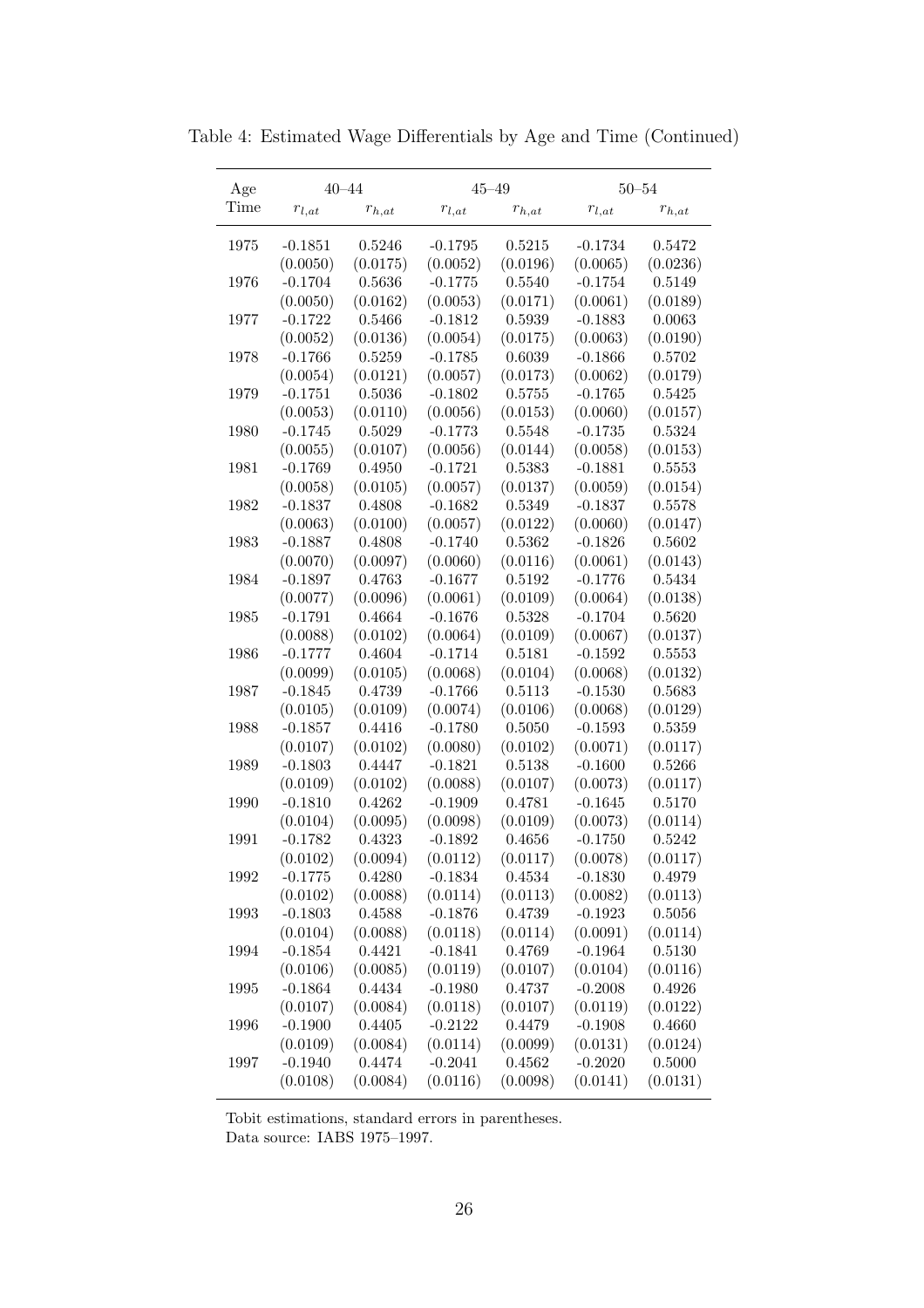| $\operatorname{Coefficients}$ |               |            | Wage Differential $l/m$ |            |             |           | Wage Differential $h/m$ |           |
|-------------------------------|---------------|------------|-------------------------|------------|-------------|-----------|-------------------------|-----------|
| DJ32                          | $-.0317987$   | $(-10.28)$ | $-.0318108$             | $(-9.17)$  | .1056535    | (12.93)   | .1060495                | (16.97)   |
| $\rm{DJ37}$                   | $-.0496214$   | $(-8.56)$  | $-.0496432$             | $(-7.80)$  | .1916479    | (14.20)   | .1923991                | (16.30)   |
| $\rm DJ42$                    | $-.0553868$   | $(-5.07)$  | $-.0554281$             | $(-4.68)$  | .2462518    | (10.18)   | .2474574                | (11.28)   |
| DJ47                          | $-.0618105$   | $(-3.14)$  | $-.061881$              | $(-2.90)$  | .2899294    | (7.26)    | .291567                 | (7.94)    |
| $\rm{DJ52}$                   | $-.0639311\,$ | $(-1.99)$  | $-.0640378$             | $(-1.86)$  | .3213904    | (5.50)    | .3234338                | (6.21)    |
| DT76                          | .0106519      | (3.38)     |                         |            | $-.0125476$ | $(-1.15)$ |                         |           |
| DT77                          | .0074305      | (2.18)     |                         |            | $-.0121037$ | $(-1.19)$ |                         |           |
| $\rm DT78$                    | .0099738      | (3.15)     |                         |            | $-.0181724$ | $(-1.50)$ |                         |           |
| DT79                          | .0170265      | (5.46)     |                         |            | $-.0421963$ | $(-3.75)$ |                         |           |
| DT80                          | .0197538      | (5.02)     |                         |            | $-.0510009$ | $(-4.43)$ |                         |           |
| DT81                          | .0196692      | (4.85)     |                         |            | $-.0542491$ | $(-4.34)$ |                         |           |
| DT82                          | .0203808      | (4.96)     |                         |            | $-.0535146$ | $(-4.18)$ |                         |           |
| DT83                          | .0212386      | (4.14)     |                         |            | $-.0553889$ | $(-3.96)$ |                         |           |
| DT84                          | .0247125      | (4.09)     |                         |            | $-.0619131$ | $(-3.94)$ |                         |           |
| $\rm DT85$                    | .0330176      | (4.80)     |                         |            | $-.0565483$ | $(-3.44)$ |                         |           |
| DT86                          | .0386849      | (5.08)     |                         |            | $-.0631226$ | $(-3.50)$ |                         |           |
| $\rm DT87$                    | .0411417      | (4.65)     |                         |            | $-.0590222$ | $(-2.84)$ |                         |           |
| DT88                          | .0410905      | (4.03)     |                         |            | $-.0673472$ | $(-2.88)$ |                         |           |
| DT89                          | .0445655      | (3.82)     |                         |            | $-.0716446$ | $(-2.81)$ |                         |           |
| DT90                          | .0379228      | (2.82)     |                         |            | $-.0854641$ | $(-3.01)$ |                         |           |
| DT91                          | .0360729      | (2.47)     |                         |            | $-.090025$  | $(-2.85)$ |                         |           |
| $\rm DT92$                    | .0370359      | (2.05)     |                         |            | $-.1003289$ | $(-2.86)$ |                         |           |
| DT93                          | .0357092      | (1.79)     |                         |            | $-.0892978$ | $(-2.27)$ |                         |           |
| DT94                          | .032124       | (1.45)     |                         |            | $-.0931998$ | $(-2.17)$ |                         |           |
| $\rm DT95$                    | .0291516      | (1.17)     |                         |            | $-.101762$  | $(-2.14)$ |                         |           |
| DT96                          | .0244662      | (0.87)     |                         |            | $-.117647$  | $(-2.24)$ |                         |           |
| DT97                          | .0205092      | (0.64)     |                         |            | $-.1065852$ | $(-1.83)$ |                         |           |
| <b>TIME</b>                   |               |            | .0011869                | (0.74)     |             |           | $-.0164975$             | (0.05)    |
| TIME <sub>2</sub>             |               |            | .000383                 | (1.29)     |             |           | .0018165                | $(-0.61)$ |
| TIME3                         |               |            | $-.0000241$             | $(-1.21)$  |             |           | $-.0001028$             | (0.23)    |
| TIME4                         |               |            | 2.58e-07                | (0.56)     |             |           | 1.97e-06                | (1.19)    |
| R1                            | $-.0005094$   | $(-0.99)$  | $-.000511$              | $(-0.91)$  | .0000951    | (0.06)    | .0000929                | (1.32)    |
| $\mathbf{R}2$                 | $-5.90e-06$   | $(-0.22)$  | $-5.97e-06$             | $(-0.21)$  | $-.0000652$ | $(-0.63)$ | $-.0000645$             | $(-1.22)$ |
| $\mathbf{R}3$                 | .0001716      | (1.87)     | .0001719                | (1.69)     | .0001182    | (0.24)    | .0001191                | $(-0.99)$ |
| R4                            | $2.95e-06$    | (0.45)     | $2.96e-06$              | (0.43)     | .0000248    | (1.29)    | .0000247                | (1.11)    |
| COHORTA2                      | .0001901      | (1.92)     | $.0001897\,$            | (1.84)     | .0012808    | (3.74)    | .0013166                | (4.06)    |
| COHORTB2                      |               |            |                         |            | .000722     | (2.98)    | .0007122                | (2.90)    |
| COHORTA3                      | $-.0000107$   | $(-3.70)$  | $-.0000107$             | $(-3.88)$  | $-.000091$  | $(-3.02)$ | $-.0000944$             | $(-3.16)$ |
| COHORTB3                      |               |            |                         |            | .0000299    | (2.03)    | .0000298                | (2.06)    |
| COHORTA4                      |               |            |                         |            | 1.88e-06    | (2.32)    | 1.97e-06                | (2.41)    |
| <b>CONSTANT</b>               | $-.1246824$   | $(-39.77)$ | $-.1205044$             | $(-33.98)$ | .2743946    | (25.33)   | .2791018                | (44.29)   |
| $Tests^a$                     |               |            |                         |            |             |           |                         |           |
| Separability <sup>b</sup>     | $9.12*$       |            | $7.35\,$                |            | 7.36        |           | $8.60*$                 |           |
| Cohorts after $1975^c$        | $34.35***$    |            | $33.32**$               |            | $36.18**$   |           | $38.92**$               |           |
| Any cohort $\mbox{effects}^d$ |               |            |                         |            | 263.93**    |           | $254.87**$              |           |
|                               |               |            |                         |            |             |           |                         |           |

Table 5: Existence of Cohort Effects?

Data source: IABS 1975–1997. White robust t-values in parentheses. Specification of equation (4): Inclusion of additional polynomial cohort terms as long as neither the respective coefficient nor those of lower orders turn insignificant.

<sup>*a*</sup> Wald tests,  $\chi^2$ -values, \*(\*\*) Hypothesis rejected at 0.90 (0.95) level.

 $b$   $H_0$ :  $R_i = 0$  for all *i*.

 $c$   $H_0$ :  $R_i$  = COHORTA<sub>js</sub> = 0 for all *i*, *j*.

 $d H_0: \mathcal{R}_i = \text{COHORTA}_{js} = \text{COHORTB}_{hs} = 0$  for all  $h, i, j$ .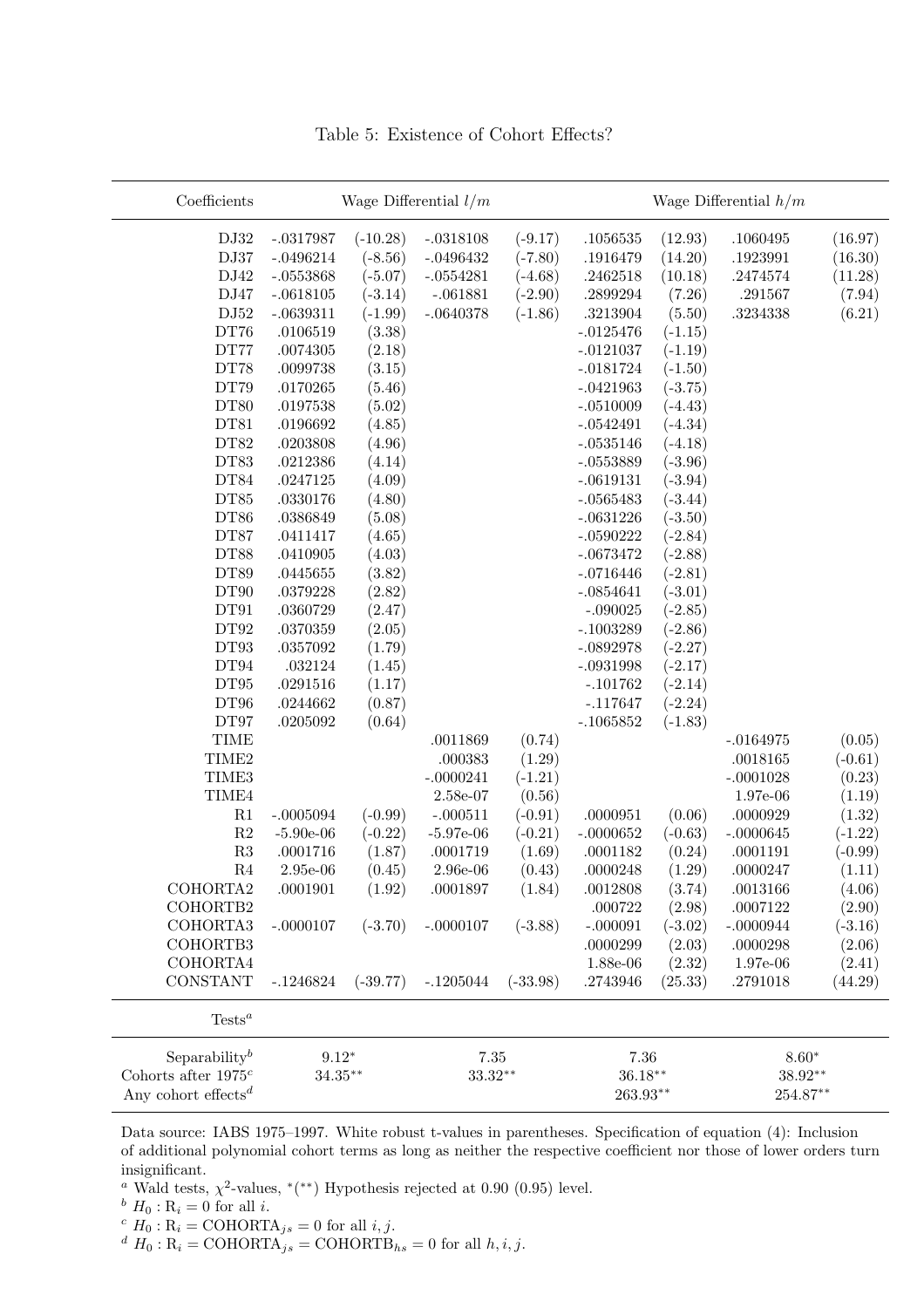| Model                               |                           | 1.0    | 1.1             | 3.0(a)  | 3.0(b)   | 3.1(a)              | 3.1(b)          | 3.2(a)              | 3.2(b)               |
|-------------------------------------|---------------------------|--------|-----------------|---------|----------|---------------------|-----------------|---------------------|----------------------|
|                                     | $\mathbf{l}$              |        | 22.10<br>(4.38) |         |          | $15.87*$<br>(3.46)  | 21.88<br>(2.15) | 22.05<br>(3.20)     | 21.48<br>(2.12)      |
| $\sigma^{\text{SUR}}_A$             | ${\bf m}$                 | 26.41  | 11.09           | 33.80   | 26.28    | $21.01*$            | 11.06           | 11.31               | 10.95                |
|                                     | $\mathbf{h}$              | (6.50) | (1.68)<br>16.80 | (13.77) | (2.34)   | (12.44)<br>$20.19*$ | (1.16)<br>17.60 | (1.51)<br>16.94     | (0.94)<br>18.11      |
|                                     |                           |        | (27.44)         |         |          | (2.70)              | (2.39)          | (11.83)             | (2.21)               |
|                                     | $\mathbf{l}$              |        |                 |         |          |                     |                 | $9.85***$<br>(8.62) | $10.37**$<br>(10.70) |
| $\sigma_S^{\textnormal{\tiny SUR}}$ | m                         |        |                 | 25.85   | 8.80     | 7.04                | 9.13            | $7.17**$            | $7.78**$             |
|                                     |                           |        |                 | (6.37)  | (5.15)   | (3.86)              | (3.15)          | (2.04)              | (3.51)               |
|                                     | $\boldsymbol{\mathrm{h}}$ |        |                 |         |          |                     |                 | $8.51***$           | $7.19**$             |
|                                     |                           |        |                 |         |          |                     |                 | (38.13)             | (4.87)               |
|                                     | $\mathbf{l}$              |        | 23.31           |         |          | 11.77*              | 22.74           | 22.35               | 22.84                |
|                                     |                           |        | (5.73)          |         |          | (2.98)              | (2.95)          | (4.63)              | (3.21)               |
| $\sigma^{\text{\tiny{IV}}}_A$       | ${\bf m}$                 | 26.00  | 10.59           | 34.36   | 27.12    | $12.92*$            | 11.17           | 10.67               | 11.17                |
|                                     |                           | (6.97) | (1.81)          | (23.93) | (3.63)   | (6.55)              | (1.29)          | (1.67)              | (1.38)               |
|                                     | $\mathbf{h}$              |        | 11.91           |         |          | $16.64*$            | 15.59           | 12.40               | 15.07                |
|                                     |                           |        | (5.36)          |         |          | (3.20)              | (3.86)          | (4.62)              | (4.47)               |
|                                     | $\mathbf{l}$              |        |                 |         |          |                     |                 | $7.79**$            | $6.52**$             |
|                                     |                           |        |                 |         |          |                     |                 | (129.07)            | (3048.8)             |
| $\sigma_S^{\text{IV}}$              | ${\bf m}$                 |        |                 | 25.66   | 6.92     | 4.69                | 6.73            | $5.91**$            | $5.79**$             |
|                                     |                           |        |                 | (6.77)  | (247.19) | (3.56)              | (163.27)        | (30.09)             | (83.76)              |
|                                     | $\,$ h                    |        |                 |         |          |                     |                 | $6.01**$            | $8.06**$             |
|                                     |                           |        |                 |         |          |                     |                 | (51.65)             | (172.03)             |

Table 6: Elasticities of Substitution, Specifications of the Nested CES

Model Labeling: 'stage.relaxation(version)'. Versions (a): Age specific relative productivities predetermined by the calculations at the second stage. Versions (b): Age specific relative productivities estimated by means of age dummies at the third stage. IV: Employment instrumented by labor force. Standard errors in parentheses estimated by 500 bootstrap replications. Bold numbers: Elasticities significantly finite (reciprocals significantly different from zero) at 0.95 level.  $*(*)$  Respective parameters identical at 0.99 (0.95) level.

Data sources: IABS 1975–1997. German Microcensus.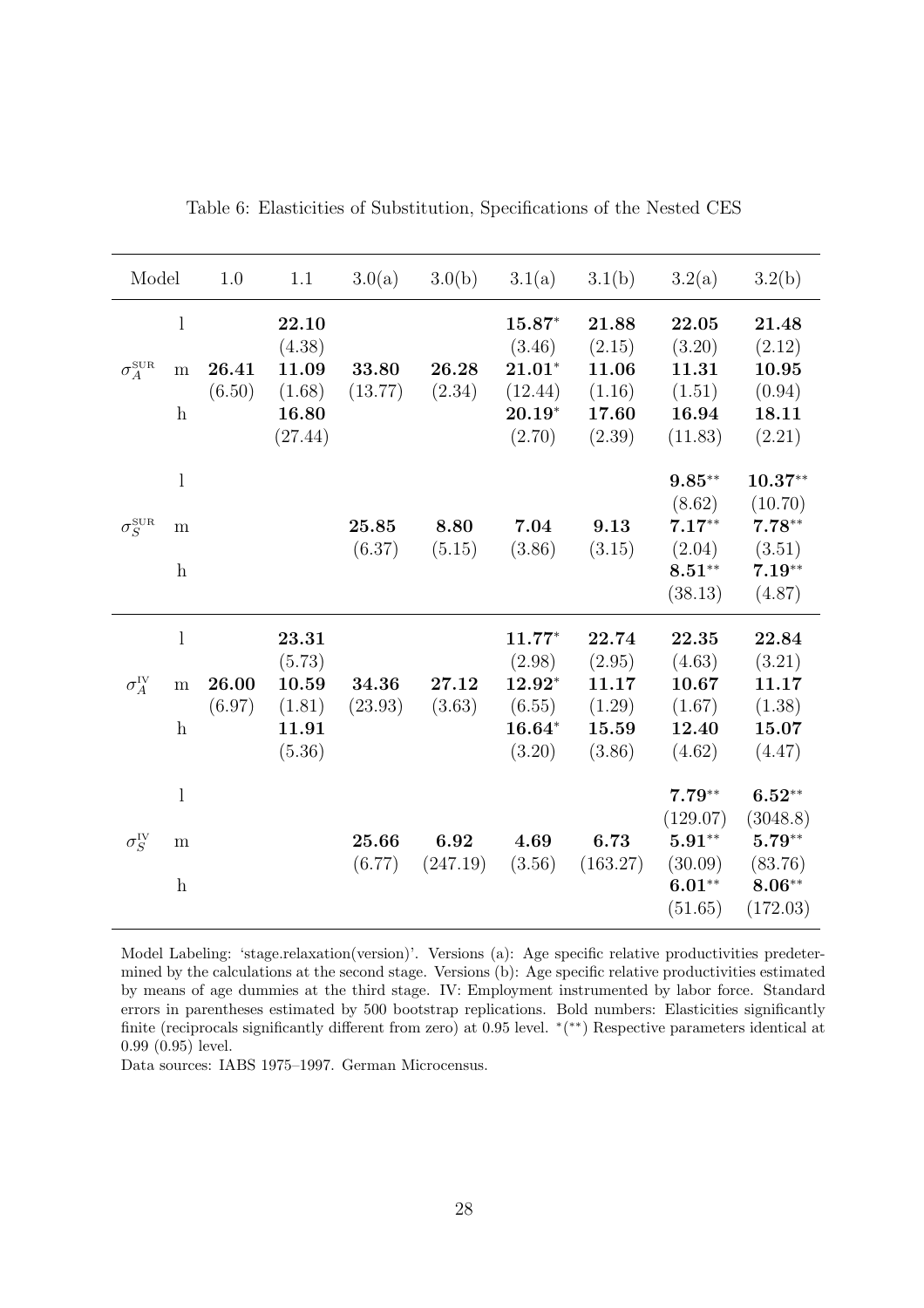| Model                         |                                                | $3.1(a)^{\sharp}$ | $3.1(b)$ <sup>#</sup> | 3.1(c)         | $3.2(a)^{\sharp}$                                                     | $3.2(b)$ <sup>#</sup>                                                 | $3.2(c)$ #                                                      | <b>CES</b>     | CES.2                                                          |
|-------------------------------|------------------------------------------------|-------------------|-----------------------|----------------|-----------------------------------------------------------------------|-----------------------------------------------------------------------|-----------------------------------------------------------------|----------------|----------------------------------------------------------------|
| $\sigma_S^{\textnormal{SUR}}$ | $\mathbf{I}$<br>m<br>$\boldsymbol{\mathrm{h}}$ | 5.98<br>(0.63)    | 8.21<br>(2936.7)      | 8.46<br>(0.91) | $8.49**$<br>(2650.5)<br>$7.93**$<br>(676.67)<br>$8.11***$<br>(5412.2) | $9.19**$<br>(1851.7)<br>$6.66**$<br>(683.48)<br>$6.55***$<br>(674.22) | $9.61**$<br>(1.20)<br>$6.53**$<br>(1.04)<br>$6.46**$<br>(1.83)  | 8.40<br>(1.08) | 11.88<br>(2.35)<br>6.38<br>(1.20)<br>4.88<br>(0.60)            |
| $\sigma_S^{\text{IV}}$        | m<br>$\boldsymbol{\mathrm{h}}$                 | 6.01<br>(0.73)    | 5.47<br>(402.95)      | 5.54<br>(1.05) | $5.60**$<br>(268.92)<br>$5.50**$<br>(270.25)<br>$5.28**$<br>(40598.1) | $5.82**$<br>(582.81)<br>$4.96**$<br>(479.51)<br>$6.80**$<br>(6251.8)  | $6.03**$<br>(1.63)<br>$5.01**$<br>(0.99)<br>$6.63**$<br>(18.65) | 6.10<br>(1.23) | $8.47**$<br>(2.69)<br>$5.31**$<br>(1.07)<br>$5.08**$<br>(0.96) |

Table 7: Elasticities of Substitution Between Skill Groups, Perfect Substitution between Age Classes Assumed

Model Labeling: 'stage.relaxation(version)'. Versions (a): Age specific relative productivities predetermined by the calculations at the second stage. Versions (b): Age specific relative productivities estimated by means of age dummies at the third stage. Versions (c): Sum of age-specific employment as aggregate employment. ] Perfect substitution between age classes assumed at third stage; standard errors in parentheses estimated by 500 bootstrap replications. IV: Employment instrumented by labor force. Bold numbers: Elasticities significantly finite (reciprocals significantly different from zero) at 0.95 level. \*(\*\*) Respective parameters identical at 0.99 (0.95) level.

Data sources: IABS 1975–1997. German Microcensus.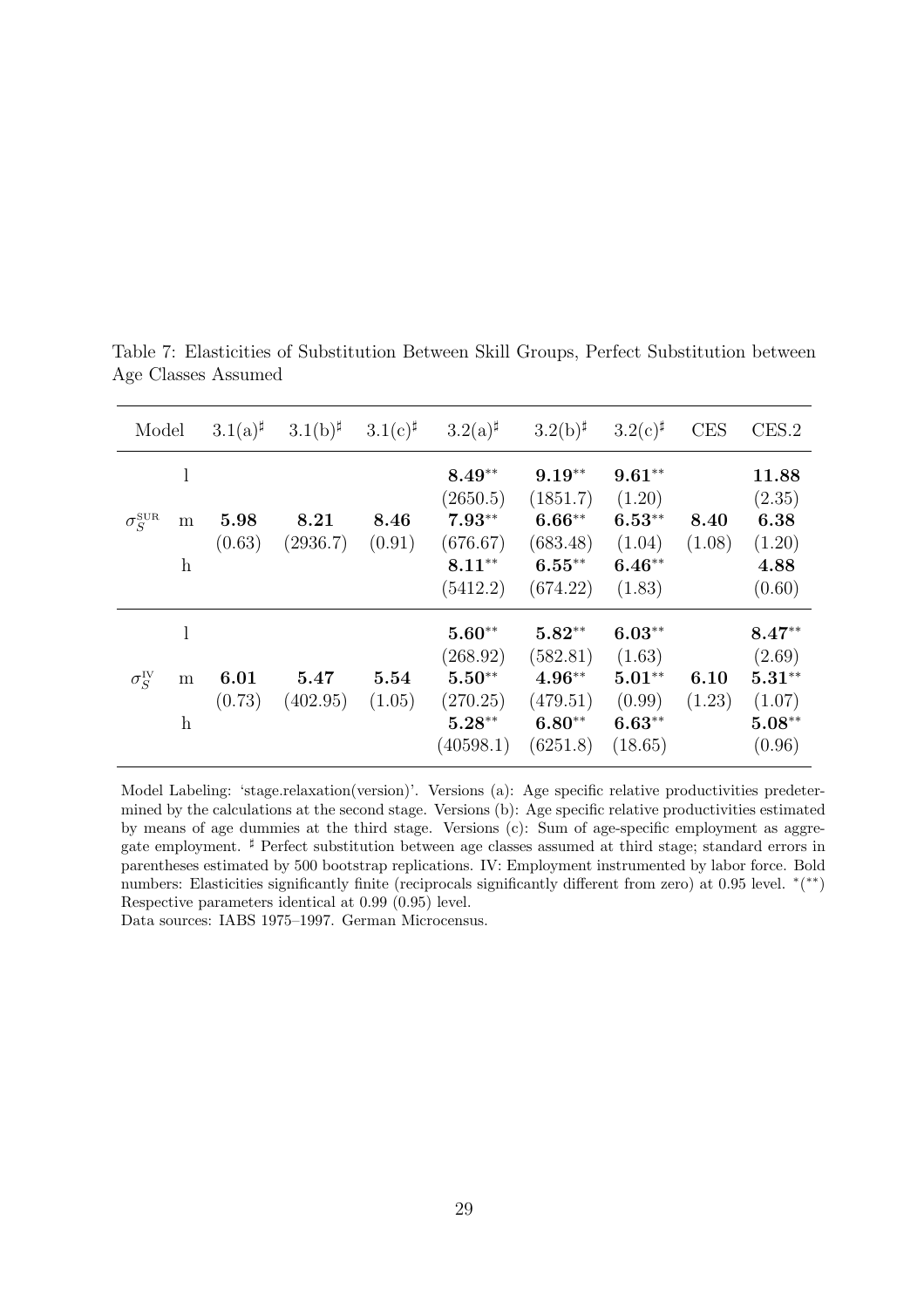| Model                         |                           |               | $3.3(a)$ $3.3(b)$  | $3.3(a)^{\sharp}$ | $3.3(b)^{\sharp}$ $3.3(c)^{\sharp}$ |           | CES.3    |
|-------------------------------|---------------------------|---------------|--------------------|-------------------|-------------------------------------|-----------|----------|
|                               | $\mathbf{l}$              | 16.04*        | 21.62              |                   |                                     |           |          |
|                               |                           | (3.50)        | (2.14)             |                   |                                     |           |          |
| $\sigma^{\text{SUR}}_A$       | m                         | $21.14*$      | 11.26              |                   |                                     |           |          |
|                               |                           | (12.91)       | (1.19)             |                   |                                     |           |          |
|                               | $\boldsymbol{\mathrm{h}}$ | $20.37*$      | 19.81              |                   |                                     |           |          |
|                               |                           | (2.71)        | (2.46)             |                   |                                     |           |          |
|                               | $\ln$                     | $6.95*$       | $6.99**$           | $5.15***$         | $8.19^{\ast\ast}$                   | $8.45***$ | 8.18     |
|                               |                           | (3.89)        | (2.23)             | (0.60)            | (3199.0)                            | (0.91)    | (1.00)   |
| $\sigma_S^{\textnormal{SUR}}$ | hm                        | $7.00^{\ast}$ | $6.80**$           | $6.69**$          | $\mathbf{8.46}^{**}$                | $8.62**$  | 9.01     |
|                               |                           | (3.89)        |                    | $(2.96)$ $(1.12)$ | $(3313.6)$ $(1.16)$                 |           | (2.74)   |
|                               | h                         | $7.25*$       | $7.31**$           | $-32.05**$        | $8.28^{\ast\ast}$                   | $8.50**$  | 10.43    |
|                               |                           | (4.00)        | (2.15)             | (1090.9)          | (1947.2)                            | (0.93)    | (2.16)   |
|                               | $\mathbf{l}$              | 12.17*        | 22.86              |                   |                                     |           |          |
|                               |                           | (3.15)        | (2.89)             |                   |                                     |           |          |
| $\sigma_A^{\text{\tiny{IV}}}$ | m                         | $13.14*$      | 11.53              |                   |                                     |           |          |
|                               |                           | (6.97)        | (1.37)             |                   |                                     |           |          |
|                               | $\boldsymbol{\mathrm{h}}$ | $17.38*$      | 16.98              |                   |                                     |           |          |
|                               |                           | (3.31)        | (1.37)             |                   |                                     |           |          |
|                               | $\ln$                     | $4.55***$     | $6.45**$           | $4.91**$          | $5.62^{\ast\ast}$                   | $5.74**$  | $6.99**$ |
|                               |                           | (3.64)        | (166.96)           | (0.58)            | $(489.05)$ $(1.14)$                 |           | (2.23)   |
| $\sigma_S^{\mathrm{Iv}}$      | hm                        | $4.54***$     | $10.85***$         | $7.99**$          | $7.57^{\ast\ast}$                   | $7.36**$  | $6.80**$ |
|                               |                           | (4.80)        | (111.50)           | (7.31)            | $(1292.1)$ $(5.72)$ $(2.96)$        |           |          |
|                               | h                         | $5.27**$      | $7.68^{\ast\ast}$  | $1.29**$          | $6.24^{\ast\ast}$                   | $6.24***$ | $7.31**$ |
|                               |                           |               | $(6.53)$ $(89.04)$ | (16.70)           | $(356.89)$ $(1.29)$                 |           | (2.15)   |
|                               |                           |               |                    |                   |                                     |           |          |

Table 8: Substitution Parameters, Variation Across Equations Allowed

Model Labeling: 'stage.relaxation(version)'. Versions (a): Age specific relative productivities predetermined by the calculations at the second stage. Versions (b): Age specific relative productivities estimated by means of age dummies at the third stage. Versions (c): Sum of age-specific employment as aggregate employment. <sup>#</sup> Perfect substitution between age classes assumed at the third stage. IV: Employment instrumented by labor force. Standard errors in parentheses estimated by 500 bootstrap replications. Bold numbers: Elasticities significantly finite (reciprocals significantly different from zero) at 0.95 level. ∗ ( ∗∗) Respective parameters identical at 0.99 (0.95) level. Data sources: IABS 1975–1997. German Microcensus.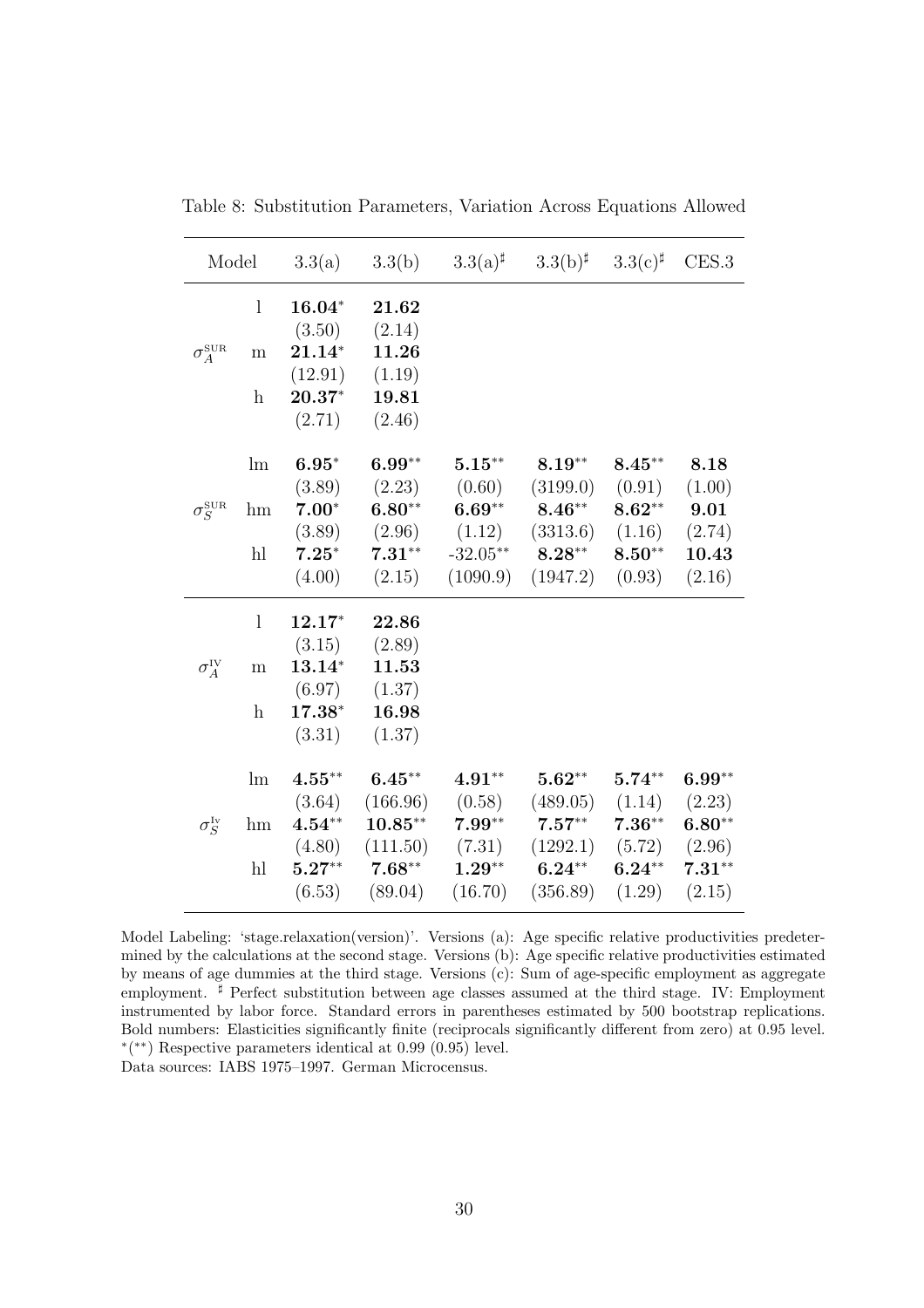## References

- Acemoglu, D. (2002): "Technical Change, Inequality, and the Labor Market," Journal of Economic Literature, 40, 7–72.
- Arnsperger, C., and D. de la Croix (1990): "Wage Bargaining with Price-Setting Firm," Bulletin of Economic Research, 42, 285–298.
- Becker, G. S. (1993): Human Capital: A Theoretical and Empirical Analysis with Special Reference to Education. The University of Chicago Press, Chicago, London, 3. edn.
- BEISSINGER, T., AND J. MÖLLER (1998): "Wage Inequality and Employment Performance: A Microdata Analysis of Different Age-Education Groups for Germany," Discussion Paper 307, University of Regensburg.
- Bender, S., A. Haas, and C. Klose (2000): "The IAB Employment Subsample 1975– 1995," Schmollers Jahrbuch, Zeitschrift für Wirtschafts- und Sozialwissenschaften, 120(4), 649–662.
- Bender, S., J. Hilzendegen, G. Rohwer, and H. Rudolph (1996): Die IAB-Beschäftigtenstichprobe 1975–1990, Beiträge zur Arbeitsmarkt- und Berufsforschung 197. Nürnberg, Institut für Arbeitsmarkt- und Berufsforschung.
- BOUND, J., AND G. JOHNSON (1992): "Changes in the Structure of Wages in the 1980's: An Evaluation of Alternative Explanations," The American Economic Review, 82(3), 371–392.
- CARD, D., AND J. E. DINARDO (2002): "Skill-Biased Technological Change and Rising Wage Inequality: Some Problems and Puzzles," Journal of Labor Economics, 20(4), 733–783.
- Card, D., F. Kramarz, and T. Lemieux (1999): "Changes in the Relative Structure of Wages and Employment: A Comparison of the United States, Canada, and France," Canadian Journal of Economics, 32, 843–877.
- CARD, D., AND T. LEMIEUX (2001): "Can Falling Supply Explain the Rising Return to College for Younger Men? A Cohort-Based Analysis," The Quarterly Journal of Economics, 116, 705–746.
- Christensen, B. (2003): "Die Entwicklung der qualifikatorischen Lohndifferenzierung in Deutschland," Die Weltwirtschaft, (3), 313–322.
- Christensen, B., and A. Schimmelpfennig (1998): "Arbeitslosigkeit, Qualifikation und Lohnstruktur in Westdeutschland," Die Weltwirtschaft, (2), 177–186.
- Chung, J. W. (1994): Utility and Production Functions. Blackwell Publishers, Oxford; Cambridge, MA.
- Ciccone, A., and G. Peri (2003): "Skills' Substitutability and Technological Progress: U.S. States 1950–1990," Working Paper 1024, CESifo.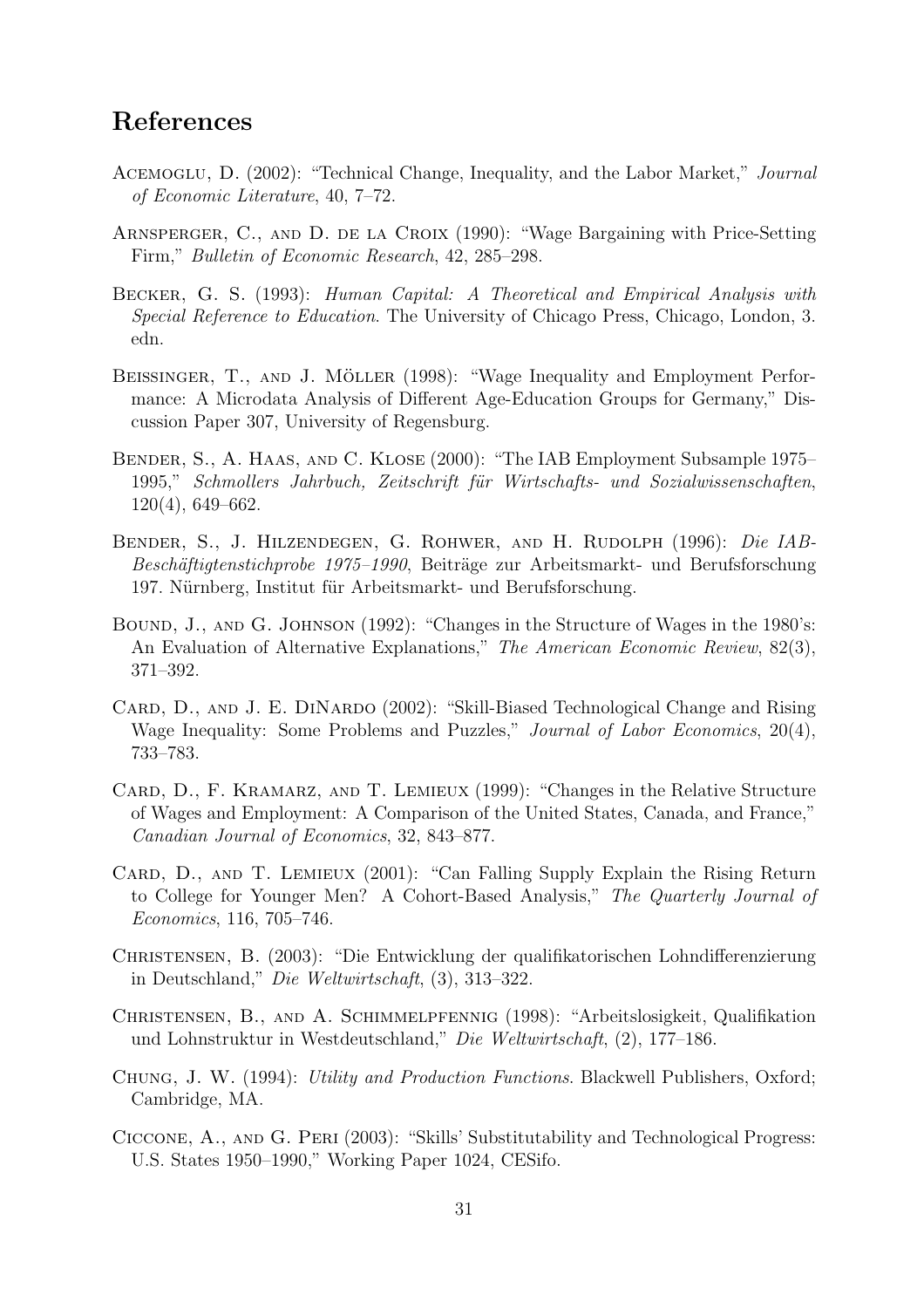- ENTORF, H. (1996): "Strukturelle Arbeitslosigkeit in Deutschland: Mismatch, Mobilität und Technischer Wandel," in Arbeitslosigkeit und Möglichkeiten ihrer Uberwindung, ed. by B. Gahlen, H. Hesse, and H. J. Ramser, pp. 139–170. Mohr Siebeck, Wirtschaftswissenschaftliches Seminar Ottobeuren 25.
- FALK, M., AND B. KOEBEL (1999): "Curvature Conditions and Substitution Pattern among Capital, Energy, Materials and Heterogeneous Labour," Discussion Paper 99- 06, Zentrum für Europäische Wirtschaftsforschung.
- (2002): "Outsourcing, Imports, and Labour Demand," Scandinavian Journal of Economics, 104(4), 567–586.
- Fitzenberger, B. (1999): Wages and Employment Across Skill Groups: An Analysis for West Germany. Physica-Verlag, Heidelberg.
- FITZENBERGER, B., AND W. FRANZ (2001): "Jobs. Jobs? Jobs! Orientierungshilfen für den Weg zu mehr Beschäftigung," in Wirtschaftspolitische Herausforderungen an der Jahrhundertwende, ed. by W. Franz, H. Hesse, H. J. Ramser, and M. Stadler, pp. 3–43. Mohr Siebeck, Wirtschaftswissenschaftliches Seminar Ottobeuren 30.
- FITZENBERGER, B., A. GARLOFF, AND K. KOHN (2003): "Beschäftigung und Lohnstrukturen nach Qualifikationen und Altersgruppen: Eine empirische Analyse auf Basis der IAB-Beschäftigtenstichprobe," Mitteilungen aus der Arbeitsmarkt- und Berufsforschung, 36(4, Schwerpunktheft Löhne und Beschäftigung), 509–524.
- Fitzenberger, B., R. Hujer, T. E. MaCurdy, and R. Schnabel (2001): "Testing for Uniform Wage Trends in West-Germany: A Cohort Analysis Using Quantile Regressions for Censored Data," Empirical Economics, 26, 41–86.
- Fitzenberger, B., and F. Reize (2003): "Quantilsregressionen der westdeutschen Verdienste: Ein Vergleich zwischen Gehalts- und Lohnstrukturerhebung und der IAB-Beschäftigtenstichprobe," in Empirische Wirtschaftsforschung: Methoden und Anwendungen, ed. by W. Franz, H. J. Ramser, and M. Stadler, pp. 255–282. Mohr Siebeck, Wirtschaftwissenschaftliches Seminar Ottobeuren 32.
- Fitzenberger, B., R. Schnabel, and G. Wunderlich (2004): "The Gender Gap in Labor Market Participation and Employment: A Cohort Analysis for West Germany," Journal of Population Economics, 17, 83–116.
- FREEMAN, R., AND R. SCHETTKAT (2001): "Skill compression, wage differentials and employment: Germany vs the US," Oxford Economic Papers, 53(3), 582–603.
- Freeman, R. B. (1979): "The Effect of Demographic Factors on Age-Earnings Profiles," The Journal of Human Resources, 14(3), 289–318.
- HAMERMESH, D. S. (1993): *Labor Demand*. Princeton University Press, Princeton, NJ.
- HECKMAN, J., AND R. ROBB (1985): "Using Longitudinal Data To Estimate Age, Period, and Cohort Effects in Earnings Equations," in Cohort Analysis in Social Research, ed. by W. Mason, and S. Fienberg, pp. 138–150. Springer.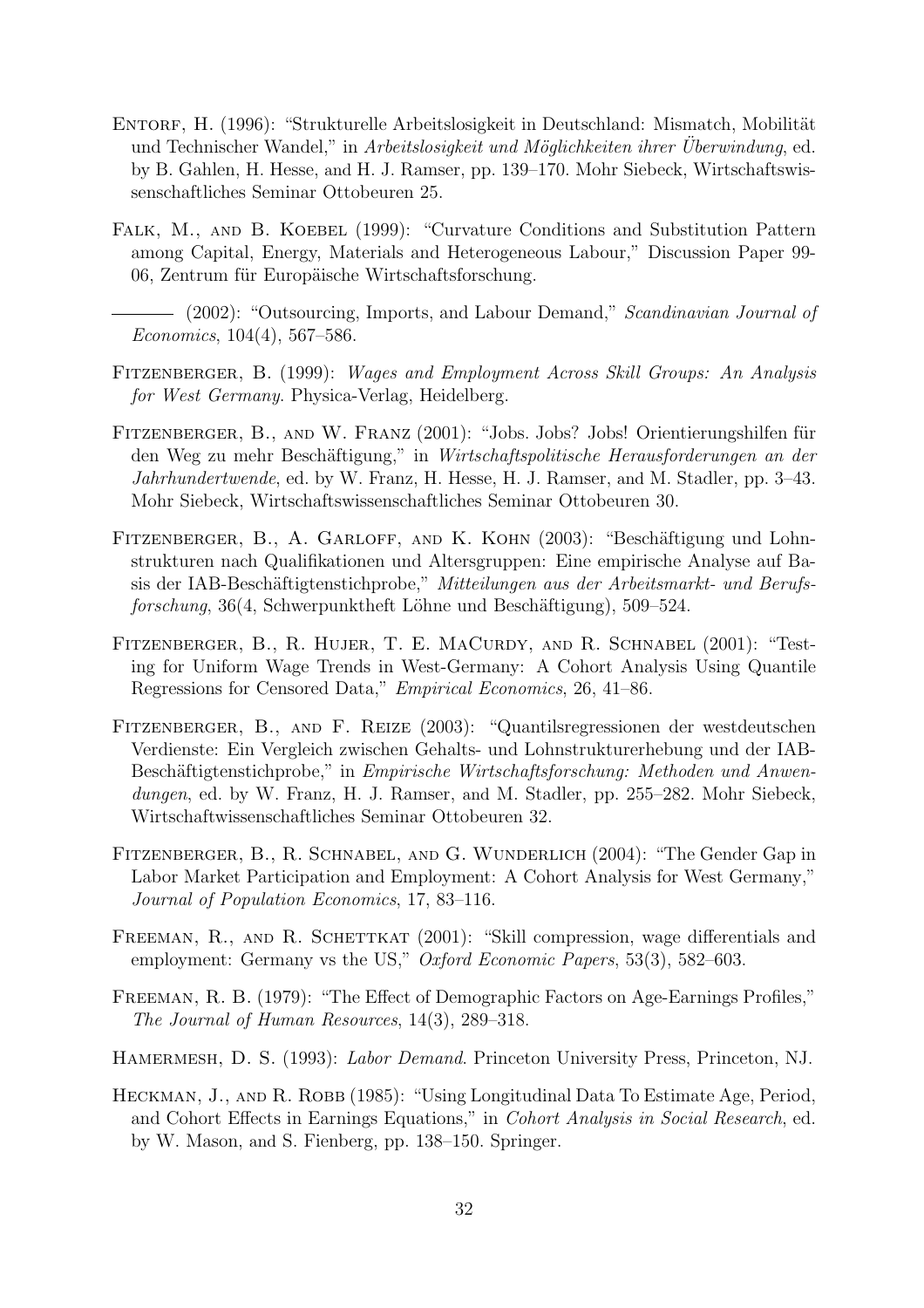- Johnson, G. E. (1997): "Changes in Earnings Inequality: The Role of Demand Shifts," The Journal of Economic Perspectives, 11(2), 41–54.
- Juhn, C., K. M. Murphy, and B. Pierce (1993): "Wage Inequality and the Rise in Returns to Skill," The Journal of Political Economy, 101(3), 410–442.
- KATZ, L. F., AND D. H. AUTOR (1999): "Changes in the Wage Structure and Earnings Inequality," in Handbook of Labor Economics, ed. by O. Ashenfelter, and D. Card, vol. 3, chap. 26, pp. 1463–1555. Elsevier Science.
- Katz, L. F., and K. M. Murphy (1992): "Changes in Relative Wages, 1963–1987: Supply and Demand Factors," *Quarterly Journal of Economics*, 107(1), 35–78.
- KOEBEL, B. (2003): "Searching for Functional Structure in Multi-Output Multi-Skill Technologies," Discussion Paper, Otto-von-Guericke-Universität Magdeburg.
- Koebel, B., M. Falk, and F. Laisney (2003): "Imposing and Testing Curvature Conditions on a Box-Cox Cost Function," Journal of Business and Economic Statistics, 21, 319–335.
- Krusell, P., L. E. Ohanian, J.-V. Rios-Rull, and G. L. Violante (2000): "Capital-Skill Complementarity and Inequality: A Macroeconomic Analysis," Econometrica, 68(5), 1029–1053.
- Machin, S. (2002): "Labour Market Inequality and Changes in the Relative Demand for Skills," Paper for the Royal Statistical Society Conference on Explanations of Rising Economic Inequality.
- MaCurdy, T. E., and T. Mroz (1995): "Measuring Macroeconomic Shifts in Wages from Cohort Specifications," Unpublished Manuscript, Stanford University and University of North Carolina.
- McDonald, I. M., and R. M. Solow (1981): "Wage Bargaining and Employment," The American Economic Review, 71, 896–908.
- Mincer, J. (1974): Schooling, Experience, and Earnings. National Bureau of Economic Research, New York.
- MÖLLER, J. (1999): "Die Entwicklung der qualifikatorischen Lohn- und Beschäftigungsstruktur in Deutschland," Jahrbücher für Nationalökonomie und Statistik, 219(1), 8–31.
- Murphy, K. M., and F. Welch (1992): "The Structure of Wages," The Quarterly Journal of Economics, 107(1), 285–326.
- (2001): "Wage Differentials in the 1990s: Is the Glass Half-Full or Half-Empty?," in The Causes and Consequences of Increasing Inequality, ed. by F. Welch, chap. 12, pp. 341–364. University of Chicago Press.
- Nickel, S., and B. Bell (1996): "Changes in the Distribution of Wages and Unemployment in OECD Countries," The American Economic Review, 86(2), 302–308.